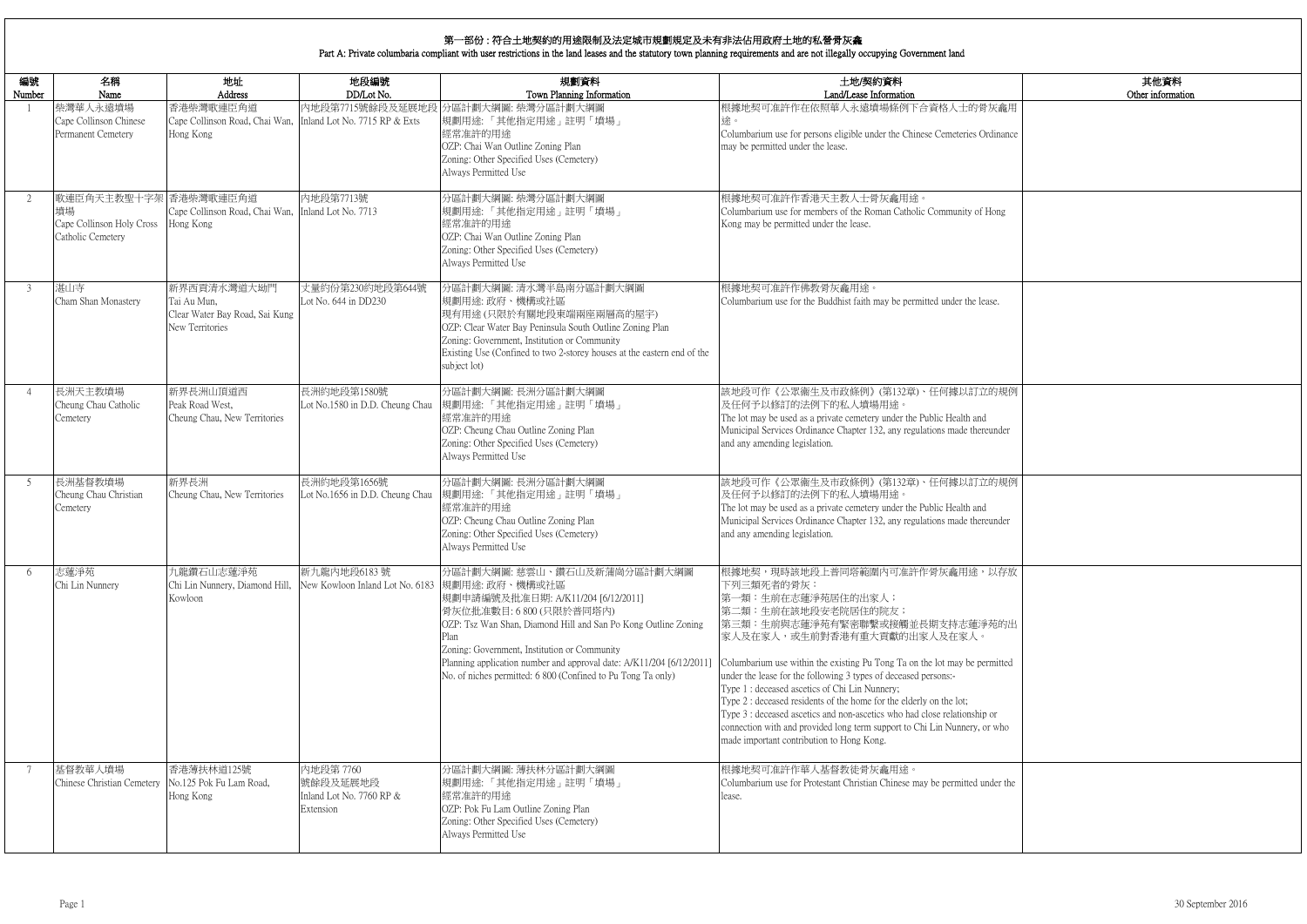|                              | 其他資料<br>Other information |
|------------------------------|---------------------------|
| 的規例                          |                           |
| the<br>ilations              |                           |
|                              |                           |
|                              |                           |
| 設施包<br>ase<br>ıry<br>netres. |                           |
| han                          |                           |
| ong may                      |                           |
| 龕用途<br>dinance               |                           |
|                              |                           |

# 第一部份 : 符合土地契約的用途限制及法定城市規劃規定及未有非法佔用政府土地的私營骨灰龕

Part A: Private columbaria compliant with user restrictions in the land leases and the statutory town planning requirements and are not illegally occupying Government land

| 編號     | 名稱                                                                 | 地址                                                                                | 地段編號                                                | 規劃資料                                                                                                                                                                                                                                                                                                                                                                                                                                                  | 土地/契約資料                                                                                                                                                                                                                                                                                                |
|--------|--------------------------------------------------------------------|-----------------------------------------------------------------------------------|-----------------------------------------------------|-------------------------------------------------------------------------------------------------------------------------------------------------------------------------------------------------------------------------------------------------------------------------------------------------------------------------------------------------------------------------------------------------------------------------------------------------------|--------------------------------------------------------------------------------------------------------------------------------------------------------------------------------------------------------------------------------------------------------------------------------------------------------|
| Number | Name                                                               | Address                                                                           | DD/Lot No.                                          | Town Planning Information                                                                                                                                                                                                                                                                                                                                                                                                                             | Land/Lease Information                                                                                                                                                                                                                                                                                 |
| 8      | 九龍基督教華人墳場<br>Chinese Christian Cemetery                            | 九龍聯合道<br>Junction Road, Kowloon                                                   | New Kowloon Inland Lot No. 5 &<br>Extension thereto | 新九龍内地段第5號及延展地段 分區計劃大綱圖: 橫頭磡及東頭分區計劃大綱圖<br>規劃用途:「其他指定用途」註明「墳場」<br>經常准許的用途<br>OZP: Wang Tau Hom and Tung Tau Outline Zoning Plan<br>Zoning: Other Specified Uses (Cemetery)<br>Always Permitted Use                                                                                                                                                                                                                                                      | 該地段可作《公眾衞生及市政條例》(第132章)、任何據以訂立的規例<br>及任何予以修訂的法例下的私人華人基督教徒墳場用途。<br>The lot may be used as a private cemetery for Chinese Christians under the<br>Public Health and Municipal Services Ordinance Chapter 132, any regulations<br>made thereunder and any amending legislation.                           |
| 9      | 青松仙苑<br>Ching Chung Sin Yuen                                       | 新界屯門青新徑<br>Tsing San Path, Tuen Mun<br>New Territories                            | 屯門市段第253號餘段<br>Tuen Mun Town Lot No. 253RP          | 分區計劃大綱圖: 屯門分區計劃大綱圖<br>規劃用途:政府、機構或社區<br>規劃申請編號及批准日期: A/TM/329 [10/6/2005]<br>骨灰位批准數目: 113 000<br>OZP: Tuen Mun Outline Zoning Plan<br>Zoning: Government, Institution or Community<br>Planning application number and approval date: A/TM/329 [10/6/2005]<br>No. of niches permitted: 113 000                                                                                                                                                          | 根據地契可准許作骨灰龕用途。<br>Columbarium use may be permitted under the lease.                                                                                                                                                                                                                                    |
| 10     | 昭遠墳場<br>Chiu Yuen Cemetery                                         | 香港薄扶林摩星嶺道<br>Mount Davis Road, Pok Fu Lam,<br>Hong Kong                           | 內地段第 8122號<br>Inland Lot No.8122                    | 分區計劃大綱圖:堅尼地城及摩星嶺分區計劃大綱圖<br>規劃用途:「其他指定用途」註明「墳場」<br>經常准許的用途<br>OZP: Kennedy Town and Mount Davis Outline Zoning Plan<br>Zoning: Other Specified Uses (Cemetery)<br>Always Permitted Use                                                                                                                                                                                                                                                                 | 根據地契可准許作本港歐亞裔人士骨灰龕用途。<br>Columbarium use for the Eurasian Community of Hong Kong may be<br>permitted under the lease.                                                                                                                                                                                  |
| 11     | 佛光寺<br>Fat Kwong Buddhist Temple Tai Chung Hau, Sai Kung           | 新界西貢大涌口<br>New Territories                                                        | 丈量約份第 217 約地段第 1145<br>號<br>Lot No. 1145 in DD 217  | 分區計劃大綱圖: 北港及沙角尾分區計劃大綱圖<br>規劃用途:農業、政府、機構或社區及綠化地帶<br>現有用途(只限於地契條款中所列明的樓面面積)<br>OZP: Pak Kong and Sha Kok Mei Outline Zoning Plan<br>Zoning: Agriculture, Government, Institution or Community and Green<br>Belt<br>Existing Use (Confined to the GFA specified under the lease)                                                                                                                                                                         | 根據地契可准許作為佛教骨灰龕用途。廟宇和其他附設的宗教設施包<br>括骨灰龕的總樓面面積不得超過 555 平方米。<br>Columbarium use for the Buddhist faith may be permitted under the lease<br>provided the total gross floor area for the temple, and such other ancillary<br>religious facilities including columbarium shall not exceed 555 square metres. |
| 12     | 思親公園<br><b>Filial Park</b>                                         | 新界屯門青山村楊青路<br>Yeung Tsing Road, Tsing Shan<br>Tsuen, Tuen Mun, New<br>Territories | 屯門市地段第462號<br>Tuen Mun Town Lot No. 462             | 分區計劃大綱圖: 屯門分區計劃大綱圖<br>規劃用途: 政府、機構或社區<br>規劃申請編號及批准日期:<br>A/TM/255 [28/01/2000]<br>A/TM/306 [10/10/2003]<br>A/TM/316 [04/05/2004]<br>A/TM/373 [18/07/2008]<br>骨灰位批准數目:5000<br>OZP: Tuen Mun Outline Zoning Plan<br>Zoning: Government, Institution or Community<br>Planning application number and approval date:<br>A/TM/255 [28/01/2000]<br>A/TM/306 [10/10/2003]<br>A/TM/316 [04/05/2004]<br>A/TM/373 [18/07/2008]<br>No. of niches permitted: 5 000 | 根據地契可准許作骨灰龕用途,提供不多於5000個骨灰龕位。<br>Columbarium use may be permitted under the lease provided no more than<br>5 000 niches shall be provided at the site.                                                                                                                                                 |
| 13     | 香港佛教墳場<br>Hong Kong Buddhist<br>Cemetery                           | 香港柴灣歌連臣角道<br>Cape Collinson Road, Chai Wan,<br>Hong Kong                          | 内地段第7755號餘段<br>Inland Lot No. 7755 RP               | 分區計劃大綱圖: 柴灣分區計劃大綱圖<br>規劃用途:「其他指定用途」註明「墳場」<br>經常准許的用途<br>OZP: Chai Wan Outline Zoning Plan<br>Zoning: Other Specified Uses (Cemetery)<br>Always Permitted Use                                                                                                                                                                                                                                                                                          | 根據地契可准許作本港佛教人士骨灰龕用途。<br>Columbarium use for members of the Buddhist Community of Hong Kong may<br>be permitted under the lease.                                                                                                                                                                        |
| 14     | 將軍澳華人永遠墳場<br>Junk Bay Chinese Permanent Tseung Kwan O,<br>Cemetery | 新界將軍澳<br>New Territories                                                          | 將軍澳市地段第3號<br>Junk Bay Town Lot No. 3                | 分區計劃大綱圖:將軍澳分區計劃大綱圖<br>規劃用途:「其他指定用途」註明「墳場」<br>經常准許的用途<br>OZP: Tseung Kwan O Outline Zoning Plan<br>Zoning: Other Specified Uses (Cemetery)<br>Always Permitted Use                                                                                                                                                                                                                                                                                     | 根據地契可准許作依照華人永遠墳場條例下合資格人士的骨灰龕用途<br>Columbarium use for persons eligible under the Chinese Cemeteries Ordinance<br>may be permitted under the lease.                                                                                                                                                     |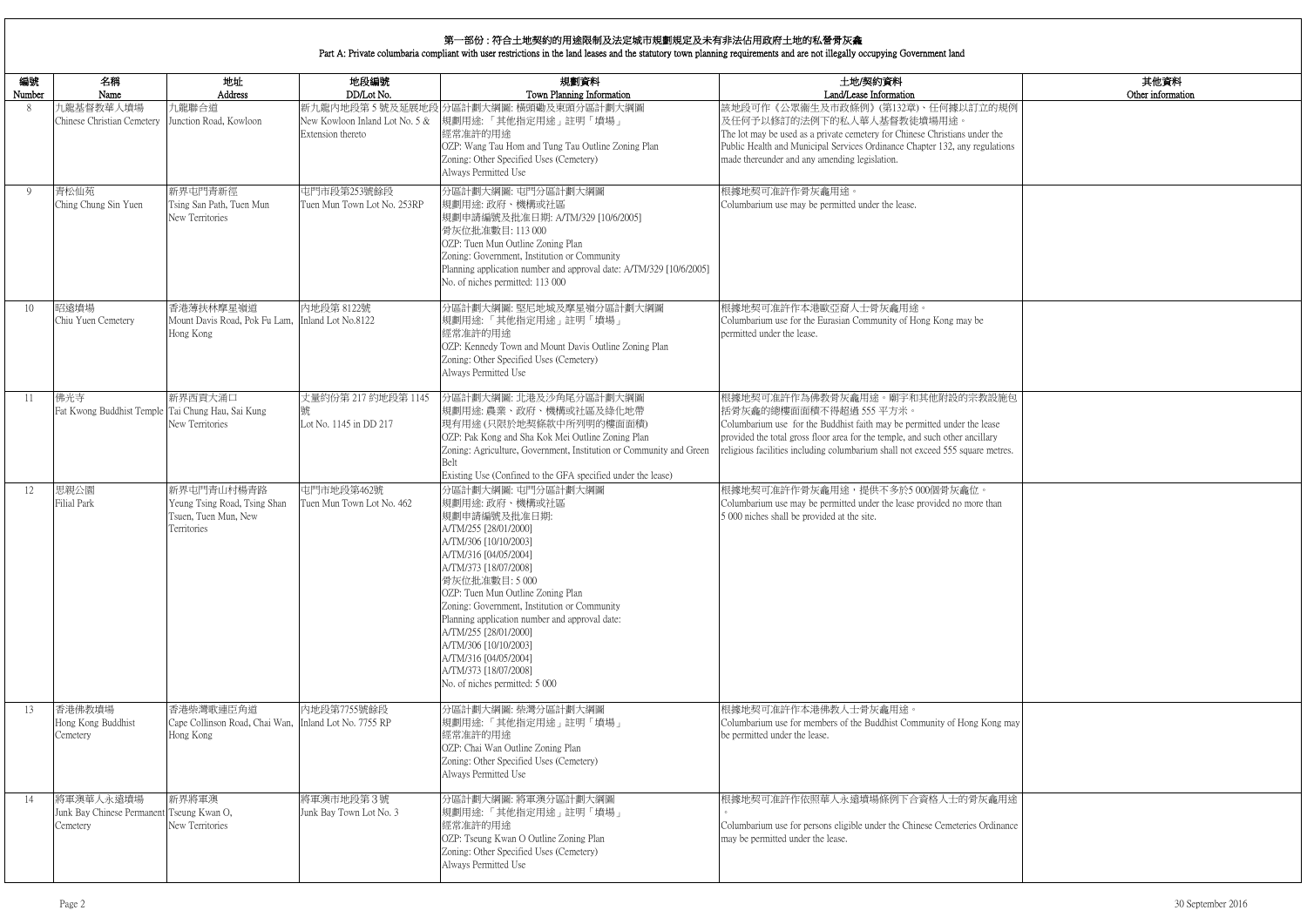|            | 其他資料                                                                                                                                                                                                           |
|------------|----------------------------------------------------------------------------------------------------------------------------------------------------------------------------------------------------------------|
|            | Other information                                                                                                                                                                                              |
| mber of    |                                                                                                                                                                                                                |
|            |                                                                                                                                                                                                                |
|            |                                                                                                                                                                                                                |
| 位。不得       |                                                                                                                                                                                                                |
| y be<br>e. |                                                                                                                                                                                                                |
|            |                                                                                                                                                                                                                |
|            |                                                                                                                                                                                                                |
| No new     |                                                                                                                                                                                                                |
|            |                                                                                                                                                                                                                |
|            |                                                                                                                                                                                                                |
|            |                                                                                                                                                                                                                |
|            | 於寺院主樓西南面,並離開主樓約40米的一座兩層高建築物須得<br>到規劃許可<br>規劃申請編號及申請日期: A/DPA/I-TOF/5 [9/2/2012]<br>申請的骨灰位數目:1600                                                                                                               |
|            | 城規會於2013年10月18日拒絕該覆核申請<br>Planning Permission for another 2-storey building about 40m to the south<br>west of the main temple building is required.                                                            |
|            | Planning application number and date of application: A/DPA/I-TOF/5<br>[9/2/2012]<br>No. of niches under application: 1 600                                                                                     |
|            | On 18/10/2013, the TPB rejected the application on review.                                                                                                                                                     |
|            | 於2樓(部分)及6樓(面向樓梯部分)的額外骨灰位須得到規劃許可<br>規劃申請編號及申請日期: A/NE-LYT/443[31/05/2011]<br>申請的骨灰位數目: 7689                                                                                                                     |
|            | 申請人於2012年10月4日撤回規劃申請<br>Planning permission for additional niches on 2/F (Part) and 6/F (Portion<br>opposite the staircases) is required.<br>Planning application number and date of application: A/NE-LYT/443 |
|            | [31/5/2011]<br>No. of niches under application: 7 689<br>Planning application withdrawn by the applicant on 4/10/2012.                                                                                         |
|            |                                                                                                                                                                                                                |
|            |                                                                                                                                                                                                                |
|            |                                                                                                                                                                                                                |

| 編號           | 名稱<br>Name                                                   | 地址<br>Address                                            | 地段編號<br>DD/Lot No.                                                                       | 規劃資料<br>Town Planning Information                                                                                                                                                                                                                                                                                                                                                                                                                                                                                                               | 土地/契約資料<br>Land/Lease Information                                                                                                                                                                    |
|--------------|--------------------------------------------------------------|----------------------------------------------------------|------------------------------------------------------------------------------------------|-------------------------------------------------------------------------------------------------------------------------------------------------------------------------------------------------------------------------------------------------------------------------------------------------------------------------------------------------------------------------------------------------------------------------------------------------------------------------------------------------------------------------------------------------|------------------------------------------------------------------------------------------------------------------------------------------------------------------------------------------------------|
| Number<br>15 | 觀宗寺<br>Kun Chung Temple                                      | 新界粉嶺置福圍十二號<br>Territories                                | 粉嶺上水市地段第187號<br>12 Chi Fuk Circuit, Fanling, New Fanling Sheung Shui Town Lot No.<br>187 | 分區計劃大綱圖:粉嶺/上水分區計劃大綱圖<br>分區計劃大綱圖所述土地用途: 政府、機構或社區<br>規劃申請編號及批准日期: A/FSS/195 [27/8/2010]<br>骨灰位批准數目:1000<br>OZP: Fanling/Sheung Shui OZP<br>Zoning: Government, Institution or Community<br>Planning application number and approval date: A/FSS/195-[27/8/2010]<br>No. of niches permitted: 1 000                                                                                                                                                                                                                                                 | 根據地契可准許作骨灰龕用途,提供不多於634個骨灰龕位。<br>Columbarium use may be permitted under the lease provided the number of<br>niches within the lot shall not exceed 634.                                               |
| 16           | 慈雲山觀音佛堂<br>Kwun Yum Temple Tsz Wan Shatin Pass Road,<br>Shan | 九龍慈雲山沙田坳道<br>Tsz Wan Shan, Kowloon                       | 測量約份第2約地段第1970號<br>Lot No. 1970 in Survey District 2                                     | 分區計劃大綱圖: 慈雲山、鑽石山及新蒲崗分區計劃大綱圖<br>規劃用途:政府、機構或社區<br>規劃申請編號及批准日期: A/K11/81[8/2/1991]<br>骨灰位批准數目:9000<br>OZP: Tsz Wan Shan, Diamond Hill and San Po Kong Outline Zoning<br>Zoning: Government, Institution or Community<br>Planning application number and approval date: A/K11/81[8/2/1991]<br>No. of niches permitted: 9 000                                                                                                                                                                                                                        | 根據地契可准許在批地時(即1976年9月16日)已存在的骨灰龕位。不得<br>新建骨灰龕位。<br>The niches existing at the time of the land grant (i.e. 16.9.1976) may be<br>permitted under the lease. No new niches are allowed under the lease. |
| 17           | 羅漢寺<br>Lo Hon Monastery                                      | 新界東涌石門甲<br>Shek Mun Kap, Tung Chung<br>New Territories   | 東涌丈量約份第1約地段第3003<br>號<br>Lot No. 3003 in D.D. 1 Tung Chung 在發展審批地區圖涵蓋範圍下                 | 分區計劃大綱圖: 東涌谷分區計劃大綱圖<br>規劃用途: 政府、機構或社區<br>現有用途<br>(只限於寺院主樓東面,並離開主樓約35米的一座兩層高建築物)<br>OZP: Tung Chung Valley Outline Zoning Plan<br>Zoning: Government, Institution or Community<br>Covered by Development Permission Area Plan<br>Existing Use (Confined to a 2-storey building located about 35m to the<br>immediate east of the main temple building)                                                                                                                                                                                           | 根據地契可准許現時的佛教骨灰龕。不得新建骨灰龕位。<br>The existing columbarium for the Buddhist faith may be permitted. No new<br>niches are allowed under the lease.                                                         |
| 18           | 龍巖寺<br>Lung Ngam Monastery                                   | 新界大嶼山大澳道<br>Tai O Road, Lantau Island<br>New Territories | 7號<br>Lot No. 47 in D.D. 313, Lantau                                                     | 大嶼山丈量約份第313約地段第4 分區計劃大綱圖: 大澳邊緣分區計劃大綱圖<br>規劃用途: 政府、機構或社區<br>在發展審批地區圖涵蓋範圍下<br>現有用途<br>(只限於寺院主樓西南面,並離開主樓約25米的一座兩層高建築<br>OZP: Tai O Fringe Outline Zoning Plan<br>Zoning: Government, Institution or Community<br>Covered by Development Permission Area Plan<br>Existing Use (Confined to a 2-storey building located about 25m to the<br>immediate southwest of the main temple building)                                                                                                                                                         | 根據地契可准許作骨灰龕用途。<br>Columbarium use may be permitted under the lease.                                                                                                                                  |
| 19           | 龍山寺<br>Lung Shan Temple                                      | 新界粉嶺布格仔路<br>Po Kak Tsai Road, Fanling<br>New Territories | 丈量約份第85約地段第652號<br>Lot No. 652 in DD 85                                                  | 分區計劃大綱圖: 龍躍頭及軍地南分區計劃大綱圖<br>規劃用途: 綠化地帶<br>規劃申請編號及批准日期:<br>A/NE-LYT/370[30/11/2007]<br>A/NE-LYT/526[21/2/2014]<br>骨灰位批准數目: 17 632<br>(只限於3樓(部分)、4樓(部分)、5樓(部分)及6樓(較接近樓梯部分<br>及南面部分))<br>OZP: Lung Yeuk Tau and Kwan Tei South Outline Zoning Plan<br>Zoning: Green Belt<br>Planning application number and approval date:<br>A/NE-LYT/370[30/11/2007]<br>A/NE-LYT/526[21/2/2014]<br>No. of niches permitted: 17 632 (confined to 3/F (Part), 4/F (Part), 5/F<br>(Part) and 6/F (Portion located closer to the staircase and Southern<br>Portions)) | 根據地契可准許作骨灰龕用途。<br>Columbarium use may be permitted under the lease.                                                                                                                                  |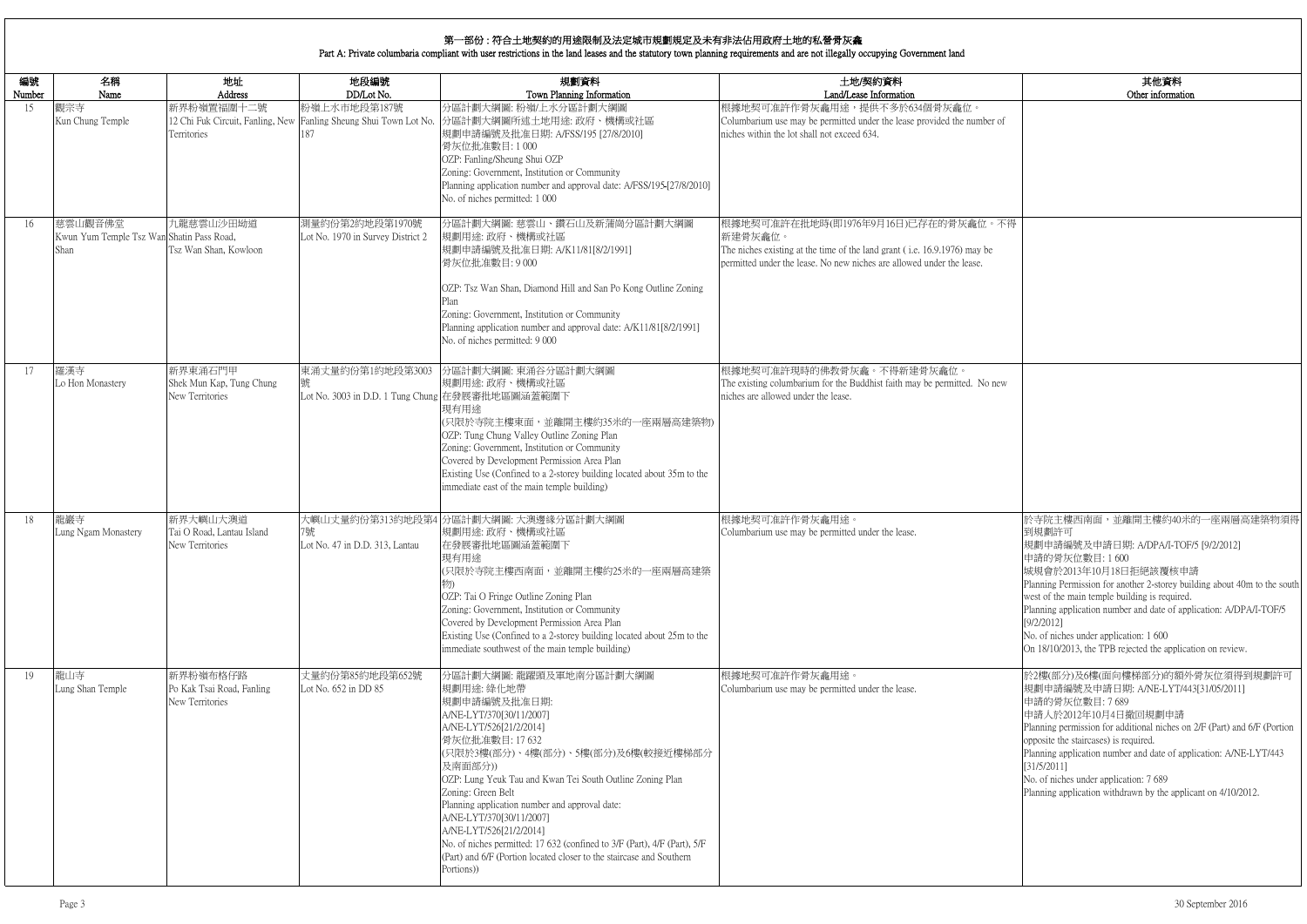|                   | 其他資料<br>Other information |
|-------------------|---------------------------|
| $\frac{1}{2}4$    |                           |
| gross             |                           |
|                   |                           |
|                   |                           |
|                   |                           |
|                   |                           |
|                   |                           |
| 的規例               |                           |
| under             |                           |
|                   |                           |
|                   |                           |
|                   |                           |
|                   |                           |
|                   |                           |
|                   |                           |
|                   |                           |
|                   |                           |
|                   |                           |
| 拆金                |                           |
| /2010<br>e lease. |                           |
|                   |                           |
|                   |                           |
| 龕用途               |                           |
| dinance           |                           |
|                   |                           |
|                   |                           |

| 編號     | 名稱                                                          | 地址                                                                       | 地段編號                                                                     | 規劃資料                                                                                                                                                                                                                                                                                         | 土地/契約資料                                                                                                                                                                                                                                         |
|--------|-------------------------------------------------------------|--------------------------------------------------------------------------|--------------------------------------------------------------------------|----------------------------------------------------------------------------------------------------------------------------------------------------------------------------------------------------------------------------------------------------------------------------------------------|-------------------------------------------------------------------------------------------------------------------------------------------------------------------------------------------------------------------------------------------------|
| Number | Name<br>寶福山                                                 | Address<br>新界沙田排頭街                                                       | DD/Lot No.                                                               | Town Planning Information                                                                                                                                                                                                                                                                    | Land/Lease Information<br>根據地契可准許作骨灰龕用途。 骨灰龕的總樓面面積不得超過4                                                                                                                                                                                         |
| 20     | Po Fook Ancestor Worship<br>Hall                            | Pai Tau Street, Sha Tin<br>New Territories                               | 沙田市地段第311號<br>Sha Tin Town Lot No. 311                                   | 分區計劃大綱圖: 沙田分區計劃大綱圖<br>規劃用途:「其他指定用途」註明「靈灰安置所」<br>經常准許的用途<br>OZP: Sha Tin Outline Zoning Plan<br>Zoning: Other Specified Uses (Columbarium)<br>Always Permitted Use                                                                                                                            | 149平方米。<br>Columbarium use may be permitted under the lease provided the total gross<br>floor area for the columbarium shall not exceed 4 149 square metres.                                                                                    |
| 21     | 長沙灣天主教墳場<br>Roman Catholic Cemetery                         | 九龍呈祥道<br>Ching Cheung Road, Kowloon                                      | 展地段<br>New Kowloon Inland Lot No. 2662 經常准許的用途<br>RP & Extension thereto | 新九龍內地段第2662號餘段及延 分區計劃大綱圖: 長沙灣分區計劃大綱圖<br> 規劃用途:「其他指定用途」註明「墳場」<br>OZP: Cheung Sha Wan Outline Zoning Plan<br>Zoning: Other Specified Uses (Cemetery)<br>Always Permitted Use                                                                                                                   | 根據地契可准許作骨灰龕用途。<br>Columbarium use may be permitted under the lease.                                                                                                                                                                             |
| 22     | 西貢天主教墳場<br>Sai Kung Catholic Cemetery                       | 新界西貢躉場<br>Tan Cheung, Sai Kung, New<br>Territories                       | 丈量約份第221約地段第1697號<br>Lot No. 1697 in DD 221                              | 分區計劃大綱圖:北港及沙角尾分區計劃大綱圖<br>規劃用途:「其他指定用途」註明「墳場」<br>現有用途(只限於現有的兩座建築物以貯存骨灰龕及/或靈骨)<br>OZP: Pak Kong and Sha Kok Mei Outline Zoning Plan<br>Zoning: Other Specified Uses (Cemetery)<br>Existing Use (confined to the two existing structures for storage of<br>niches for human ashes and/or bones) | 該地段可作《公眾衞生及市政條例》(第132章)、任何據以訂立的規例<br>及任何予以修訂的法例下的私人墳場用途。<br>The lot may be used as a private cemetery under the Public Health and<br>Municipal Services Ordinance Chapter 132, any regulations made thereunder<br>and any amending legislation. |
| 23     | 善緣<br>Shan Yuan                                             | 新界屯門青山村178號C<br>No. 178C, Tsing Shan Tsuen,<br>Tuen Mun, New Territories | 屯門市地段第392號<br>Tuen Mun Town Lot No. 392                                  | 分區計劃大綱圖: 屯門分區計劃大綱圖<br>規劃用途: 政府、機構或社區<br> 規劃申請編號及批准日期: A/TM/437 [20/7/2012]<br>骨灰位批准數目:5000<br>OZP: Tuen Mun Outline Zoning Plan<br>Zoning: Government, Institution or Community<br>Planning application number and approval date: A/TM/437 [20/7/2012]<br>No. of niches permitted: 5 000     | 根據地契可准許作骨灰龕用途。<br>Columbarium use may be permitted under the lease.                                                                                                                                                                             |
| 24     | 跑馬地天主教聖彌額爾墳 香港跑馬地黄泥涌道<br>St. Michael's Catholic<br>Cemetery | Wong Nai Chung Road,<br>Happy Valley, Hong Kong                          | 內地段第299號餘段<br>Inland Lot No. 299 RP                                      | 分區計劃大綱圖: 黃泥涌分區計劃大綱圖<br>規劃用途:「其他指定用途」註明「墳場」<br>經常准許的用途<br>OZP: Wong Nai Chung Outline Zoning Plan<br>Zoning: Other Specified Uses (Cemetery)<br>Always Permitted Use                                                                                                                          | 根據地契可准許作骨灰龕用途。<br>Columbarium use may be permitted under the lease.                                                                                                                                                                             |
| 25     | 道風山基督教墳場<br>Tao Fung Shan Christian<br>Cemetery             | 新界沙田道風山<br>Tao Fung Shan,<br>Sha Tin, New Territories                    | 沙田市地段第349號<br>Sha Tin Town Lot No. 349                                   | 分區計劃大綱圖: 沙田分區計劃大綱圖<br> 規劃用途:「其他指定用途」註明「墳場」<br> 規劃申請編號及批准日期: A/ST/651 [27/4/2007]<br>骨灰位批准數目: 26<br>OZP: Sha Tin Outline Zoning Plan<br>Zoning: Other Specified Uses (Cemetery)<br>Planning application number and approval date: A/ST/651 [27/4/2007]<br>No. of niches permitted: 26         | 根據地契可准許在2010年5月4日前已存在(在指定位置)的26個骨灰龕<br>位。不得新建骨灰龕位。<br>The 26 niches existing on the lot (with specific location) prior to 4 May 2010<br>may be permitted under the lease. No new niches are allowed under the lease.                            |
| 26     | 香港仔華人永遠墳場<br>The Aberdeen Chinese<br>Permanent Cemetery     | 香港香港仔貝璐道<br>Peel Road, Aberdeen,<br>Hong Kong                            | 香港仔内地段第<br>78號及延展地段<br>Aberdeen Inland Lot No. 78 &<br>Extension thereto | 分區計劃大綱圖: 香港仔及鴨脷洲分區計劃大綱圖<br>規劃用途:「其他指定用途」註明「墳場」<br>經常准許的用途<br>OZP: Aberdeen & Ap Lei Chau Outline Zoning Plan<br>Zoning: Other Specified Uses (Cemetery)<br>Always Permitted Use                                                                                                              | 根據地契可准許作依照華人永遠墳場條例下合資格人士的骨灰龕用途<br>Columbarium use for persons eligible under the Chinese Cemeteries Ordinance<br>may be permitted under the lease.                                                                                              |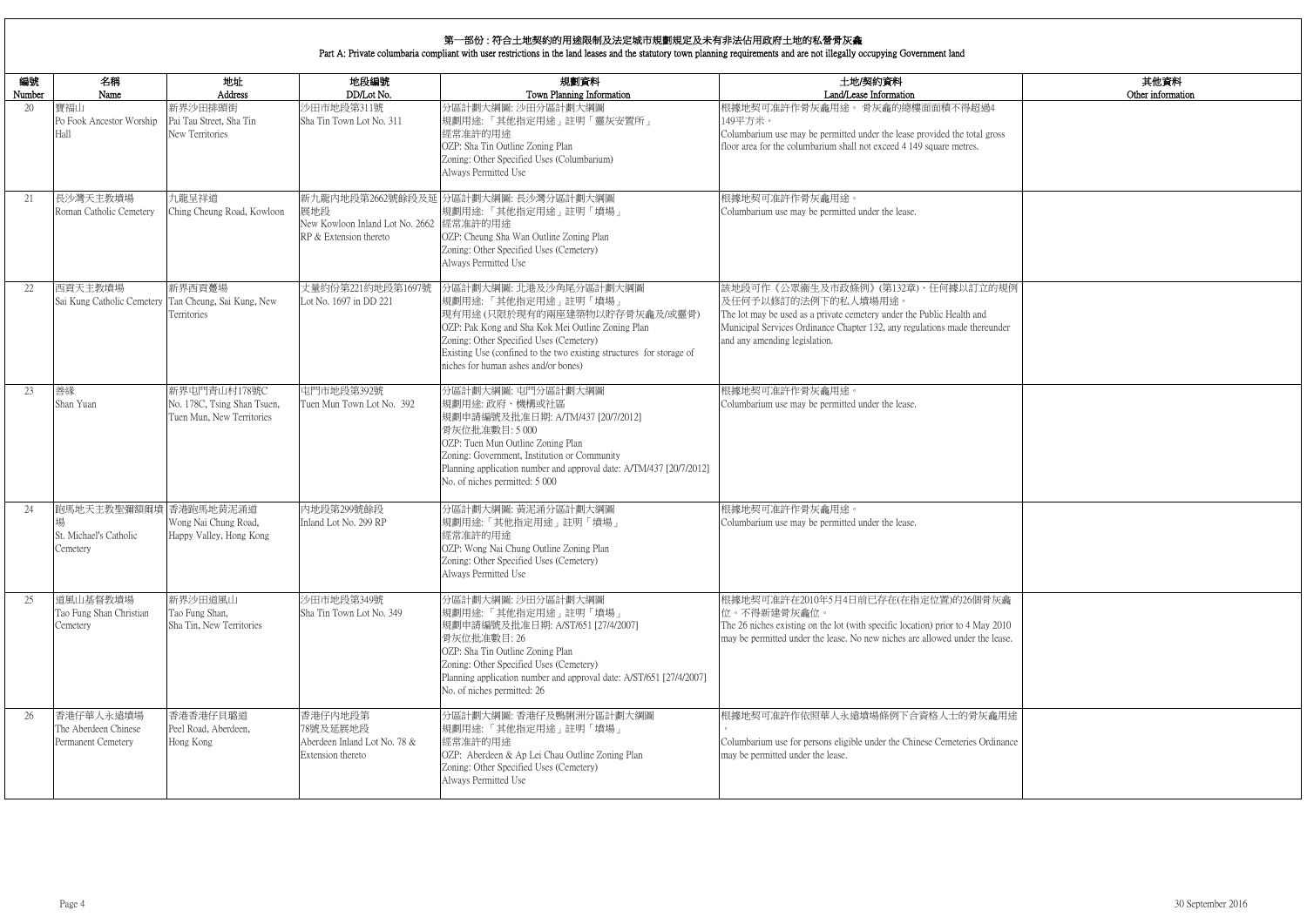|                | 其他資料                                                              |
|----------------|-------------------------------------------------------------------|
|                | Other information                                                 |
| 用途。            |                                                                   |
| meteries       |                                                                   |
|                |                                                                   |
|                |                                                                   |
|                |                                                                   |
|                |                                                                   |
| $\mathbf{1}$   | 於A座的額外骨灰位須得到規劃許可                                                  |
|                | 規劃申請編號及申請日期: A/K11/217 [25/4/2014]<br>申請的骨灰位數目: 30 388            |
| gross<br>d the | 申請人於2014年7月22日撤回規劃申請                                              |
|                | Planning Permission for additional niches at Block A is required. |
|                | Planning application number and date of application: A/K11/217    |
|                | [25/4/2014]                                                       |
|                | No. of niches under application: 30 388                           |
|                | Planning application withdrawn by the applicant on 22.7.2014.     |
|                |                                                                   |
|                |                                                                   |
|                |                                                                   |
|                |                                                                   |
|                |                                                                   |
|                |                                                                   |
|                |                                                                   |
|                |                                                                   |
|                |                                                                   |
|                |                                                                   |
|                |                                                                   |
|                |                                                                   |
|                |                                                                   |
| $\overline{1}$ |                                                                   |
|                |                                                                   |
| gross<br>d the |                                                                   |
|                |                                                                   |
|                |                                                                   |
|                |                                                                   |
|                |                                                                   |

| 編號<br>Number | 名稱<br>Name                                          | 地址<br>Address                                                    | 地段編號<br>DD/Lot No.                                                                            | 規劃資料<br>Town Planning Information                                                                                                                                                                                                                                                                                                                                                                                                      | 土地/契約資料<br>Land/Lease Information                                                                                                                                                                                                                                                           |
|--------------|-----------------------------------------------------|------------------------------------------------------------------|-----------------------------------------------------------------------------------------------|----------------------------------------------------------------------------------------------------------------------------------------------------------------------------------------------------------------------------------------------------------------------------------------------------------------------------------------------------------------------------------------------------------------------------------------|---------------------------------------------------------------------------------------------------------------------------------------------------------------------------------------------------------------------------------------------------------------------------------------------|
| 27           | 荃灣華人永遠墳場<br>Tsuen Wan Chinese<br>Permanent Cemetery | 新界荃灣<br>Tsuen Wan, New Territories                               | 丈量約份第446約地段第295號<br>Lot No. 295 in DD446                                                      | 分區計劃大綱圖: 葵涌分區計劃大綱圖<br>規劃用途:「其他指定用途」註明「墳場」<br>經常准許的用途<br>OZP: Kwai Chung Outline Zoning Plan<br>Zoning: Other Specified Uses (Cemetery)<br>Always Permitted Use                                                                                                                                                                                                                                                                         | 根據地契可准許依照華人永遠墳場條例下合資格人士的骨灰龕用途。<br>Columbarium use for persons eligible under the Chinese Permanent Cemeteries<br>Ordinance may be permitted under the lease.                                                                                                                                |
| 28           | 慈雲閣<br>Tsz Wan Kok                                  | 九龍慈雲山慈雲山道150號<br>150 Tsz Wan Shan Road,<br>Tsz Wan Shan, Kowloon | 新九龍內地段 6005<br>號及延展地段<br>New Kowloon Inland Lot No. 6005  規劃申請編號及批准日期:<br>& Extension thereto | 分區計劃大綱圖: 慈雲山、鑽石山及新蒲崗分區計劃大綱圖<br>規劃用途: 政府、機構或社區<br>A/K11/137 [7/12/2001]<br>A/K11/147 [29/8/2003]<br>骨灰位批准數目: 49 410 (只限於B座及E座內)<br>OZP: Tsz Wan Shan, Diamond Hill and San Po Kong Outline Zoning<br>Plan<br>Zoning: Government, Institution or Community<br>Planning application number and approval date:<br>A/K11/137 [7/12/2001]<br>A/K11/147 [29/8/2003]<br>No. of niches permitted: 49 410 (Confined to Block B and Block E only) | 根據地契可准許作骨灰龕用途。骨灰龕的總樓面面積不得超過1<br>237平方米,並且不得提供多於49 410個靈灰甕位。<br>Columbarium use may be permitted under the lease provided the total gross<br>floor area for the columbarium shall not exceed 1 237 square metres and the<br>number of the urn spaces within the lot shall not exceed 49 410. |
| 29           | 東華義莊<br>TWGHs Coffin Home                           | 香港大口環道9號<br>No. 9 Sandy Bay Road, Hong<br>Kong                   | 内地段第 8720號<br>Inland Lot No.8720                                                              | 分區計劃大綱圖:薄扶林分區計劃大綱圖<br>規劃用途: 政府、機構或社區<br>現有用途<br>規劃申請編號及批准日期: A/H10/23 [22.8.1997]<br>骨灰位批准數目:增加6 200至6 700骨灰龕位(仍未發展)<br>OZP: Pok Fu Lam Outline Zoning Plan<br>Zoning: Government, Institution or Community<br>Existing use<br>Planning application number and approval date: A/H10/23 [22.8.1997]<br>No. of Niches: additional 6 200 to 6 700 niches (not yet implemented)                                                            | 根據地契可准許作骨灰龕用途。<br>Columbarium use may be permitted under the lease.                                                                                                                                                                                                                         |
| 30           | 圓玄學院<br>Yuen Yuen Institute                         | 新界荃灣三疊潭<br>Sam Dip Tam, Tsuen Wan, New<br>Territories            | 丈量約份第453約地段第1583號<br>Lot No.1583 in DD 453                                                    | 分區計劃大綱圖: 荃灣分區計劃大綱圖<br>規劃用途:政府、機構或社區(1)<br>現有用途(只限於地契條款中所列明的骨灰位數目)<br>OZP: Tsuen Wan Outline Zoning Plan<br>Zoning: Government, Institution or Community (1)<br>Existing Use (confined to the number of niches specified under the<br>lease)                                                                                                                                                                                            | 根據地契可准許作骨灰龕用途。骨灰龕的總樓面面積不得超過1<br>977平方米,並且不得提供多於53 958個骨灰龕位。<br>Columbarium use may be permitted under the lease provided the total gross<br>floor area for the columbarium shall not exceed 1 977 square meters and the<br>number of niches within the lot shall not exceed 53 958.         |

1. For any columbarium to be considered as an 'existing use' under the statutory plan, it must be a use in existence before the gazetting of the first statutory plan and has continued since it came into existence. The date It is the responsibility of the operator to prove its columbarium as an "existing use".

2. Under the Town Planning Ordinance, the Planning Authority may only take enforcement and regulatory actions in respect of land use in areas covered by the Development Permission Area Plans (i.e. rural areas in the New Te

Note:

3. There is no guarantee that the planning and/or lands applications set out in the Information will be approved.

4. The Government or the holder(s) of the relevant licence/permit/short term tenancy/short term waiver can at any time serve a 1 to 3 month's termination notice (the period of notice depends on the conditions specified in Any person intends to deposit human remains in the premises ought to check and confirm with the operator about the arrangement for the removal of human remains if in case such termination notice is served.

附註:

1. 於城市規劃條例下的「現有用途」指該骨灰龕提供的龕位在有關法定圖則首次刊憲前已存在而該項用途由展開以來一直持續進行。有關法定圖則首次刊憲的日期載於該法定圖則的說明書內。而證明其骨灰龕屬「現有用途」的責任屬於營運者。 2. 根據現時的《城市規劃條例》, 規劃監督只可以在發展審批地區圖涵蓋的地方(即新界鄉郊)進行土地利用的執管工作。

3. 資料中列明的規劃及/或地政申請不一定可獲批准。

4. 政府或有關牌照/許可證/短期租約/短期豁免書的持有人可隨時發出一至三個月通知期的終止通知書

(通知期的確實時限視乎有關牌照/許可證/租約/豁免書所載的條款而定),終止有關牌照/許可證/短期租約/短期豁免書。任何人如擬在有關處所存放骨灰,應向經營者查核和確定一旦終止通知書發出時移走骨灰的安排。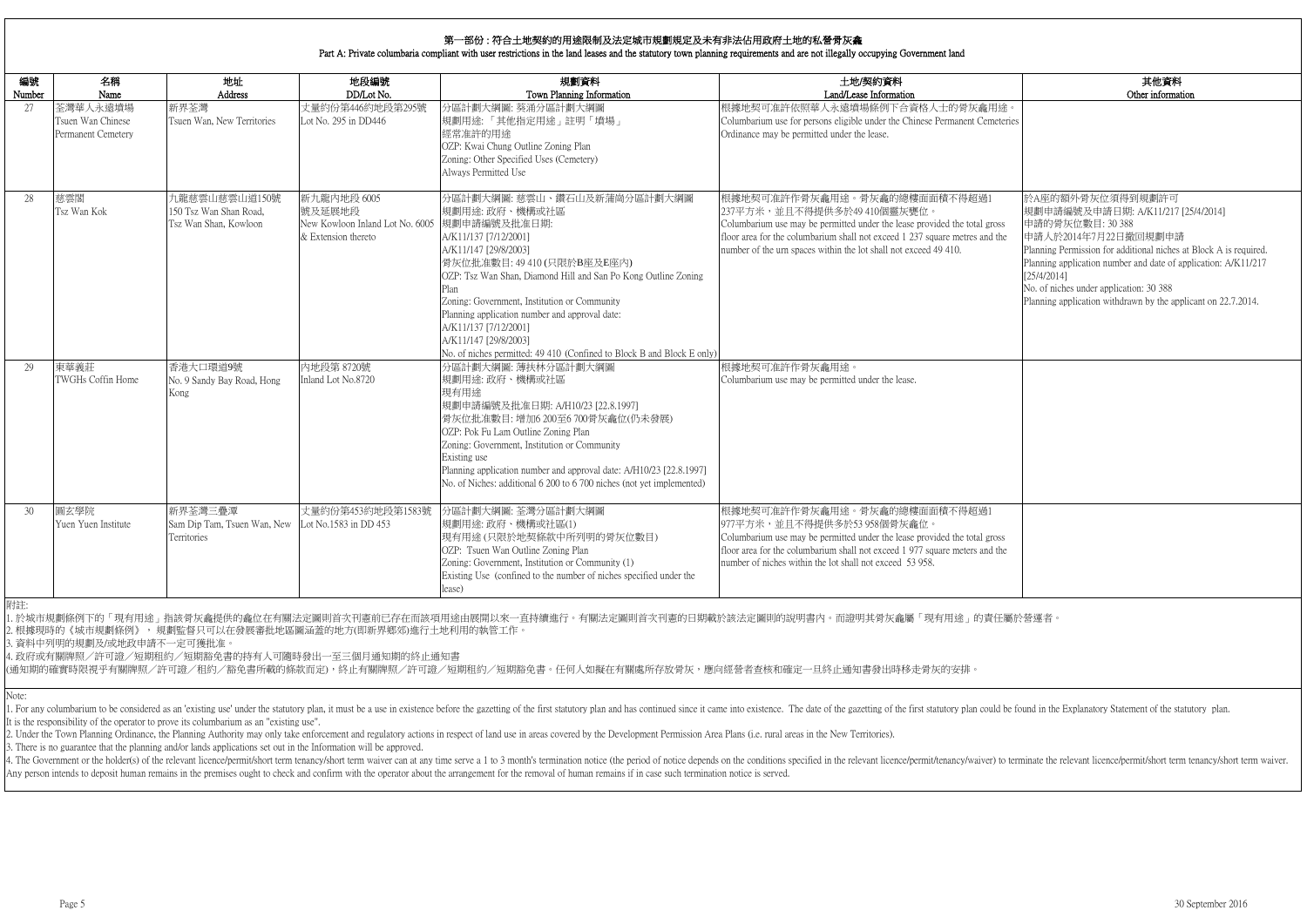|              | 第二部份:規劃署及地政總署已獲悉而不屬第一部份的其他私營骨灰龕<br>Part B: Other private columbaria made known to the Lands Department and/or Planning Department that do not fall under Part A |                                                                      |                                                                                                                                                                                                                                                                                                                                                                                                                                                                                                                                                                                                                                                                                                                                                           |                                                                                                                                                                                                                                                                                                                                                                         |                                                                                                                                                                                                                        |                                                                                                                                                                                                         |                           |
|--------------|-----------------------------------------------------------------------------------------------------------------------------------------------------------------|----------------------------------------------------------------------|-----------------------------------------------------------------------------------------------------------------------------------------------------------------------------------------------------------------------------------------------------------------------------------------------------------------------------------------------------------------------------------------------------------------------------------------------------------------------------------------------------------------------------------------------------------------------------------------------------------------------------------------------------------------------------------------------------------------------------------------------------------|-------------------------------------------------------------------------------------------------------------------------------------------------------------------------------------------------------------------------------------------------------------------------------------------------------------------------------------------------------------------------|------------------------------------------------------------------------------------------------------------------------------------------------------------------------------------------------------------------------|---------------------------------------------------------------------------------------------------------------------------------------------------------------------------------------------------------|---------------------------|
| 編號<br>Number | 名稱<br>Name                                                                                                                                                      | 地址<br>Address                                                        | 地段編號<br>DD/Lot No.                                                                                                                                                                                                                                                                                                                                                                                                                                                                                                                                                                                                                                                                                                                                        | 規劃資料<br>Town Planning Information                                                                                                                                                                                                                                                                                                                                       | 土地/契約資料<br>Land/Lease Information                                                                                                                                                                                      | 經營者的觀點<br>Views of Operators                                                                                                                                                                            | 其他資料<br>Other Information |
|              | 沉香園<br>Aloes Garden                                                                                                                                             | 新界沙頭角塘肚村<br>Tong To Village, Sha Tau Kok,<br>New Territories         | 號A分段、第1161號B分段、規劃用途: 綠化地帶<br>、第1162號A分段、第1162 Zoning: Green Belt<br>分段、第1162號F分段、第1<br>162號G分段、第1162號H分<br>段、第1162號I分段、第1162<br>號J分段、第1162號K分段、<br>第1162號L分段、第1162號M<br>分段、第1162號N分段、第1<br>162號餘段、第1163號、第1<br>164號A分段、第1164號B分<br>段、第1164號C分段、第116<br>4號D分段、第1164號E分段<br>· 第1164號F分段、第1164<br>號G分段、第1164號H分段<br>、第1164號餘段、第1165號<br>Lot Nos. 1161 s.A, 1161 s.B,<br>1161 s.C, 1161 s.D, 1161 s.E,<br>1161 s.F, 1161 RP, 1162 s.A,<br>1162 s.B, 1162 s.C, 1162 s.D,<br>1162 s.E, 1162 s.F, 1162 s.G,<br>1162 s.H, 1162 s.I, 1162 s.J,<br>1162 s.K, 1162 s.L, 1162 s.M,<br>1162 s.N, 1162 RP, 1163, 1164<br>s.A, 1164 s.B, 1164 s.C, 1164<br>s.D, 1164 s.E, 1164 s.F, 1164<br>s.G, 1164 s.H, 1164 RP, 1165,<br>1166, 1167, 1168 s.A and 1169<br>in D.D. 41 | 丈量約份第41約地段第1161 分區計劃大綱圖: 沙頭角分區計劃大綱圖<br>第1161號C分段、第1161號D 在發展審批地區圖涵蓋範圍下<br>分段、第1161號E分段、第1 不合符規劃用途(除非屬「現有用途」)<br>161號F分段、第1161號餘段 OZP: Sha Tau Kok Outline Zoning Plan<br>號B分段、第1162號C分段、 Covered by Development Permission Area Plan<br>第1162號D分段、第1162號E Not in compliance with planning requirements (unless it is an existing use)                                   | ��區地政處正審議和研究相關土地契約中的用途限制  政府未有在限期前收到經營者的觀點 <<br>條文。<br>The user restrictions provisions in the relevant land lease are the deadline.<br>still under consideration and investigation by District Lands<br>Office/North. | The Government has not received the Operator's views by                                                                                                                                                 |                           |
|              | 佛教長霞淨院<br>Buddhist Cheung Ha<br>Temple                                                                                                                          | 新界大埔錦山<br>Kam Shan,<br>Tai Po, New Territories                       | 丈量約份第6約地段第1087<br>及1130號及毗鄰政府土地<br>and adjacent Government land 申請的骨灰位數目: 13 470                                                                                                                                                                                                                                                                                                                                                                                                                                                                                                                                                                                                                                                                          | 分區計劃大綱圖: 大埔分區計劃大綱圖<br>規劃用途: 鄉村式發展<br>Lot Nos. 1087 & 1130 in DD 6  規劃申請編號及申請日期: Y/TP/16 [25/5/2011]<br> 規劃申請已於2011年8月18日撤回<br>OZP: Tai Po Outline Zoning Plan<br>Zoning: Village Type Development<br>Planning application number and date of application: Y/TP/16 [25/5/2011]<br>No. of niches under application: 13 470<br>Planning application withdrawn on 18/8/2011 | 根據地契不准許作骨灰龕用途;<br>並有非法佔用毗鄰政府土地作骨灰龕用途。<br>Columbarium use is not permitted under the lease.<br>Unauthorised occupation of adjacent Government land for<br>columbarium use is also found.                                | 經營者並不同意列載於私營骨灰龕資料內第五及第六<br>欄的規劃及土地/契約資料。<br>The Operator disagrees to the Town Planning and<br>Land/Lease Information as detailed in Column 5 and<br>Column 6 of the Information on Private Columbaria. |                           |
| -3           | 佛教淨蓮精舍<br>Buddhist Ching Lin<br>Temple                                                                                                                          | 新界沙田排頭村167號<br>No. 167, Pai Tau Village, Sha<br>Tin, New Territories | 號、第522號、第356號及第 規劃用途: 鄉村式發展<br>357號<br>in DD 185                                                                                                                                                                                                                                                                                                                                                                                                                                                                                                                                                                                                                                                                                                          | 丈量約份第185約地段第521 分區計劃大綱圖: 沙田分區計劃大綱圖<br>不合符規劃用途(除非屬「現有用途」)<br>Lot Nos. 521, 522, 356 and 357 OZP: Sha Tin Outline Zoning Plan<br>Zoning: Village Type Development<br>Not in compliance with planning requirements (unless it is an existing use)                                                                                                                          | 根據地契不准許作骨灰龕用途。<br>Columbarium use is not permitted under the lease.                                                                                                                                                    | 經營者並不同意列載於私營骨灰龕資料內第六欄的土<br>地/契約資料。<br>The Operator disagrees to the Land/Lease Information as<br>detailed in Column 6 of the Information on Private<br>Columbaria.                                      |                           |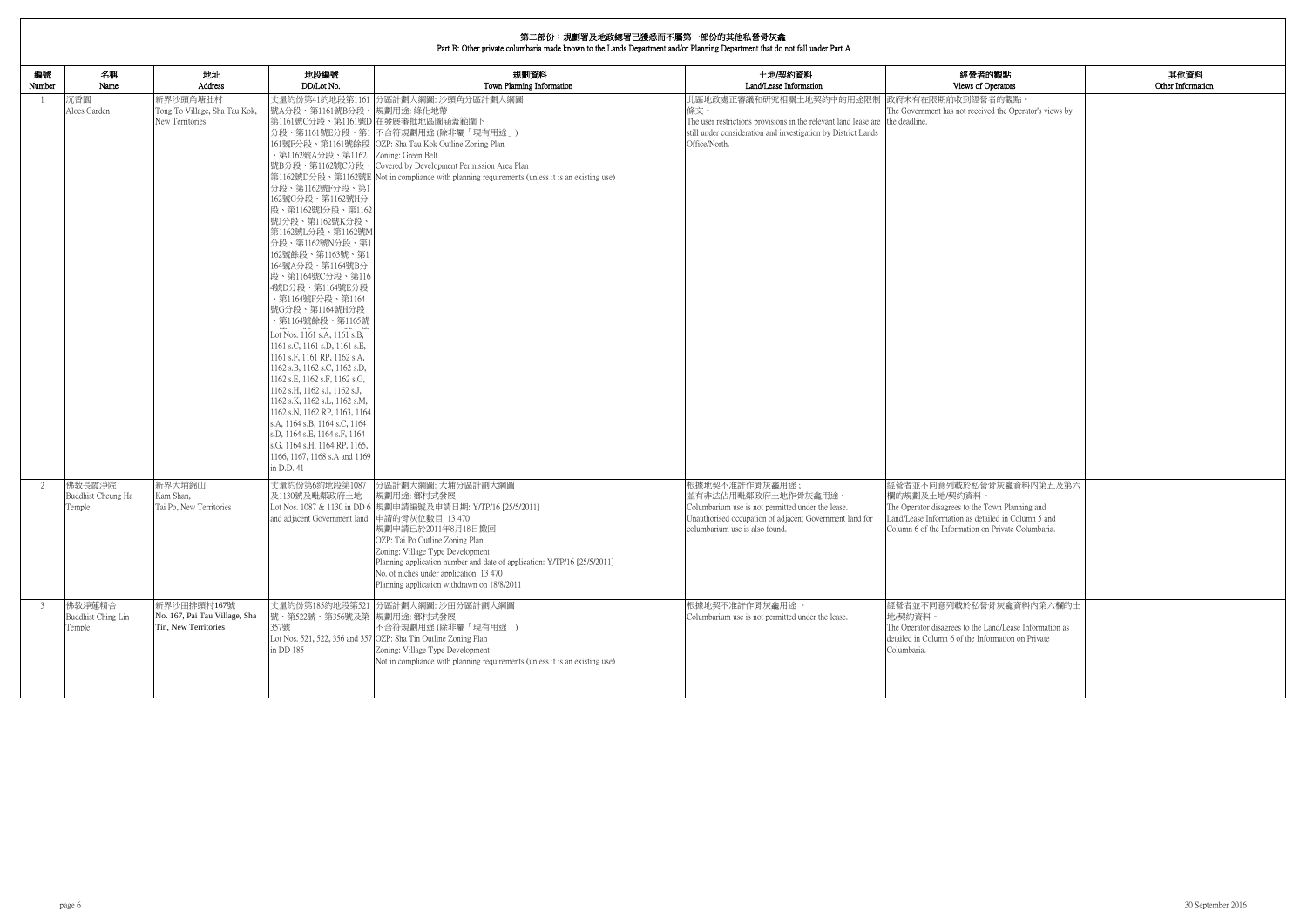| 的觀點<br>perators                                                 | 其他資料<br>Other Information |
|-----------------------------------------------------------------|---------------------------|
| 骨灰龕資料内第五及第六                                                     |                           |
| own Planning and<br>iled in Column 5 and<br>Private Columbaria. |                           |
|                                                                 |                           |
|                                                                 |                           |
|                                                                 |                           |
|                                                                 |                           |
|                                                                 |                           |
|                                                                 |                           |
|                                                                 |                           |
|                                                                 |                           |
|                                                                 |                           |
|                                                                 |                           |
|                                                                 |                           |
|                                                                 |                           |
|                                                                 |                           |
| 龕資料內第五及第六欄的                                                     |                           |
| n Planning and Land/Lease<br>nn 5 and Column 6 of the<br>aria.  |                           |
|                                                                 |                           |
| 骨灰龕資料内第五及第六                                                     |                           |
| own Planning and<br>iled in Column 5 and<br>Private Columbaria. |                           |
|                                                                 |                           |

| 編號<br>Number   | 名稱<br>Name                               | 地址<br><b>Address</b>                                                                          | 地段編號<br>DD/Lot No.                                                              | 規劃資料<br>Town Planning Information                                                                                                                                                                                                                                                                                                                                                                                                                                                                                                                                                                                                                                                                                                                                                                                                                                                                                                                                                                                                                                                                                                                                                                                                                                                            | 土地/契約資料<br>Land/Lease Information                                                                                     | 經營者的觀點<br>Views of Operators                                                                                                                                                                            |
|----------------|------------------------------------------|-----------------------------------------------------------------------------------------------|---------------------------------------------------------------------------------|----------------------------------------------------------------------------------------------------------------------------------------------------------------------------------------------------------------------------------------------------------------------------------------------------------------------------------------------------------------------------------------------------------------------------------------------------------------------------------------------------------------------------------------------------------------------------------------------------------------------------------------------------------------------------------------------------------------------------------------------------------------------------------------------------------------------------------------------------------------------------------------------------------------------------------------------------------------------------------------------------------------------------------------------------------------------------------------------------------------------------------------------------------------------------------------------------------------------------------------------------------------------------------------------|-----------------------------------------------------------------------------------------------------------------------|---------------------------------------------------------------------------------------------------------------------------------------------------------------------------------------------------------|
| $\overline{4}$ | 佛教慧泉寺<br>Buddhist Wai Chuen<br>Monastery | 新界沙田排頭村97號,98號及10<br>0號<br>Nos. 97, 98 & 100, Pai Tau<br>Village,<br>Sha Tin, New Territories | 丈量約份第185約地段第8號<br>・第9號、第12號餘段及第4  規劃用途: 郷村式發展<br>36號B分段<br>in DD 185            | 分區計劃大綱圖: 沙田分區計劃大綱圖<br>不合符規劃用途(除非屬「現有用途」)<br>Lot Nos. 8, 9, 12RP & 436 s.B  規劃申請編號及申請日期: Y/ST/23 [8/5/2013]<br>申請的骨灰位數目: 2 500<br>申請人於2013年7月9日撤回該規劃申請<br>規劃申請編號及申請日期: Y/ST/24 [6/9/2013]<br>申請的骨灰位數目: 2 500<br>城規會於2013年11月22日拒絕該規劃申請<br>規劃申請編號及申請日期: Y/ST/29 [3/11/2014]  <br>申請的骨灰數目:2407<br>城規會於2015年1月16日拒絕該規劃申請<br>規劃申請編號及申請日期: Y/ST/32 [14/5/2015]<br>申請的骨灰位數目: 2407<br>申請人於2015年10月5日撤回該規劃申請<br>OZP: Sha Tin Outline Zoning Plan<br>Zoning: Village Type Development<br>Not in compliance with planning requirements (unless it is an existing use)<br>Planning application number and date of application: Y/ST/23 [8/5/2013]<br>No. of niches under application: 2 500<br>Planning application withdrawn by the applicant on 9/7/2013<br>Planning application number and date of application: No.Y/ST/24 [6/9/2013]<br>No. of niches under application: 2 500<br>Planning application rejected by TPB on 22/11/2013<br>Planning application number and date of application: Y/ST/29 [3/11/2014]<br>No. of niches under application: 2407<br>Planning application rejected by TPB on 16/1/2015<br>Planning application number and date of application: Y/ST/32 [14/5/2015]<br>No. of niches under application: 2 407<br>Planning application withdrawn by the applicant on 5/10/2015 | 該地段建有未經批准構築物。<br>Unauthorised structures are found on the lots.                                                       | 經營者並不同意列載於私營骨灰龕資料內第五及第六<br>欄的規劃及土地/契約資料。<br>The Operator disagrees to the Town Planning and<br>Land/Lease Information as detailed in Column 5 and<br>Column 6 of the Information on Private Columbaria. |
| -5             | 香港佛教仁慈寺<br>Buddhist Yan Tse<br>Monastery | 新界屯門青山村145號<br>145 Tsing Shan Tsuen, Tuen Mun,  號<br>New Territories                          | Lot No. 792 in D.D. 131                                                         | 丈量約份第131約地段第792 分區計劃大綱圖: 屯門分區計劃大綱圖<br>規劃用途:政府、機構或社區<br>不合符規劃用途(除非屬「現有用途」)<br>OZP: Tuen Mun Outline Zoning Plan<br>Zoning: Government, Institution or Community<br>Not in compliance with planning requirements (unless it is an existing use)                                                                                                                                                                                                                                                                                                                                                                                                                                                                                                                                                                                                                                                                                                                                                                                                                                                                                                                                                                                                                                                | 根據地契不准許作骨灰龕用途。<br>Columbarium use is not permitted under the lease.                                                   | 經營者同意列載於私營骨灰龕資料內第五及第六欄的<br> 規劃及土地/契約資料。<br>The Operator agrees to the Town Planning and Land/Lease<br>Information as detailed in Column 5 and Column 6 of the<br>Information on Private Columbaria.     |
| -6             | 賓霞洞                                      | 九龍斧山道<br>Bun Ha Tung Association Hammer Hill Road, Kowloon                                    | 新九龍內地段第<br>2039號及延展地段<br>New Kowloon Inland Lot No.<br>2039 & Extension thereto | 分區計劃大綱圖:牛池灣分區計劃大綱圖<br>規劃用途:住宅(甲類)<br>不合符規劃用途(除非屬「現有用途」)<br>OZP: Ngau Chi Wan Outline Zoning Plan<br>Zoning: Residential (Group A)<br>Not in compliance with planning requirements (unless it is an existing use)                                                                                                                                                                                                                                                                                                                                                                                                                                                                                                                                                                                                                                                                                                                                                                                                                                                                                                                                                                                                                                                                             | 根據地契地段的增批部分不准許作骨灰龕用途。<br>Columbarium use in respect of the Lot Extension portion is<br>not permitted under the lease. | 經營者並不同意列載於私營骨灰龕資料內第五及第六<br>欄的規劃及十地/契約資料。<br>The Operator disagrees to the Town Planning and<br>Land/Lease Information as detailed in Column 5 and<br>Column 6 of the Information on Private Columbaria. |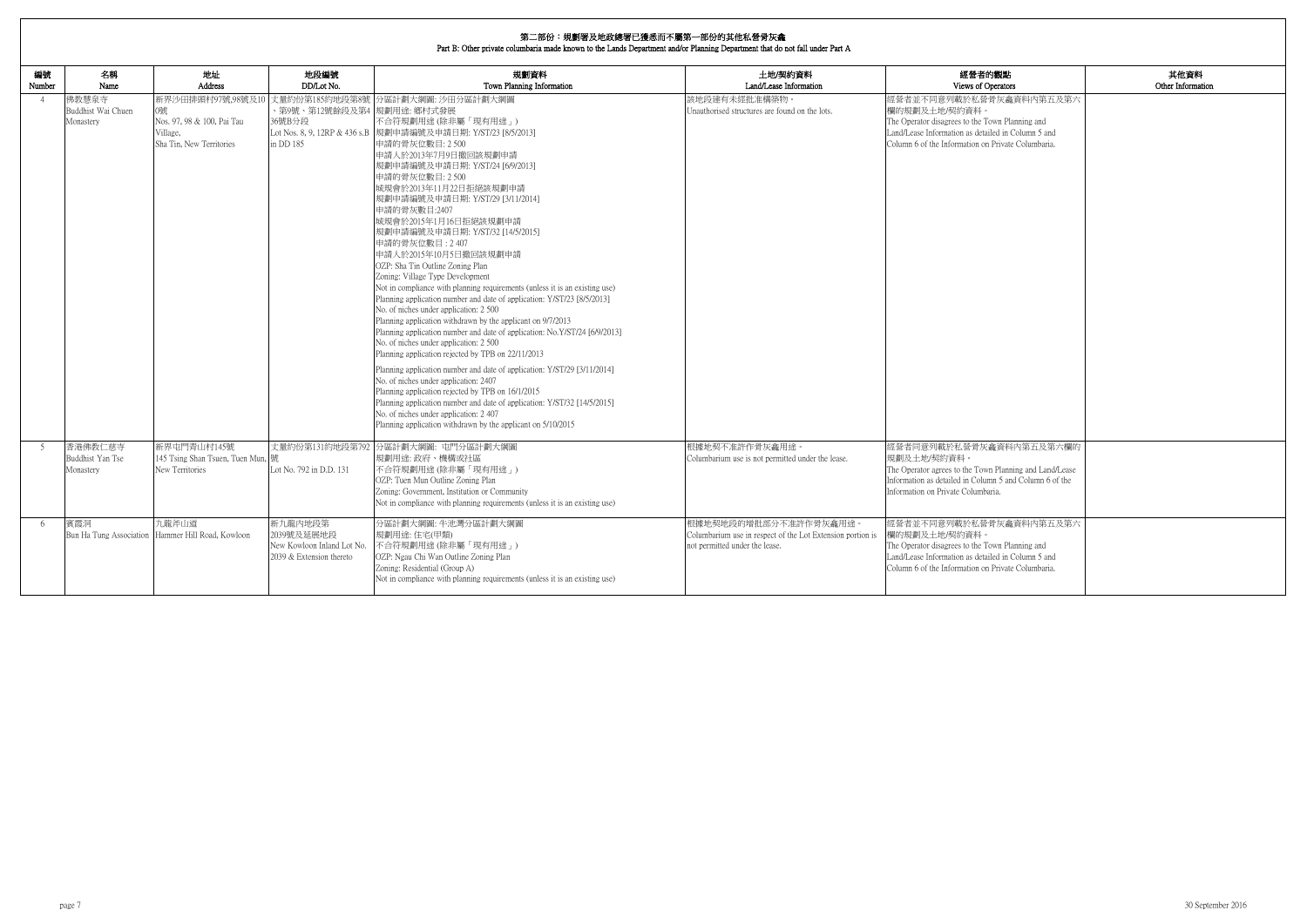|              | 第二部份:規劃署及地政總署已獲悉而不屬第一部份的其他私營骨灰龕<br>Part B: Other private columbaria made known to the Lands Department and/or Planning Department that do not fall under Part A |                                                                                                                        |                                                                                                                                     |                                                                                                                                                                                                                                                                                                                                                                                                                                                                                                                                                                                                                                                                                                                                                                                                                                                                                                                                                                                                                                                                                                                                                                                                                                                                                                                                                                                                                                                                                                                                                                                                                                                                                                                                                                                                                                                                                                                                                                                                                                                                                                                                                                                                                                                                                                                                                     |                                                                     |                                                                                                                                                                                                    |                           |
|--------------|-----------------------------------------------------------------------------------------------------------------------------------------------------------------|------------------------------------------------------------------------------------------------------------------------|-------------------------------------------------------------------------------------------------------------------------------------|-----------------------------------------------------------------------------------------------------------------------------------------------------------------------------------------------------------------------------------------------------------------------------------------------------------------------------------------------------------------------------------------------------------------------------------------------------------------------------------------------------------------------------------------------------------------------------------------------------------------------------------------------------------------------------------------------------------------------------------------------------------------------------------------------------------------------------------------------------------------------------------------------------------------------------------------------------------------------------------------------------------------------------------------------------------------------------------------------------------------------------------------------------------------------------------------------------------------------------------------------------------------------------------------------------------------------------------------------------------------------------------------------------------------------------------------------------------------------------------------------------------------------------------------------------------------------------------------------------------------------------------------------------------------------------------------------------------------------------------------------------------------------------------------------------------------------------------------------------------------------------------------------------------------------------------------------------------------------------------------------------------------------------------------------------------------------------------------------------------------------------------------------------------------------------------------------------------------------------------------------------------------------------------------------------------------------------------------------------|---------------------------------------------------------------------|----------------------------------------------------------------------------------------------------------------------------------------------------------------------------------------------------|---------------------------|
| 編號<br>Number | 名稱<br>Name                                                                                                                                                      | 地址<br>Address                                                                                                          | 地段編號<br>DD/Lot No.                                                                                                                  | 規劃資料<br>Town Planning Information                                                                                                                                                                                                                                                                                                                                                                                                                                                                                                                                                                                                                                                                                                                                                                                                                                                                                                                                                                                                                                                                                                                                                                                                                                                                                                                                                                                                                                                                                                                                                                                                                                                                                                                                                                                                                                                                                                                                                                                                                                                                                                                                                                                                                                                                                                                   | 土地/契約資料<br>Land/Lease Information                                   | 經營者的觀點<br>Views of Operators                                                                                                                                                                       | 其他資料<br>Other Information |
| 7            | 紫雲仙苑<br>Che Wan Seen Yuen                                                                                                                                       | 新界元朗流浮山<br>Lau Fau Shan, Yuen Long, New<br>Territories                                                                 | 丈量約份第129約地段第196<br>6號A分段、第1966號餘段、<br>0號及第1975號餘段<br>Lot Nos. 1966 s.A. 1966 R.P.,<br>1968, 1969, 1970 and 1975<br>R.P. in D.D. 129 | 分區計劃大綱圖: 流浮山及尖鼻咀分區計劃大綱圖<br>規劃用途:康樂<br>第1968號、第1969號、第197 在發展審批地區圖涵蓋範圍下<br>規劃監督於2010年7月23日發出強制執行通知書,要求有關人士中止有關違例發展<br>由於有關違例發展並没有在限期屆滿後中止,規劃監督已對有關土地的業主提出了<br>三輪檢控。有關土地的業主已分别於2013年8月12日、2014年7月22日及2016年1月25<br>日被法庭裁定罪名成立。有關違例發展其後已中止,規劃事務監督已於2016年5月23<br>日發出完成規定事項通知書。<br>規劃申請編號及申請日期: Y/YL-LFS/1 [23/12/2010]<br>申請的骨灰位數目:5000<br>城市規劃委員會在2012年6月15日拒絕有關申請。<br>規劃申請編號及申請日期: Y/YL-LFS/2 [5/12/2012]<br>申請的骨灰位數目: 3 000<br>申請人於2014年3月7日撤銷規劃申請<br>規劃申請編號及申請日期: Y/YL-LFS/5 [15/4/2014]<br>申請的骨灰位數目: 3 000<br>申請人於2014年10月15日撤銷規劃申請<br>規劃申請編號及申請日期: Y/YL-LFS/6 [12/1/2015]<br>申請的骨灰位數目: 3 000<br>申請人於2015年8月14日撤銷規劃申請<br>規劃申請編號及申請日期: Y/YL-LFS/7 [31/8/2015]<br>申請的骨灰位數目: 3 000<br>申請人於2016年3月18日撤回規劃申請<br>OZP: Lau Fau Shan and Tsim Bei Tsui Outline Zoning Plan<br>Zoning: Recreation<br>Covered by Development Permission Area Plan<br>The Planning Authority served an Enforcement Notice on 23/7/2010 requiring discontinuance<br>of the unauthorised development. As the unauthorized development was not discontinued after<br>the expiry of the compliance period, three rounds of prosecution action had been instigated<br>against the land owner of the concerned lots and the land owner was convicted by the Court on<br>12.8.2013, 22.7.2014 and 25.1.2016 respectively. The unauthorized development was<br>subsequently discontinued. A Compliance Notice was issued on 23.5.2016.<br>Planning application number and date of application: Y/YL-LFS/1 [23/12/2010]<br>No. of niches under application: 5 000<br>Application rejected by TPB on 15/6/2012.<br>Planning application number and date of application: Y/YL-LFS/2 [5/12/2012]<br>No. of niches under application: 3 000<br>Planning application withdrawn by the applicant on 7/3/2014.<br>Planning application number and date of application: Y/YL-LFS/5 [15/4/2014]<br>No. of niches under application: 3 000<br>Planning application withdrawn by the applicant on 15/10/2014.<br>Planning application number and date of application: Y/YL-L FS/6 [12/1/2015]<br>No. of niches under application: 3 000<br>Planning application withdrawn by the applicant on 14/8/2015.<br>Planning application number and date of application: Y/YL-LFS/7 [31/8/2015]<br>No. of niches under application: 3 000<br>Planning application withdrawn by the applicant on 18/3/2016. | 根據地契不准許作骨灰龕用途。<br>Columbarium use is not permitted under the lease. | 政府未有在限期前收到經營者的觀點。^<br>The Government has not received the Operator's views by<br>the deadline.^                                                                                                    |                           |
| 8            | 慈航道堂<br>Chee Hong Tao Tong                                                                                                                                      | 九龍旺角花園街120-<br>126號大安大廈10樓124-126室<br>Flats 124-126, 10/F, Tai On<br>Building, Nos. 120-126 Fa Yuen<br>Street, Kowloon | 九龍內地段第4076號餘段,<br>第4077號餘段.<br>第4078號餘段及第4079號餘<br>Kowloon Inland Lot Nos.<br>4076RP, 4077RP, 4078RP &<br>4079RP                    | 分區計劃大綱圖:旺角分區計劃大綱圖<br>規劃用途:住宅(甲類)<br>不合符規劃用途(除非屬「現有用途」)<br>OZP: Mong Kok Outline Zoning Plan<br>Zoning: Residential (Group A)<br>Not in compliance with planning requirements (unless it is an existing use)                                                                                                                                                                                                                                                                                                                                                                                                                                                                                                                                                                                                                                                                                                                                                                                                                                                                                                                                                                                                                                                                                                                                                                                                                                                                                                                                                                                                                                                                                                                                                                                                                                                                                                                                                                                                                                                                                                                                                                                                                                                                                                                                         | 根據地契不准許作骨灰龕用途。<br>Columbarium use is not permitted under the lease. | 經營者同意列載於私營骨灰龕資料內第五及第六欄的<br>規劃及土地/契約資料。<br>The Operator agrees to the Town Planning and Land/Lease<br>Information as detailed in Column 5 and Column 6 of the<br>Information on Private Columbaria. |                           |
| - 9          | 祥霞精舍<br>Cheung Ha Ching Shea                                                                                                                                    | 新界大埔錦山村74-75號<br>74-75 Kam Shan Village, Tai Po,<br>New Territories                                                    | C分段及738號C分段第1小分 規劃用途: 鄉村式發展<br>Lot Nos. 738C and 738C1 in<br>DD 6                                                                   | 丈量約份第6約地段第738號 分區計劃大綱圖: 大埔分區計劃大綱圖<br>規劃申請編號及申請日期: Y/TP/18 [16/11/2012]<br>申請的骨灰位數目:1700<br>城規會於2013年11月8日拒絕該規劃申請<br>OZP: Tai Po Outline Zoning Plan<br>Zoning: Village Type Development<br>Planning application number and date of application: Y/TP/18 [16/11/2012]<br>No. of niches under application: 1700<br>Planning application rejected by TPB on 8/11/2013.                                                                                                                                                                                                                                                                                                                                                                                                                                                                                                                                                                                                                                                                                                                                                                                                                                                                                                                                                                                                                                                                                                                                                                                                                                                                                                                                                                                                                                                                                                                                                                                                                                                                                                                                                                                                                                                                                                                                                                                 | 根據地契可准許作骨灰龕用途。<br>Columbarium use may be permitted under the lease. | 政府未有在限期前收到經營者的觀點。^<br>The Government has not received the Operator's views by<br>the deadline.^                                                                                                    |                           |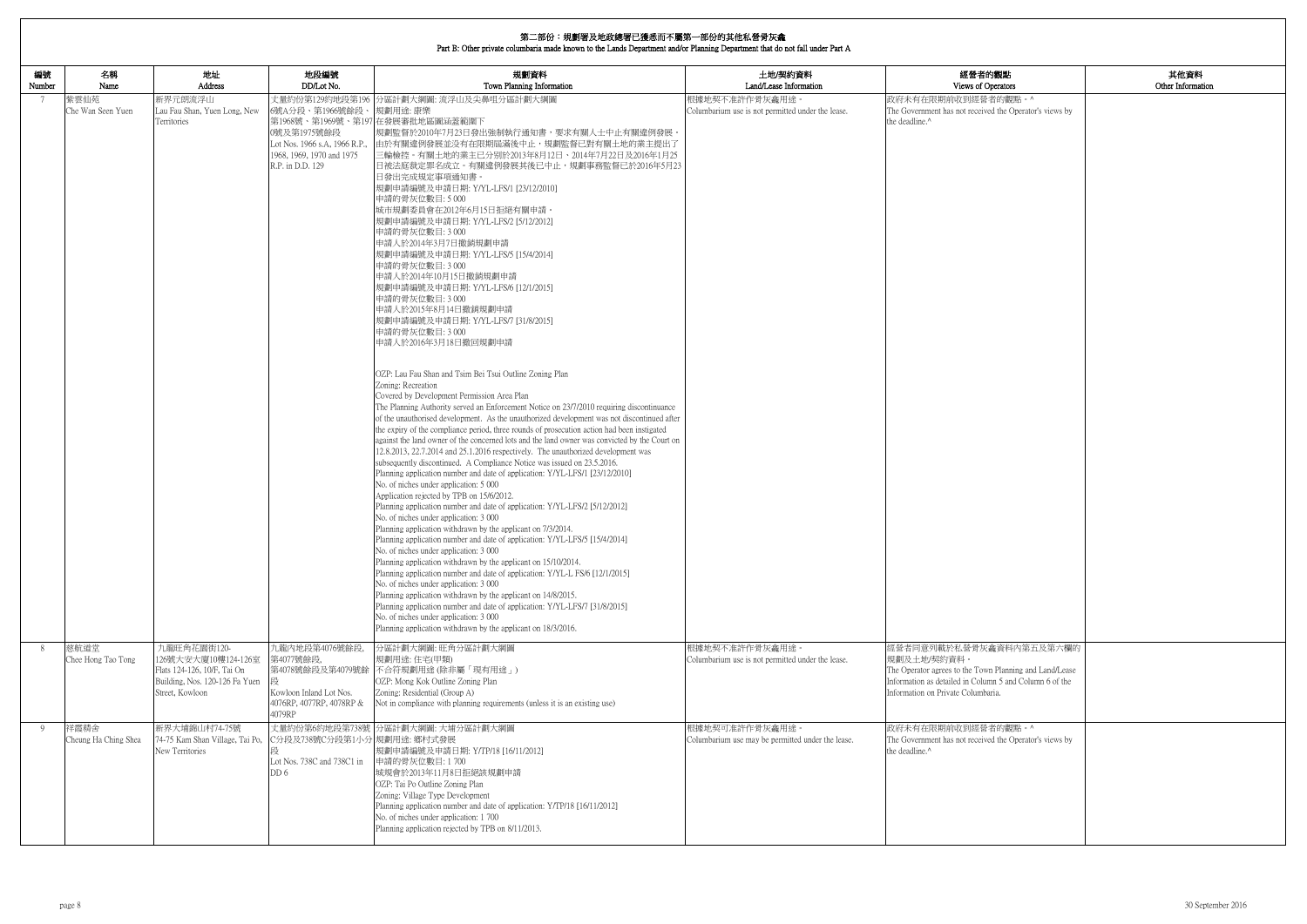| 内觀點                                                             | 其他資料              |
|-----------------------------------------------------------------|-------------------|
| perators                                                        | Other Information |
| 骨灰龕資料内第六欄的土                                                     |                   |
| and/Lease Information as<br>ormation on Private                 |                   |
|                                                                 |                   |
|                                                                 |                   |
|                                                                 |                   |
|                                                                 |                   |
|                                                                 |                   |
|                                                                 |                   |
|                                                                 |                   |
|                                                                 |                   |
|                                                                 |                   |
| 骨灰龕資料內第五及第六                                                     |                   |
| own Planning and<br>iled in Column 5 and<br>Private Columbaria. |                   |
|                                                                 |                   |
|                                                                 |                   |
|                                                                 |                   |
|                                                                 |                   |
|                                                                 |                   |
|                                                                 |                   |
| 者的觀點。^<br>ed the Operator's views by                            |                   |
|                                                                 |                   |
|                                                                 |                   |
| 者的觀點。^<br>ed the Operator's views by                            |                   |
|                                                                 |                   |
|                                                                 |                   |
|                                                                 |                   |
|                                                                 |                   |
|                                                                 |                   |
|                                                                 |                   |

| 編號<br>Number | 名稱<br>Name                  | 地址<br>Address                                                            | 地段編號<br>DD/Lot No.                                                                                                                                                                                                                                                                                                            | 規劃資料<br>Town Planning Information                                                                                                                                                                                                                                                                                                                                                                                                                                                                                                                                                                                                                                                                                                                                                                                                                                                                                                                                                                                                                                                                                                                                                                                                                                                                                    | 土地/契約資料<br>Land/Lease Information                                                                          | 經營者的觀點<br>Views of Operators                                                                                                                                                                            |
|--------------|-----------------------------|--------------------------------------------------------------------------|-------------------------------------------------------------------------------------------------------------------------------------------------------------------------------------------------------------------------------------------------------------------------------------------------------------------------------|----------------------------------------------------------------------------------------------------------------------------------------------------------------------------------------------------------------------------------------------------------------------------------------------------------------------------------------------------------------------------------------------------------------------------------------------------------------------------------------------------------------------------------------------------------------------------------------------------------------------------------------------------------------------------------------------------------------------------------------------------------------------------------------------------------------------------------------------------------------------------------------------------------------------------------------------------------------------------------------------------------------------------------------------------------------------------------------------------------------------------------------------------------------------------------------------------------------------------------------------------------------------------------------------------------------------|------------------------------------------------------------------------------------------------------------|---------------------------------------------------------------------------------------------------------------------------------------------------------------------------------------------------------|
| 10           | 紫霞台(安樂祠)<br>Chi Ha Toi      | 新界沙田排頭村186號<br>No. 186, Pai Tau Village,<br>Sha Tin, New Territories     | 號及毗鄰政府土地<br>Lot No. 371 in DD 185 and<br>adiacent Government land                                                                                                                                                                                                                                                             | 丈量約份第185約地段第371 分區計劃大綱圖: 沙田分區計劃大綱圖<br>規劃用途: 政府、機構或社區<br>不合符規劃用途(除非屬「現有用途」)<br> 規劃申請編號及申請日期: Y/ST/13 [18/5/2011]<br>申請的骨灰位數目: 3 338<br>城市規劃委員會(「城規會」)於2012年2月10日考慮有關規劃申請,並決定部分同意<br>該申請,把申請地點由鄉村式發展地帶改劃為政府、機構或社區地帶。載有上述用<br> 途地帶修訂的沙田分區計劃大綱圖於2012年10月26日刊憲。根據分區計劃大綱圖的<br>規定,於該地點進行骨灰龕用途,須先得到城規會的規劃許可。<br> 規劃申請編號及申請日期: A/ST/816 [28/2/2013]<br>申請的骨灰位數目: 3 338<br>城規會於2014年4月11日在覆核時拒絕該申請。<br>OZP: Sha Tin Outline Zoning Plan<br>Zoning: Government, Institution or Community<br>Not in compliance with planning requirements (unless it is an existing use)<br>Planning application number and date of application: Y/ST/13 [18/5/2011]<br>No. of niches under application: 3 338<br>The Town Planning Board (TPB) considered the application on 10.2.2012 and decided to<br>partially agree to the application by rezoning the subject site from "Village Type Development"<br>to "Government, Institution or Community". The Sha Tin OZP incorporating the above zoning<br>amendment was gazetted on 26.10.2012. Under the OZP, using the subject site for<br>columbarium will require planning permisssion from the TPB.<br>Planning application number and date of application: A/ST/816 [28/2/2013]<br>No. of niches under application: 3 338<br>The application was rejected by TPB upon review on 11.4.2014. | 有非法佔用毗鄰政府土地作骨灰龕用途。<br>Unauthorised occupation of adjacent Government land for<br>columbarium use is found. | 經營者並不同意列載於私營骨灰龕資料內第六欄的土<br>地/契約資料。<br>The Operator disagrees to the Land/Lease Information as<br>detailed in Column 6 of the Information on Private<br>Columbaria.                                      |
| 11           | 慈航淨院<br>Chi Hong Ching Yuen | 新界沙田新田村<br>San Tin Village, Sha Tin, New<br>Territories                  | 號A分段,<br>第493號B分段第3小分段,<br>第493號E分段及B分段餘段,<br>第570號, 第572號, 第573號,<br>第635號, 第671號,<br>第672號A分段, 第678號,<br>第679號, 第680號,<br>第681號及第699號<br>Lot Nos. 493 s.A, 493 s.B ss.2<br>s.B, 493 s.B ss.2 s.C, 493 s.B<br>ss.3, 493 s.E and s.B R.P., 570,<br>572, 573, 635, 671, 672 s.A.<br>678, 679, 680, 681 and 699 in<br>D.D. 179. | 丈量約份第179約地段第493 分區計劃大綱圖: 沙田分區計劃大綱圖<br>規劃用途: 鄉村式發展<br>第493號B分段第2小分段B分不合符規劃用途(除非屬「現有用途」)<br>OZP: Sha Tin Outline Zoning Plan<br>第493號B分段第2小分段C分 Zoning: Village Type Development<br>Not in compliance with planning requirements (unless it is an existing use)                                                                                                                                                                                                                                                                                                                                                                                                                                                                                                                                                                                                                                                                                                                                                                                                                                                                                                                                                                                                                                                        | 根據地契不准許作骨灰龕用途<br>Columbarium use is not permitted under the lease.                                         | 經營者並不同意列載於私營骨灰龕資料內第五及第六<br>欄的規劃及土地/契約資料。<br>The Operator disagrees to the Town Planning and<br>Land/Lease Information as detailed in Column 5 and<br>Column 6 of the Information on Private Columbaria. |
| 12           | 正道堂<br>Ching Tao Tong       | 九龍紅磡溫思勞街17號1字樓<br>1st Floor, No. 17 Winslow Street,<br>Hung Hom, Kowloon | s.C R.P.                                                                                                                                                                                                                                                                                                                      | 紅磡內地段第240號C分段餘 分區計劃大綱圖: 紅磡分區計劃大綱圖<br>規劃用途:住宅(甲類)4<br>Hung Hom Inland Lot No. 240 不合符規劃用途 (除非屬「現有用途」)<br>OZP: Hung Hom Outline Zoning Plan<br>Zoning: "Residential (Group A)4"<br>Not in compliance with planning requirements (unless it is an existing use)                                                                                                                                                                                                                                                                                                                                                                                                                                                                                                                                                                                                                                                                                                                                                                                                                                                                                                                                                                                                                                                         | 根據地契不准許作骨灰龕用途<br>Columbarium use is not permitted under the lease.                                         | 政府未有在限期前收到經營者的觀點。^<br>The Government has not received the Operator's views by<br>the deadline.^                                                                                                         |
| 13           | 淨土園<br>Ching To Yuen        | 新界沙田大圍道風山<br>To Fung Shan, Tai Wai,<br>Shatin, New Territories           | 號、第375號A分段及 B分段 規劃用途: 綠化地帶<br>DD 186                                                                                                                                                                                                                                                                                          | 丈量約份第186約地段第374 分區計劃大綱圖: 沙田分區計劃大綱圖<br>Lot Nos. 374, 375A & 375B in  規劃申請編號及申請日期: Y/ST/14 [25/5/2011]<br>申請的骨灰位數目: 6 396<br>申請人於2012年8月3日撤銷規劃申請<br> 規劃申請編號及申請日期: Y/ST/28 [13/10/2014]<br>申請的骨灰位數目: 6396<br>申請人於2015年11月18日撤回該規劃申請<br>OZP: Sha Tin Outline Zoning Plan<br>Zoning: Green Belt<br>Planning application number and date of application: Y/ST/14 [25/5/2011]<br>No. of niches under application: 6 396<br>Planning application withdrawn by the applicant on 3/8/2012.<br>Planning application number and date of application: Y/ST/28 [13/10/2014]<br>No. of niches under application : 6 396<br>Planning application withdrawn by the applicant on 18/11/2015.                                                                                                                                                                                                                                                                                                                                                                                                                                                                                                                                                                                                                                           | 根據地契不准許作骨灰龕用途。<br>Columbarium use is not permitted under the lease.                                        | 政府未有在限期前收到經營者的觀點。^<br>The Government has not received the Operator's views by<br>the deadline.^                                                                                                         |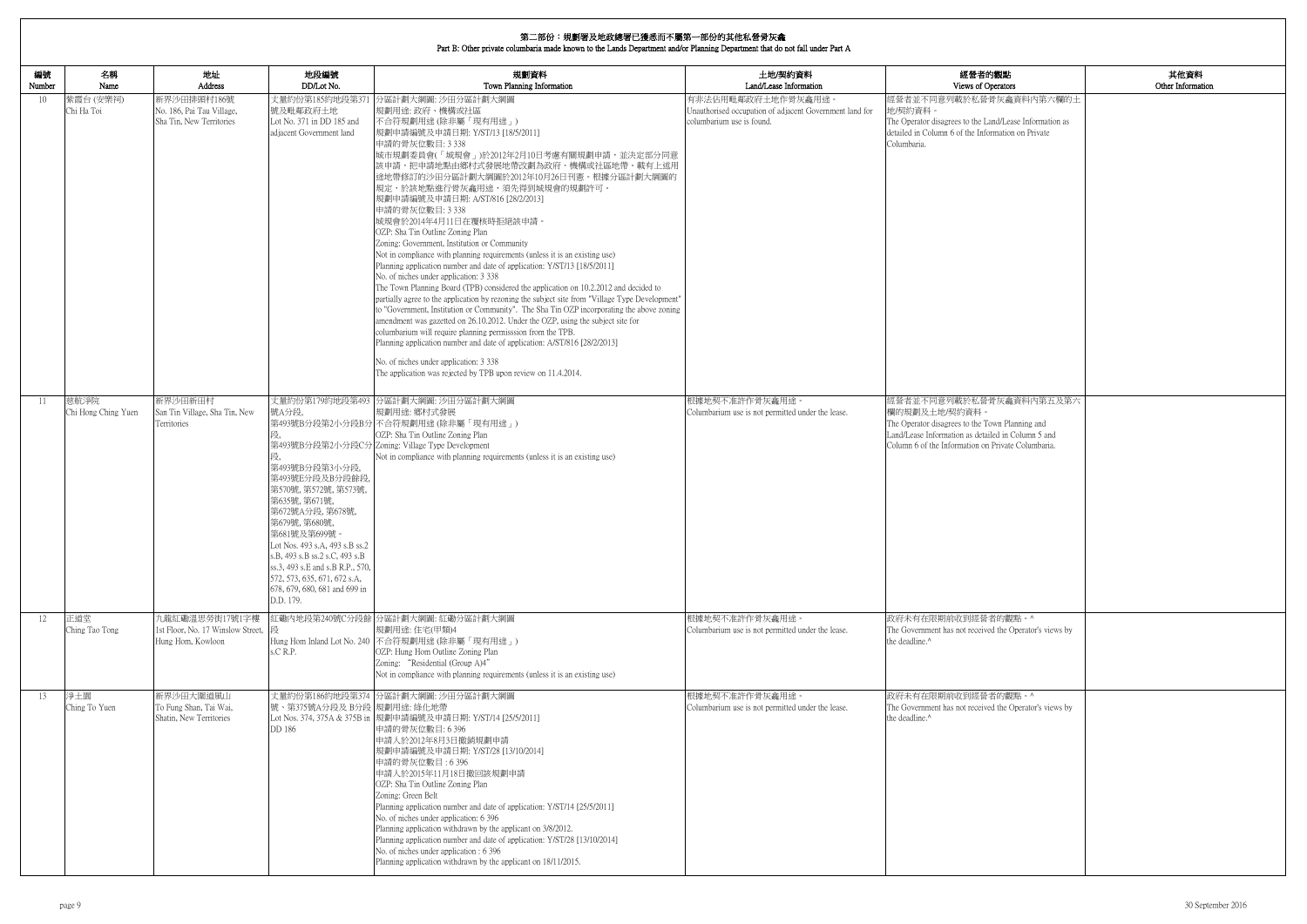| 的觀點                                                            | 其他資料              |
|----------------------------------------------------------------|-------------------|
| )perators                                                      | Other Information |
| $\overline{\mathbb{E}}$<br>as been returned to the             |                   |
|                                                                |                   |
| 龕資料內第五及第六欄的                                                    |                   |
| n Planning and Land/Lease<br>mn 5 and Column 6 of the<br>aria. |                   |
| 龕資料內第五及第六欄的                                                    |                   |
| n Planning and Land/Lease<br>mn 5 and Column 6 of the<br>aria. |                   |
|                                                                |                   |
| 者的觀點。^<br>ed the Operator's views by                           |                   |

| 編號<br>Number | 名稱<br>Name                                      | 地址<br>Address                                                                                                  | 地段編號<br>DD/Lot No.                                                              | 規劃資料<br>Town Planning Information                                                                                                                                                                                                                                           | 土地/契約資料<br>Land/Lease Information                                                                                                                                                                                                                                    | 經營者的觀點<br>Views of Operators                                                                                                                                                                       |
|--------------|-------------------------------------------------|----------------------------------------------------------------------------------------------------------------|---------------------------------------------------------------------------------|-----------------------------------------------------------------------------------------------------------------------------------------------------------------------------------------------------------------------------------------------------------------------------|----------------------------------------------------------------------------------------------------------------------------------------------------------------------------------------------------------------------------------------------------------------------|----------------------------------------------------------------------------------------------------------------------------------------------------------------------------------------------------|
| 14           | 叙賢精舍<br>Chui Yin Ching Shea                     | 新界大埔馬窩村1號靈谷園<br>Ling Kok Yuen, No. 1 Ma Wo,<br>Tai Po, New Territories                                         | 丈量約份第22約地段第1039<br>號餘段及第321號餘段<br>Lot Nos. 1039 R.P. and 321<br>R.P. in D.D. 22 | 分區計劃大綱圖: 大埔分區計劃大綱圖<br>規劃用途: 綠化地帶、政府、機構或社區、住宅(乙類)<br>不合符規劃用途(除非屬「現有用途」)<br>OZP: Tai Po Outline Zoning Plan<br>Zoning: Green Belt, Government, Institution or Community, Residential (Group B)<br>Not in compliance with planning requirements (unless it is an existing use) | 根據地契不准許作骨灰龕用途。<br>Columbarium use is not permitted under the lease.                                                                                                                                                                                                  | 政府發給經營者的郵件被退回。<br>The mail sent to the Operator has been returned to the<br>Government.                                                                                                            |
| 15           | 竹林禪院<br>Chuk Lam Sim Yuen                       | 新界荃灣芙蓉山<br>Fu Yung Shan, Tsuen Wan, New<br>Territories                                                         | 丈量約份第453約地段第125<br>5號餘段<br>Lot No. 1255RP in DD453                              | 分區計劃大綱圖: 荃灣分區計劃大綱圖<br>規劃用途: 政府、機構或社區(5)<br> 不合符規劃用途(除非屬「現有用途」)<br>OZP: Tsuen Wan Outline Zoning Plan<br>Zoning: Government, Institution or Community(5)<br>Not in compliance with planning requirements (unless it is an existing use)                                      | 根據地契不准許作骨灰龕用途;<br>業權人已遞交契約修訂的申請將現時骨灰龕的用途規<br>範化。<br>Columbarium use is not permitted under the lease; an<br>application for a lease modification to regularise the existing Information on Private Columbaria.<br>columbarium use has been applied for by the owner. | 經營者同意列載於私營骨灰龕資料內第五及第六欄的<br> 規劃及土地/契約資料。<br>The Operator agrees to the Town Planning and Land/Lease<br>Information as detailed in Column 5 and Column 6 of the                                      |
| 16           | 晉福堂<br>Chun Fok Tong                            | 九龍紅磡寶其利街42A號新安<br>大樓地下14號舖<br>Shop 14, G/F, Sang On Building,<br>No. 42A Bulkeley Street, Hung<br>Hom, Kowloon | 紅磡内地段第231號餘段及<br>延展部分<br>Hung Hom Inland Lot No. 231<br>RP & Ext.               | 分區計劃大綱圖: 紅磡分區計劃大綱圖<br>規劃用途:住宅(甲類)4<br>不合符規劃用途(除非屬「現有用途」)<br>OZP: Hung Hom Outline Zoning Plan<br>Zoning: Residential (Group A)4<br>Not in compliance with planning requirements (unless it is an existing use)                                                              | 九龍西區地政處正審議和研究相關土地契約中的用途<br>限制條文。<br>The user restrictions provisions in the relevant land lease are<br>still under consideration and investigation by District Lands<br>Office/Kowloon West.                                                                         | 經營者同意列載於私營骨灰龕資料內第五及第六欄的<br>規劃及十地/契約資料。<br>The Operator agrees to the Town Planning and Land/Lease<br>information as detailed in Column 5 and Column 6 of the<br>Information on Private Columbaria. |
| 17           | 宗記雲石有限公司<br>Chung Kee Marble<br>Company Limited | 九龍紅磡曲街49號閣樓<br>Mezzanine Floor, No. 49 Cooke<br>Street, Hung Hom, Kowloon                                      | 紅磡內地段第232號D分段<br>Hung Hom Inland Lot No. 232  規劃用途: 住宅(甲類)4<br>$\sqrt{D}$       | 分區計劃大綱圖: 紅磡分區計劃大綱圖<br>不合符規劃用途(除非屬「現有用途」)<br>OZP: Hung Hom Outline Zoning Plan<br>Zoning: "Residential (Group A)4"<br>Not in compliance with planning requirements (unless it is an existing use)                                                                            | 地政總署迄今未確定有違反批地條款。<br>Lands Department has not hitherto established breach of<br>lease conditions.                                                                                                                                                                    | 政府未有在限期前收到經營者的觀點。^<br>The Government has not received the Operator's views by<br>the deadline.^                                                                                                    |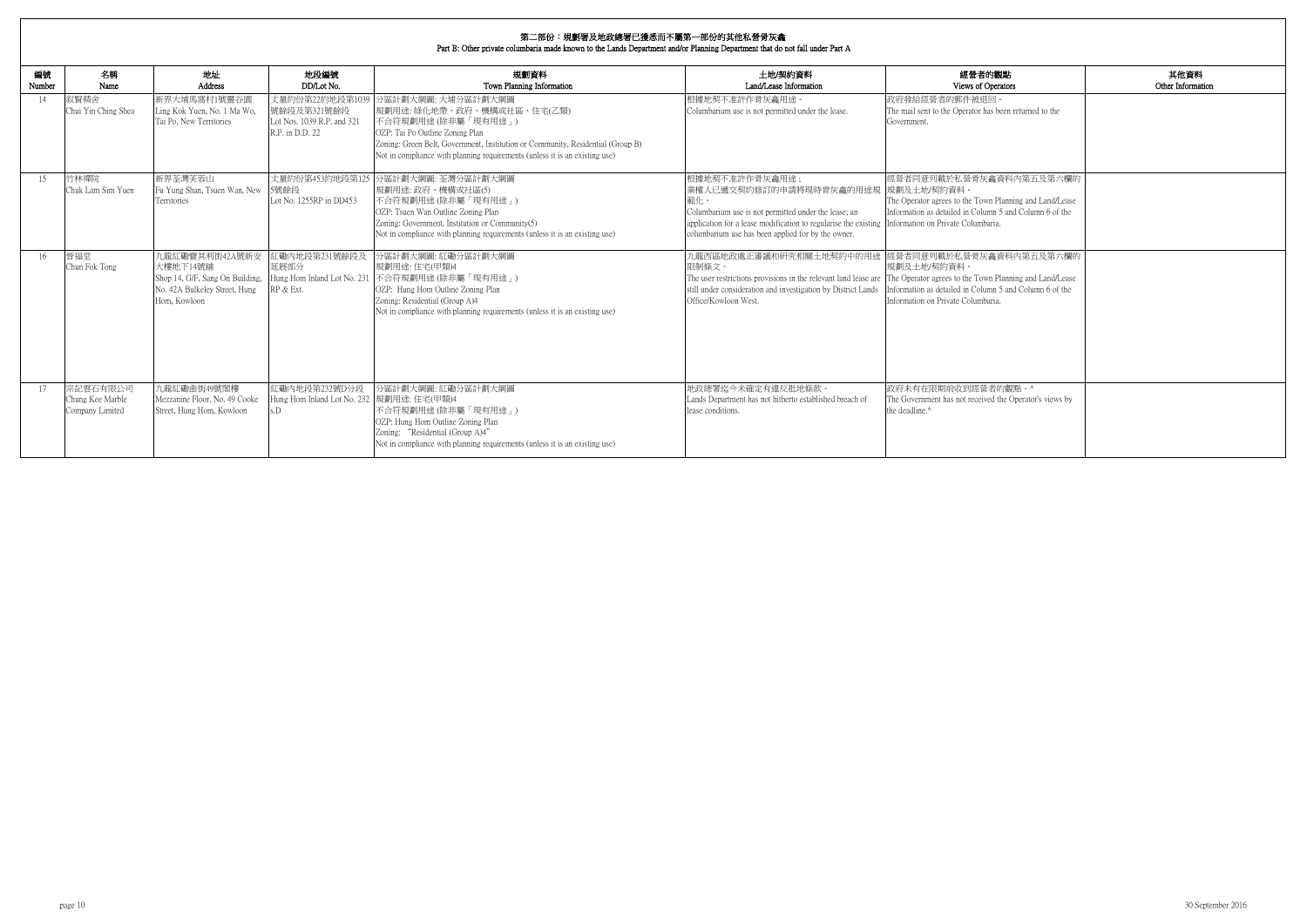| 内觀點                                                | 其他資料<br>Other Information |
|----------------------------------------------------|---------------------------|
| perators<br>骨灰龕資料内第六欄的土                            |                           |
|                                                    |                           |
| and/Lease Information as<br>ormation on Private    |                           |
|                                                    |                           |
|                                                    |                           |
|                                                    |                           |
|                                                    |                           |
|                                                    |                           |
|                                                    |                           |
|                                                    |                           |
|                                                    |                           |
|                                                    |                           |
|                                                    |                           |
|                                                    |                           |
|                                                    |                           |
|                                                    |                           |
|                                                    |                           |
|                                                    |                           |
|                                                    |                           |
|                                                    |                           |
|                                                    |                           |
|                                                    |                           |
|                                                    |                           |
|                                                    |                           |
|                                                    |                           |
|                                                    |                           |
|                                                    |                           |
|                                                    |                           |
|                                                    |                           |
|                                                    |                           |
|                                                    |                           |
|                                                    |                           |
| 骨灰龕資料內第五欄的規                                        |                           |
|                                                    |                           |
| own Planning Information as<br>ormation on Private |                           |
|                                                    |                           |
|                                                    |                           |
|                                                    |                           |
|                                                    |                           |
|                                                    |                           |
|                                                    |                           |
|                                                    |                           |
| 者的觀點。^<br>ed the Operator's views by               |                           |
|                                                    |                           |
|                                                    |                           |
|                                                    |                           |
|                                                    |                           |
|                                                    |                           |
|                                                    |                           |
|                                                    |                           |
|                                                    |                           |

| 編號<br>Number | 名稱<br>Name                   | 地址<br>Address                                                                                       | 地段編號<br>DD/Lot No.                                                                                                                             | 規劃資料<br>Town Planning Information                                                                                                                                                                                                                                                                                                                                                                                                                                                                                                                                                                                                                                                                                                                                                                                                                                                                                                                                                                                                                                                                                                                                                                                                                                                                                                                                                                                                                                                                                                                                                                                                                                                                                                                                                                                                                                                   | 土地/契約資料<br>Land/Lease Information                                                                                                                                                       | 經營者的觀點<br>Views of Operators                                                                                                                                       |
|--------------|------------------------------|-----------------------------------------------------------------------------------------------------|------------------------------------------------------------------------------------------------------------------------------------------------|-------------------------------------------------------------------------------------------------------------------------------------------------------------------------------------------------------------------------------------------------------------------------------------------------------------------------------------------------------------------------------------------------------------------------------------------------------------------------------------------------------------------------------------------------------------------------------------------------------------------------------------------------------------------------------------------------------------------------------------------------------------------------------------------------------------------------------------------------------------------------------------------------------------------------------------------------------------------------------------------------------------------------------------------------------------------------------------------------------------------------------------------------------------------------------------------------------------------------------------------------------------------------------------------------------------------------------------------------------------------------------------------------------------------------------------------------------------------------------------------------------------------------------------------------------------------------------------------------------------------------------------------------------------------------------------------------------------------------------------------------------------------------------------------------------------------------------------------------------------------------------------|-----------------------------------------------------------------------------------------------------------------------------------------------------------------------------------------|--------------------------------------------------------------------------------------------------------------------------------------------------------------------|
| 18           | 忠和精舍<br>Chung Woo Ching Shea | 新界大埔馬窩<br>Ma Wo, Tai Po, New Territories                                                            | 餘段、55號餘段、56號、44 規劃用途: 綠化地帶<br>3號A分段及443號餘段及毗<br>鄰政府土地<br>Lot Nos. 54RP, 55RP, 56, 443<br>sA and 443RP in DD 24 and<br>adjacent Government land | 丈量約份第24約地段第54號 分區計劃大綱圖: 大埔分區計劃大綱圖<br>不合符規劃用途 (除非屬「現有用途」)<br>規劃申請編號及申請日期: Y/TP/17 [30/5/2012]<br>申請的骨灰位數目:8000<br>申請人於2013年9月6日撤回該規劃申請<br>規劃申請編號及申請日期: A/TP/542 [23/10/2013]<br>申請的骨灰位數目: 3 330<br>申請人於2013年12月31日撤回該規劃申請<br>規劃申請編號及申請日期: A/TP/547 [24/1/2014]<br>申請的骨灰位數目: 3 330<br>城規會於2014年6月13日拒絕該規劃申請<br>2014年7月3日提交的覆核申請已於2015年3月30日撤回<br>規劃申請編號及申請日期: A/TP/590 [9/7/2015]<br>申請的骨灰位數目:0(宗教機構用途不包括靈灰安置所)<br>申請人於2015年9月2日撤回該規劃申請<br>規劃申請編號及申請日期: A/TP/598 [21/12/2015]<br>申請的骨灰位數目: 3044<br>城規會於2016年2月19日拒絕該規劃申請<br>申請人於2016年3月23日提出根據第17條的覆核申請<br>城規會於2016年6月17日在覆核時拒絕該申請<br>OZP: Tai Po Outline Zoning Plan<br>Zoning: Green Belt<br>Not in compliance with planning requirements (unless it is an existing use)<br>Planning application number and date of application: Y/TP/17 [30/5/2012]<br>No. of niches under application: 8 000<br>Planning application withdrawn on 6/9/2013<br>Planning application number and date of application: A/TP/542 [23/10/2013]<br>No. of niches under application: 3 330<br>Planning application withdrawn on 31/12/2013<br>Planning application number and date of application: A/TP/547 [24/1/2014]<br>No. of niches under application: 3 330<br>Planning application rejected by TPB on 13/06/2014<br>An application for review submitted on 03/07/2014 was withdrawn on 30/3/2015<br>Planning application number and date of application: A/TP/590 [9/7/2015]<br>No. of niches under application: 0 (Religious Institution use with no columbarium included)<br>Planning application withdrawn on 2/9/2015<br>Planning application number and date of application: A/TP/598 [21/12/2015]<br>No. of niches under application: 3 044<br>Planning application rejected by TPB on 19/02/2016<br>On 23/3/2016, the applicant submitted a section 17 review application.<br>The application was rejected by TPB upon review on 17.6.2016. | 根據地契不准許作骨灰龕用途;<br>並有非法佔用毗鄰政府土地作骨灰龕用途。<br>Columbarium use is not permitted under the lease.<br>Unauthorised occupation of adjacent Government land for<br>columbarium use is also found. | 經營者並不同意列載於私營骨灰龕資料內第六欄的土<br>地/契約資料。<br>The Operator disagrees to the Land/Lease Information as<br>detailed in Column 6 of the Information on Private<br>Columbaria. |
| 19           | 黃帝祠<br>Emperor Hall          | )18號<br>18 Sha Tau Kok Road, Lung Yeuk Lot No. 4433 S. 17 in DD 51<br>Tau, Fanling, New Territories | 號17分段                                                                                                                                          | 新界粉嶺沙頭角公路(龍躍頭段 丈量約份第51約地段第4433 分區計劃大綱圖:粉嶺/上水分區計劃大綱圖<br>規劃用途: 政府、機構或社區<br>不合符規劃用途 (除非屬「現有用途」)<br>規劃申請編號及申請日期: A/FSS/249 [24/02/2016]<br>申請的骨灰龕位數目: 34 064<br>規劃申請處理中<br>OZP: Fanling/Sheung Shui Outline Zoning Plan<br>Zoning: Government, Institution or Community<br>Not in compliance with planning requirements (unless it is an existing use)<br>Planning application number and date of application: A/FSS/249 [24/02/2016]<br>No. of niches under application: 34 064<br>Planning application being processed                                                                                                                                                                                                                                                                                                                                                                                                                                                                                                                                                                                                                                                                                                                                                                                                                                                                                                                                                                                                                                                                                                                                                                                                                                                                                                                                                                | 地政總署迄今未確定有違反批地條款。<br>Lands Department has not hitherto established breach of<br>lease conditions.                                                                                       | 經營者並不同意列載於私營骨灰龕資料內第五欄的規<br>劃資料。<br>The Operator disagrees to the Town Planning Information as<br>detailed in Column 5 of the Information on Private<br>Columbaria. |
| 20           | 利欽祠<br>Eternal Repose        | 新界粉嶺和合石村51號D<br>No. 51D Wo Hop Shek Village,<br>Fanling, New Territories                            | Lot No. 5542 in D.D. 51                                                                                                                        | 丈量約份第51約地段第5542 分區計劃大綱圖: 粉嶺/上水分區計劃大綱圖<br>規劃用途: 鄉村式發展<br>不合符規劃用途(除非屬「現有用途」)<br>申請編號及申請日期: Y/FSS/10 [07/08/2013]<br>申請的骨灰位數目:800<br>申請人於2014年3月31日撤回該規劃申請<br>OZP: Fanling/Sheung Shui Outline Zoning Plan<br>Zoning: Village Type Development<br>Not in compliance with planning requirements (unless it is an existing use)<br>Planning application number and date of application: Y/FSS/10 [07/08/2013]<br>No. of niches under application: 800<br>The application was withdrawn by the applicant on 31/3/2014.                                                                                                                                                                                                                                                                                                                                                                                                                                                                                                                                                                                                                                                                                                                                                                                                                                                                                                                                                                                                                                                                                                                                                                                                                                                                                                                                                                    | 根據地契不准許作骨灰龕用途。<br>Columbarium use is not permitted under the lease.                                                                                                                     | 政府未有在限期前收到經營者的觀點。^<br>The Government has not received the Operator's views by<br>the deadline. <sup>^</sup>                                                        |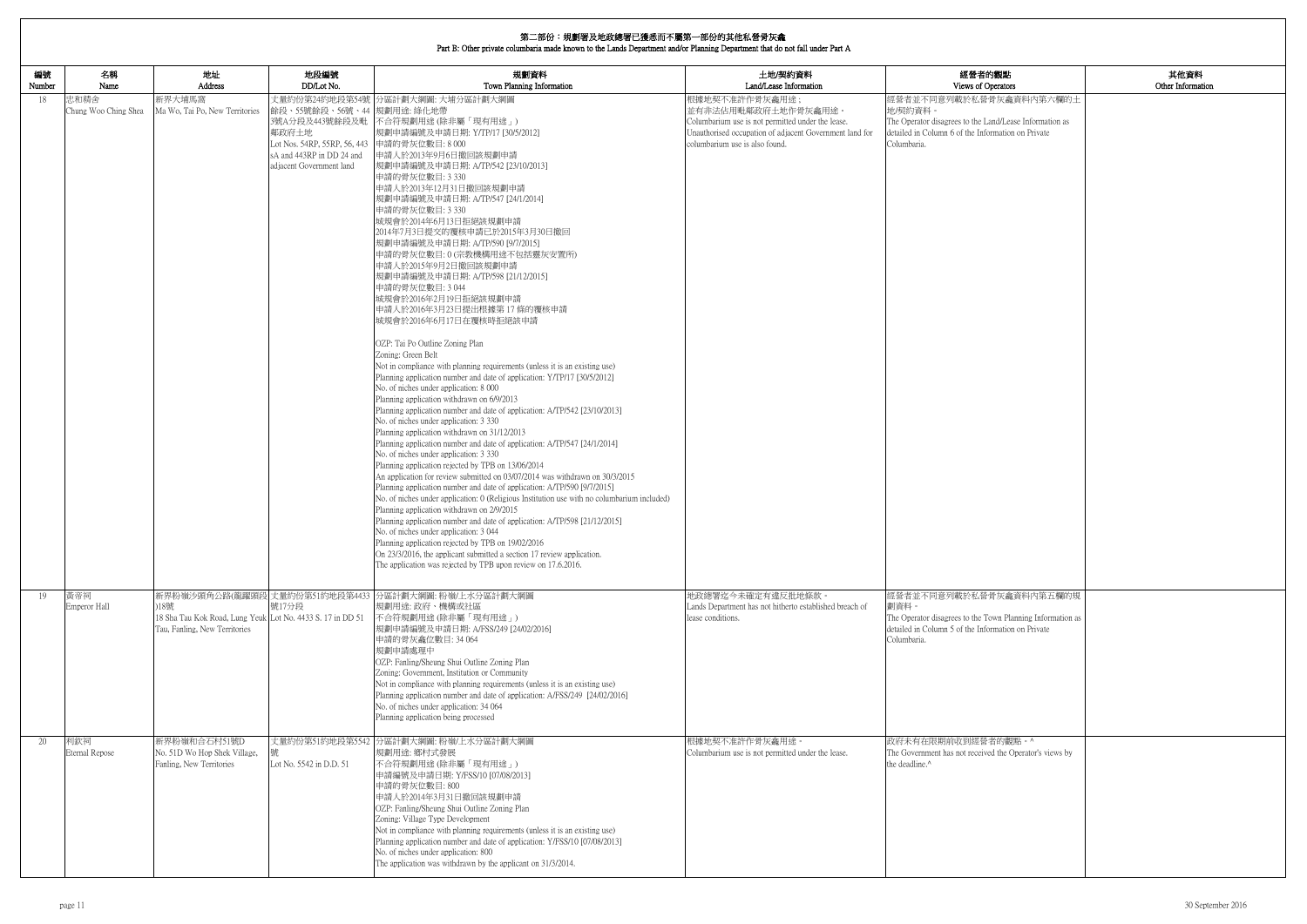# **第二部<del>公:坦劃</del>單**及地政總單已獲采而不屬第二部公的甘*斯*到著是在金

| 編號<br>Number | 名稱<br>Name                  | 地址<br>Address                                                       | 地段編號<br>DD/Lot No.                                                 | 規劃資料<br>Town Planning Information                                                                                                                                                                                                                                                                                                                                                                                                                                                                                                                                                                                                                                                                                                     | 土地/契約資料<br>Land/Lease Information                                                                                                                                                                                                                                                                                                                         | 經營者的觀點<br>Views of Operators                                                                                                                                                         | 其他資料<br>Other Information                                                                                                                                                                                                                                                                                                                             |
|--------------|-----------------------------|---------------------------------------------------------------------|--------------------------------------------------------------------|---------------------------------------------------------------------------------------------------------------------------------------------------------------------------------------------------------------------------------------------------------------------------------------------------------------------------------------------------------------------------------------------------------------------------------------------------------------------------------------------------------------------------------------------------------------------------------------------------------------------------------------------------------------------------------------------------------------------------------------|-----------------------------------------------------------------------------------------------------------------------------------------------------------------------------------------------------------------------------------------------------------------------------------------------------------------------------------------------------------|--------------------------------------------------------------------------------------------------------------------------------------------------------------------------------------|-------------------------------------------------------------------------------------------------------------------------------------------------------------------------------------------------------------------------------------------------------------------------------------------------------------------------------------------------------|
| 21           | 常寂園<br>Ever Rest Temple     | 新界大埔太和梅樹坑八號<br>8 Mui Shu Hang, Tai Wo, Tai Po,<br>New Territories   | 丈量約份第5約地段第136號<br>餘段及第138號餘段<br>DD5                                | 分區計劃大綱圖: 大埔分區計劃大綱圖<br>規劃用途: 休憩用地<br>Lot Nos. 136RP and 138RP in 不合符規劃用途 (除非屬「現有用途」)<br>規劃申請編號及申請日期: Y/TP/20 [30/05/2014]<br>申請的骨灰位數目: 483<br>申請人於2014年9月29日撤回該規劃申請<br>規劃申請編號及申請日期: Y/TP/23 [10/11/2014]<br>申請的骨灰位數目: 763<br>城規會於2015年2月6日拒絕該規劃申請<br>OZP: Tai Po Outline Zoning Plan<br>Zoning: Open Space<br>Not in compliance with planning requirements (unless it is an existing use)<br>Planning application number and date of application: Y/TP/20 [30/05/2014]<br>No. of niches under application: 483<br>Planning application withdrawn on 29/9/2014<br>Planning application number and date of application: Y/TP/23 [20/11/2014]<br>No. of niches under application: 763<br>Planning application rejcted by TPB on 6/2/2015. | 大埔地政處正審議和研究相關土地契約中的用途限制<br>條文。<br>The user restrictions provisions in the relevant land lease are the deadline.^<br>still under consideration and investigation by District Lands<br>Office/Tai Po.                                                                                                                                                       | 政府未有在限期前收到經營者的觀點。^<br>The Government has not received the Operator's views by                                                                                                        |                                                                                                                                                                                                                                                                                                                                                       |
| 22           | 法藏寺<br>Fat Jong Temple      | 九龍慈雲山沙田坳道175號<br>175 Shatin Pass Road,<br>Tsz Wan Shan, Kowloon     | 新九龍內地段第5995號<br>New Kowloon Inland Lot No.<br>5995                 | 分區計劃大綱圖: 慈雲山、鑽石山及新蒲崗分區計劃大綱圖<br>規劃用途: 政府、機構或社區<br>規劃申請編號及批准日期: A/K11/127 [19/5/2000]<br>規劃申請編號及批准日期:A/K11/210 [23/1/2015]<br>骨灰位批准數目: 11,197<br>OZP: Tsz Wan Shan, Diamond Hill and San Po Kong Outline Zoning Plan<br>Zoning: Government, Institution or Community<br>Planning application number and approval date: A/K11/127 [19/5/2000]<br>Planning application number and approval date: A/K11/210 [23/1/2015]<br>No. of niches permitted: 11,197                                                                                                                                                                                                                                                                                 | 用途。但現時用作骨灰龕的樓面總面積違反相關地契 地/契約資料。<br>限制<br>Non-profit-making columbarium use for a floor area of 276.5 detailed in Column 6 of the Information on Private<br>square metres may be permitted under the lease. However,<br>the existing total gross floor area for columbarium use<br>violates the relevant lease restrictions.                               | The Operator disagrees to the Land/Lease Information as<br>Columbaria.                                                                                                               | 根據地契可准許276.5平方米樓面面積作非牟利骨灰龕  經營者並不同意列載於私營骨灰龕資料內第六欄的土  經營者以信函回覆發展局於本年9月15日的來信及額外<br>提供補充資料,並同意政府將有關資料公開予市民查<br>思 。**<br>The Operator has replied to the Development Bureau's letter<br>dated 15 September 2016 with supplemental information and<br>given consent to making their reply and supplemental<br>information available for public viewing.** |
| 23           | 佛緣精舍<br>Fat Yuen Ching Shea | 新界屯門青山村178號B<br>178B Tsing Shan Tsuen,<br>Tuen Mun, New Territories | 號及丈量約份第300約地段<br>第138號<br>DD 300                                   | 丈量約份第131約地段第759 分區計劃大綱圖: 屯門分區計劃大綱圖<br>、765、769、791、830及853  規劃用途: 政府、機構或社區<br>規劃申請編號及批准日期:: A/TM/398 [30/11/2012]<br>骨灰位申請數目: 9 160<br>Lots 759, 765, 769, 791, 830 & OZP: Tuen Mun Outline Zoning Plan<br>853 in DD 131 and Lot 138 in Zoning: Government, Institution or Community<br>Planning application number and approval date: A/TM/398 [30/11/2012]<br>No. of niches under application: 9 160                                                                                                                                                                                                                                                                                                                                | 根據地契不准許作骨灰龕用途<br>Columbarium use is not permitted under the lease.                                                                                                                                                                                                                                                                                        | 經營者並不同意列載於私營骨灰龕資料內第六欄的土 申請人仍未符合所有規劃許可附帶條件。<br>地/契約資料<br>The Operator disagrees to the Land/Lease Information as<br>detailed in Column 6 of the Information on Private<br>Columbaria. | 如申請人未能符合任何有關的附帶條件,<br>該規劃許可會被撤銷。<br>The applicant has not fully complied with the approval<br>conditions. If the applicant does not abide by any of the<br>approval condition, the planning permission would be<br>revoked.                                                                                                                           |
| 24           | 蓬瀛仙館<br>Fung Ying Seen Koon | 新界粉嶺百和路六十六號<br>66 Pak Wo Road, Fanling, New<br>Territories          | 號发毗鄰政府土地 <br>Lot No. 5174 in DD 51 and<br>adjacent Government land | 丈量約份第51約地段第5174 分區計劃大綱圖: 粉嶺/上水分區計劃大綱圖<br>規劃用途: 政府、機構或社區<br>規劃申請編號及批准日期: A/FSS/171 [22/6/2007]<br>骨灰位批准數目:5040<br>規劃申請編號及申請日期: A/FSS/242 [28.7.2015]<br>申請的骨灰位數目: 22 933<br>規劃申請處理中<br>OZP: Fanling/Sheung Shui Outline Zoning Plan<br>Zoning: Government, Institution or Community<br>Planning application number and approval date: A/FSS/171 [22/6/2007]<br>No. of niches: 5 040<br>Planning application number and date of application: A/FSS/242 [28.7.2015]<br>No. of niches under application: 22 933<br>Planning application being processed                                                                                                                                                                                   | 根據地契不准許作骨灰龕用涂:<br>並有非法佔用毗鄰政府土地作骨灰龕用途。業權人已 規劃及土地/契約資料。<br> 遞交土地交換的申請將現時骨灰龕的用途規範化。<br>Columbarium use is not permitted under the lease.<br>Unauthorised occupation of adjacent Government land for<br>columbarium use is also found; an application for a land<br>exchange to regularise the existing columbarium use has<br>been applied for by the owner. | 經營者同意列載於私營骨灰龕資料內第五及第六欄的<br>The Operator agrees to the Town Planning and Land/Lease<br>Information as detailed in Column 5 and Column 6 of the<br>Information on Private Columbaria.  |                                                                                                                                                                                                                                                                                                                                                       |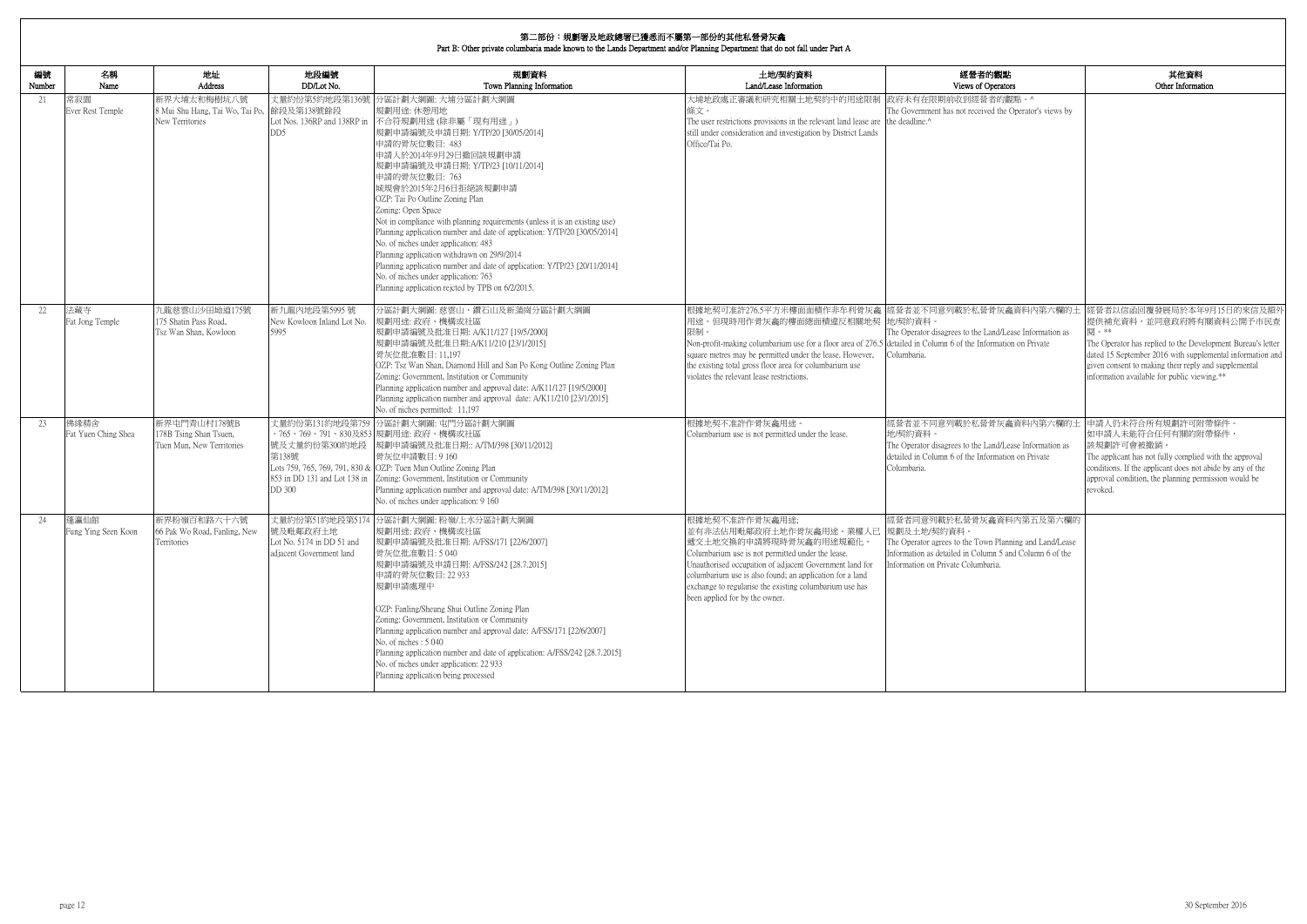|              |                                                                                                        |                                                                                                       |                                                | 第二部份:規劃署及地政總署已獲悉而不屬第一部份的其他私營骨灰龕<br>Part B: Other private columbaria made known to the Lands Department and/or Planning Department that do not fall under Part A                                                                                                                                                                                                                                                                                                                                                                                                                                                                                                                                                                                                                                                                                                                                                                                                                                                                                                                                                                                                                                                                                                                                                                                                 |                                                                                                                                                                                                                                                                                                                                                                                                                                                                                                                                                                                                             |                                                                                                             |                           |
|--------------|--------------------------------------------------------------------------------------------------------|-------------------------------------------------------------------------------------------------------|------------------------------------------------|-----------------------------------------------------------------------------------------------------------------------------------------------------------------------------------------------------------------------------------------------------------------------------------------------------------------------------------------------------------------------------------------------------------------------------------------------------------------------------------------------------------------------------------------------------------------------------------------------------------------------------------------------------------------------------------------------------------------------------------------------------------------------------------------------------------------------------------------------------------------------------------------------------------------------------------------------------------------------------------------------------------------------------------------------------------------------------------------------------------------------------------------------------------------------------------------------------------------------------------------------------------------------------------------------------------------------------------------------------------------|-------------------------------------------------------------------------------------------------------------------------------------------------------------------------------------------------------------------------------------------------------------------------------------------------------------------------------------------------------------------------------------------------------------------------------------------------------------------------------------------------------------------------------------------------------------------------------------------------------------|-------------------------------------------------------------------------------------------------------------|---------------------------|
| 編號<br>Number | 名稱<br>Name                                                                                             | 地址<br>Address                                                                                         | 地段編號<br>DD/Lot No.                             | 規劃資料<br>Town Planning Information                                                                                                                                                                                                                                                                                                                                                                                                                                                                                                                                                                                                                                                                                                                                                                                                                                                                                                                                                                                                                                                                                                                                                                                                                                                                                                                               | 土地/契約資料<br>Land/Lease Information                                                                                                                                                                                                                                                                                                                                                                                                                                                                                                                                                                           | 經營者的觀點<br>Views of Operators                                                                                | 其他資料<br>Other Information |
| 25           | 極樂寺<br>Gig Lok Monastery                                                                               | 新界屯門虎地屯富路/屯安里 丈量約份第132約地段第201<br>Tuen On Lane / Tuen Fu Road, Fu 1號<br>Tei, Tuen Mun, New Territories | Lot No. 2011 in DD 132                         | 分區計劃大綱圖: 屯門分區計劃大綱圖<br> 規劃用途: 政府、機構或社區, 住宅(乙類)10<br>不合符規劃用途 (除非屬「現有用途」)<br> 規劃申請編號及申請日期: A/TM/400 [7/7/2010] <br>申請的骨灰位數目: 4 900<br>申請人於14/7/2010撤回該規劃申請<br> 修訂圖則申請編號及申請日期: Y/TM/4 [22/9/2010]<br> 申請將「住宅(乙類)10」地帶改劃為「政府、機構或社區」地帶<br>申請人於9/5/2011撤回該修訂圖則申請<br> 規劃申請編號及申請日期: A/TM/419 [11/5/2011]<br>申請的骨灰位數目: 4 900<br>擬議在申請地點部分座落於「政府、機構或社區」地帶內新建靈灰安置所設施<br>城規會於2013年2月1日在覆核時拒絕該申請。<br> 申請人於2013年4月19日,根據城市規劃條例第17B條,向上訴委員團「城市規劃」<br>提出上訴,反對城規會拒絕覆核申請的決定,但已於2014年2月6日撤回上訴。<br> 規劃申請編號及申請日期: A/TM/452 [30/1/2014] <br>申請的骨灰位數目: 4 900<br>申請人於26/11/2014撤回該規劃申請<br>OZP: Tuen Mun Outline Zoning Plan                                                                                                                                                                                                                                                                                                                                                                                                                                                                                                                                                                                                                                                                                                                                                              | 根據地契不准許作骨灰龕用途。屯門地政處已拒絕業<br>權人將現時骨灰龕用途規範化的契約修訂申請。<br>Columbarium use is not permitted under the lease. District<br>Lands Office/Tuen Mun has rejected the owner's application<br>for a lease modification to regularise the existing<br>columbarium use.                                                                                                                                                                                                                                                                                                                                                     | 政府未有在限期前收到經營者的觀點。^<br>The Government has not received the Operator's views by<br>the deadline. <sup>^</sup> |                           |
|              |                                                                                                        |                                                                                                       |                                                | Zoning: Government, Institution or Community, Residential (Group B)10<br>Not in compliance with planning requirements (unless it is an existing use)<br>Planning application number and date of application: A/TM/400 [7/7/2010]<br>No. of niches under application: 4 900<br>The application was withdrawn by the applicant on 14/7/2010.<br>Application for amendment of plan and date of application: Y/TM/4 [22/9/2010]<br>Application to rezone a portion of " $R(B)10$ " zone to "G/IC" zone.<br>The application was withdrawn by the applicant on 9/5/2011.<br>Planning application number and date of application: A/TM/419 [11/5/2011]<br>No. of niches under application: 4 900<br>Application for new columbarium facility located within portion of the site in "Government,<br>Institution or Community" zone.<br>The application was rejected by TPB upon review on 1/2/2013.<br>On 19/4/2013, the applicant lodged an appeal to the Appeal Board Panel<br>(Town Planning) under section 17B of the Town Planning Ordinance on the Town<br>Planning Board's decision to reject the review application.<br>On 6/2/2014, the applicant withdrew the appeal.<br>Planning application number and date of application: A/TM/452 [30/1/2014]<br>No. of niches under application: 4 900<br>The application was withdrawn by the applicant on 26/11/2014. |                                                                                                                                                                                                                                                                                                                                                                                                                                                                                                                                                                                                             |                                                                                                             |                           |
| 26           | 協天宮<br>Hip Tin Temple                                                                                  | 新界元朗八鄉大江埔<br>Tai Kong Po, Pat Heung, Yuen<br>Long, New Territories                                    | 1號A分段(部分)及1171號B<br>分段<br>1171s.B in D.D. 109  | 丈量約份第109約地段第117 分區計劃大綱圖: 錦田北分區計劃大綱圖<br>規劃用途: 農業<br>在發展審批地區圖涵蓋範圍下<br>Lot Nos. 1171s.A (portion) and 不合符規劃用途 (除非屬「現有用途」)<br>OZP: Kam Tin North Outline Zoning Plan<br>Zoning: Agriculture<br>Covered by Development Permission Area Plan<br>Not in compliance with planning requirements (unless it is an existing use)                                                                                                                                                                                                                                                                                                                                                                                                                                                                                                                                                                                                                                                                                                                                                                                                                                                                                                                                                                                                                                           | 元朗地政處正審議和研究相關土地契約中的用途限制 政府未有在限期前收到經營者的觀點。^<br>條文。<br>The user restrictions provisions in the relevant land lease are the deadline.^<br>still under consideration and investigation by District Lands<br>Office/Yuen Long.                                                                                                                                                                                                                                                                                                                                                                                   | The Government has not received the Operator's views by                                                     |                           |
| 27           | 寶蓮禪寺海會靈塔<br>Hoi Wui Ling Tap<br>Crematorium &<br>Columbarium in Ngong<br>Ping<br>Po Lin Monastery Ltd. | 新界大嶼山昂坪<br>Ngong Ping, Lantau, New<br>Territories                                                     | 短期租約第CX433號<br>Short Term Tenancy No.<br>CX433 | 不包括在法定圖則內<br>Not covered by statutory plans                                                                                                                                                                                                                                                                                                                                                                                                                                                                                                                                                                                                                                                                                                                                                                                                                                                                                                                                                                                                                                                                                                                                                                                                                                                                                                                     | 根據短期租約(附註4)可准許517平方米土地作私人火  政府未有在限期前收到經營者的觀點。^<br>葬場及骨灰龕用途。但有非法佔用毗鄰政府土地作骨 The Government has not received the Operator's views by<br>灰龕用途;承租人已遞交修正相關短期租約的地界申請 the deadline.^<br>把未經許可的擴展部分規範化。<br>An area of 517 square metres for the purpose of private<br>crematorium and columbarium may be permitted under the<br>short term tenancy (Note 4). However, unauthorised<br>occupation of adjacent Government land for columbarium<br>use is found; an application for boundary rectification of the<br>short term tenancy to regularise the unauthorised extension<br>has been applied for by the tenant. |                                                                                                             |                           |
| 28           | 弘道堂<br>Hong Dao Tang                                                                                   | 新界葵涌耀榮街16號<br>16 Yiu Wing Street, Kwai Chung, 號餘段<br>New Territories                                  | Lot No. 714RP in DD 450                        | 丈量約份第450約地段第714 分區計劃大綱圖: 葵涌分區計劃大綱圖<br>規劃用途: 其他指定用途註明「商貿」<br>不合符規劃用途 (除非屬「現有用途」)<br>OZP: Kwai Chung Outline Zoning Plan<br>Zoning: Other Specified Uses (Business) ("OU(B)")<br>Not in compliance with planning requirements (unless it is an existing use)                                                                                                                                                                                                                                                                                                                                                                                                                                                                                                                                                                                                                                                                                                                                                                                                                                                                                                                                                                                                                                                                                                      | 根據地契不准許作骨灰龕用途。<br>Columbarium use is not permitted under the lease.                                                                                                                                                                                                                                                                                                                                                                                                                                                                                                                                         | 政府未有在限期前收到經營者的觀點。^<br>The Government has not received the Operator's views by<br>the deadline.^             |                           |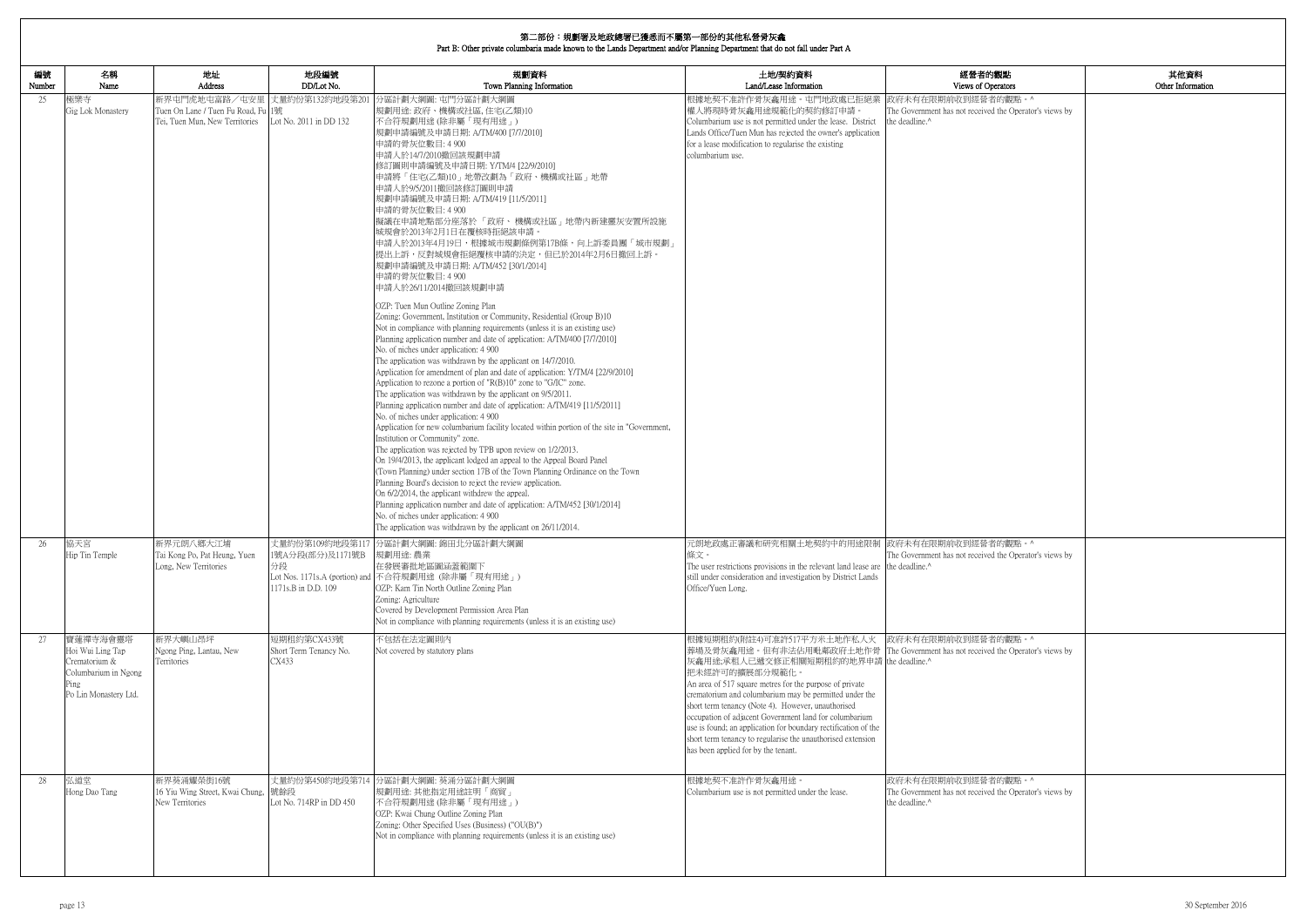|              | Part B: Other private columbaria made known to the Lands Department and/or Planning Department that do not fall under Part A |                                                                                                        |                                                                            |                                                                                                                                                                                                                                                                                                                                                                                                                                                                                                                                                                                                                                                                                                                                                                                                                                                                                                                                                                                                                                                                                                                                                                                                                                                                                                                                                                        |                                                                                                                                                                                                                             |                                                                                                                                                                                                         |                                                                                                                                                                                                                                                                                                                                                         |  |
|--------------|------------------------------------------------------------------------------------------------------------------------------|--------------------------------------------------------------------------------------------------------|----------------------------------------------------------------------------|------------------------------------------------------------------------------------------------------------------------------------------------------------------------------------------------------------------------------------------------------------------------------------------------------------------------------------------------------------------------------------------------------------------------------------------------------------------------------------------------------------------------------------------------------------------------------------------------------------------------------------------------------------------------------------------------------------------------------------------------------------------------------------------------------------------------------------------------------------------------------------------------------------------------------------------------------------------------------------------------------------------------------------------------------------------------------------------------------------------------------------------------------------------------------------------------------------------------------------------------------------------------------------------------------------------------------------------------------------------------|-----------------------------------------------------------------------------------------------------------------------------------------------------------------------------------------------------------------------------|---------------------------------------------------------------------------------------------------------------------------------------------------------------------------------------------------------|---------------------------------------------------------------------------------------------------------------------------------------------------------------------------------------------------------------------------------------------------------------------------------------------------------------------------------------------------------|--|
| 編號<br>Number | 名稱<br>Name                                                                                                                   | 地址<br>Address                                                                                          | 地段編號<br>DD/Lot No.                                                         | 規劃資料<br>Town Planning Information                                                                                                                                                                                                                                                                                                                                                                                                                                                                                                                                                                                                                                                                                                                                                                                                                                                                                                                                                                                                                                                                                                                                                                                                                                                                                                                                      | 土地/契約資料<br>Land/Lease Information                                                                                                                                                                                           | 經營者的觀點<br>Views of Operators                                                                                                                                                                            | 其他資料<br>Other Information                                                                                                                                                                                                                                                                                                                               |  |
| 29           | 港九福德念佛社<br>Hong Kong & Kowloon<br>Fuk Tak Buddhist<br>Association Limited                                                    | 九龍呈祥道<br>Ching Cheung Road, Kowloon                                                                    | 新九龍內地段第6071號及知<br>期租約第KX1603號<br>6071 and Short Term Tenancy<br>No. KX1603 | 分區計劃大綱圖: 長沙灣分區計劃大綱圖<br>規劃用途: 政府、機構或社區以及綠化用地<br>New Kowloon Inland Lot No. 不合符規劃用途(除非屬「現有用途」)<br>OZP: Cheung Sha Wan Outline Zoning Plan<br>Zoning: "Government, Institution or Community" & "Green Belt"<br>Not in compliance with planning requirements (unless it is an existing use)                                                                                                                                                                                                                                                                                                                                                                                                                                                                                                                                                                                                                                                                                                                                                                                                                                                                                                                                                                                                                                                                                | 九龍西區地政處正審議和研究相關土地契約及短期租<br>約(附註4)中的用途限制條文。<br>The user restrictions provisions in the relevant land lease<br>and tenancy (Note 4) are still under consideration and<br>investigation by District Lands Office/Kowloon West. | 經營者同意列載於私營骨灰龕資料內第五及第六欄的<br>規劃及土地/契約資料。<br>The Operator agrees to the Town Planning and Land/Lease<br>Information as detailed in Column 5 and Column 6 of the<br>Information on Private Columbaria.      |                                                                                                                                                                                                                                                                                                                                                         |  |
| 30           | 啟明寺<br>Kai Ming Temple                                                                                                       | 香港薄扶林道119號<br>119 Pok Fu Lam Road, Hong<br>Kong                                                        | 内地段第8046號<br>Inland Lot No. 8046                                           | 分區計劃大綱圖: 薄扶林分區計劃大綱圖<br>規劃用途:政府、機構或社區<br>不合符規劃用途 (除非屬「現有用途」)<br>規劃申請編號及申請日期: Y/H10/8 [31/8/2015]<br>申請的骨灰位數目:1812<br>申請人於2015年9月17日撤回規劃申請<br>OZP: Pok Fu Lam Outline Zoning Plan<br>Zoning: Government, Institution or Community<br>Not in compliance with planning requirements (unless it is an existing use)<br>Planning application number and date of application: Y/H10/8 [31/8/2015]<br>No. of niches under application: 1812<br>Planning application withdrawn by the applicant on 17/09/2015.                                                                                                                                                                                                                                                                                                                                                                                                                                                                                                                                                                                                                                                                                                                                                                                                                                                                  | 根據地契不准許作骨灰龕用途。<br>Columbarium use is not permitted under the lease.                                                                                                                                                         | 劃資料。<br>The Operator disagrees to the Town Planning Information as  則首次刊憲前已存在。<br>detailed in Column 5 of the Information on Private<br>Columbaria.                                                     | 經營者並不同意列載於私營骨灰龕資料內第五欄的規 經營者於2011年12月至2014年6月期間向規劃署額外提<br>供補充資料。資料未足以証明該骨灰龕在有關法定圖<br>The Operator has submitted supplemental information to<br>Planning Department during Dec 2011 to June 2014. The<br>information is considered not sufficient to demonstrate that<br>the columbarium use was in existence before the publication<br>of the first OZP. |  |
| 31           | 感恩堂<br>Kam Yan Tong                                                                                                          | 九龍九龍塘金巴倫道25號<br>25 Cumberland Road, Kowloon<br>Tong, Kowloon                                           | 新九龍內地段第695號<br>New Kowloon Inland Lot No.                                  | 分區計劃大綱圖:九龍塘分區計劃大綱圖<br>規劃用途:住宅(丙類)1<br>不合符規劃用途 (除非屬「現有用途」)<br>OZP: Kowloon Tong Outline Zoning Plan<br>Zoning: Residential (Group C)1<br>Not in compliance with planning requirements (unless it is an existing use)                                                                                                                                                                                                                                                                                                                                                                                                                                                                                                                                                                                                                                                                                                                                                                                                                                                                                                                                                                                                                                                                                                                                                    | 根據地契不准許作骨灰龕用途。<br>Columbarium use is not permitted under the lease.                                                                                                                                                         | 經營者並不同意列載於私營骨灰龕資料內第五及第六<br>欄的規劃及土地/契約資料。<br>The Operator disagrees to the Town Planning and<br>Land/Lease Information as detailed in Column 5 and<br>Column 6 of the Information on Private Columbaria. |                                                                                                                                                                                                                                                                                                                                                         |  |
| 32           | 觀音堂<br>Koon Yam Tong                                                                                                         | 新界元朗下白泥稔灣路13號<br>No. 13, Ha Pak Nai, Nim Wan<br>Road, Yuen Long, New Territories Lot No. 118 in DD 135 | 丈量約份第135約地段第11                                                             | 分區計劃大綱圖: 上白泥及下白泥分區計劃大綱圖<br>規劃用途: 海岸保護區<br>在發展審批地區圖涵蓋範圍下<br>不合符規劃用途 (除非屬「現有用途」)<br> 規劃申請編號及申請日期: Y/YL-PN/4 [4/10/2011]<br>申請的骨灰位數目: 3 162<br>申請人於2012年7月16日撤回規劃申請<br>規劃申請編號及申請日期: Y/YL-PN/5 [31/05/2013]<br>申請的骨灰位數目: 2715<br>申請人於2013年9月5日撤回規劃申請<br>規劃申請編號及申請日期: Y/YL-PN/6 [10/04/2014]<br>申請的骨灰位數目:1200<br>申請人於2015年4月8日撤回規劃申請<br>規劃申請編號及申請日期: Y/YL-PN/7 [12.2.2016]<br>申請的骨灰位數目:1000<br>規劃申請處理中<br>OZP: Sheung Pak Nai and Ha Pak Nai Outline Zoning Plan<br>Zoning: Coastal Protection Area<br>Covered by Development Permission Area Plan<br>Not in compliance with planning requirements (unless it is an existing use)<br>Planning application number and date of application: Y/YL-PN/4 [4/10/2011]<br>No. of niches under application: 3 162<br>Planning application withdrawn by the applicant on 16/7/2012.<br>Planning application number and date of application: Y/YL-PN/5 [31/05/2013]<br>No. of niches under application: 2715<br>Planning application withdrawn by the applicant on 5/9/2013.<br>Planning application number and date of application: Y/YL-PN/6 10/04/2014]<br>No. of niches under application: 1 200<br>Planning application withdrawn by the applicant on 8.4.2015.<br>Planning application number and date of application: Y/YL-PS/7 [12.2.2016]<br>No. of niches under application: 1 000<br>Planning application being processed. | 根據地契不准許作骨灰龕用途。<br>Columbarium use is not permitted under the lease.                                                                                                                                                         | 經營者同意列載於私營骨灰龕資料內第五及第六欄的<br>規劃及土地/契約資料。<br>The Operator agrees to the Town Planning and Land/Lease<br>Information as detailed in Column 5 and Column 6 of the<br>Information on Private Columbaria.      |                                                                                                                                                                                                                                                                                                                                                         |  |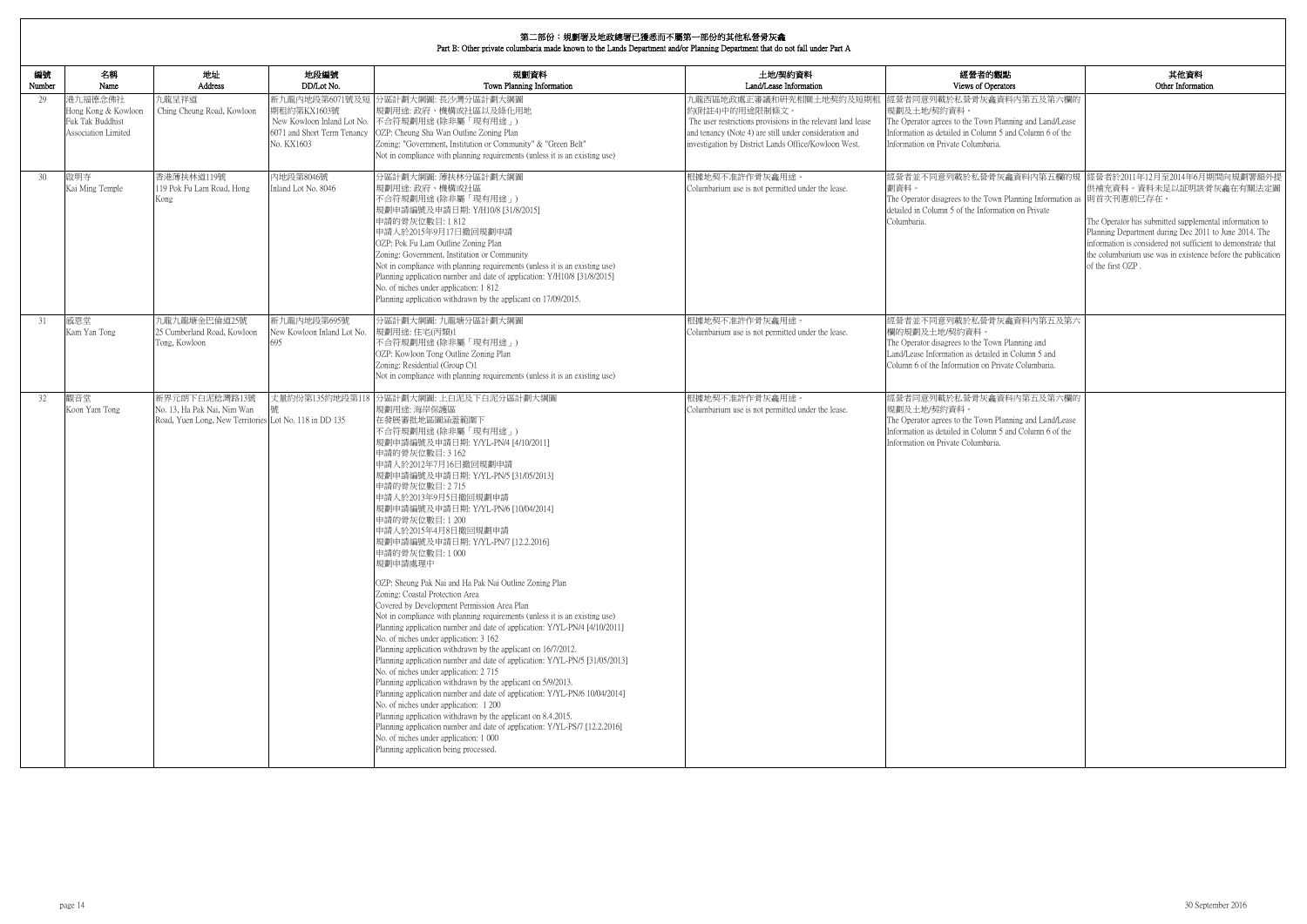| 的觀點                                      | 其他資料              |
|------------------------------------------|-------------------|
| )perators                                | Other Information |
| 者的觀點。^                                   |                   |
| ed the Operator's views by               |                   |
|                                          |                   |
|                                          |                   |
|                                          |                   |
|                                          |                   |
|                                          |                   |
|                                          |                   |
|                                          |                   |
|                                          |                   |
| 骨灰龕資料内第五及第六                              |                   |
|                                          |                   |
| own Planning and<br>iled in Column 5 and |                   |
| 1 Private Columbaria.                    |                   |
|                                          |                   |
|                                          |                   |
|                                          |                   |
|                                          |                   |
|                                          |                   |
| 者的觀點。                                    |                   |
| ed the Operator's views by               |                   |
|                                          |                   |
|                                          |                   |
|                                          |                   |
| 者的觀點。                                    |                   |
| ed the Operator's views by               |                   |
|                                          |                   |
|                                          |                   |
|                                          |                   |
| 骨灰龕資料內第五欄的規                              |                   |
| 'own Planning Information as             |                   |
| ormation on Private                      |                   |
|                                          |                   |
|                                          |                   |
|                                          |                   |
|                                          |                   |
|                                          |                   |
|                                          |                   |
|                                          |                   |
|                                          |                   |
|                                          |                   |
|                                          |                   |
|                                          |                   |
| 者的觀點。^                                   |                   |
| ed the Operator's views by               |                   |
|                                          |                   |
|                                          |                   |
|                                          |                   |

| 編號<br>Number | 名稱<br>Name                                                                  | 地址<br>Address                                                                                                            | 地段編號<br>DD/Lot No.                                                                             | 規劃資料<br>Town Planning Information                                                                                                                                                                                                                                                                                                                                                                                                                                                                                                                                                                                                                                                                                                                                                                                                                                                                                                                   | 土地/契約資料<br>Land/Lease Information                                                                                                                                                                                                                                                                                                                                                                                                                                                                                                                                                                                                                         | 經營者的觀點<br>Views of Operators                                                                                                                                                                           |
|--------------|-----------------------------------------------------------------------------|--------------------------------------------------------------------------------------------------------------------------|------------------------------------------------------------------------------------------------|-----------------------------------------------------------------------------------------------------------------------------------------------------------------------------------------------------------------------------------------------------------------------------------------------------------------------------------------------------------------------------------------------------------------------------------------------------------------------------------------------------------------------------------------------------------------------------------------------------------------------------------------------------------------------------------------------------------------------------------------------------------------------------------------------------------------------------------------------------------------------------------------------------------------------------------------------------|-----------------------------------------------------------------------------------------------------------------------------------------------------------------------------------------------------------------------------------------------------------------------------------------------------------------------------------------------------------------------------------------------------------------------------------------------------------------------------------------------------------------------------------------------------------------------------------------------------------------------------------------------------------|--------------------------------------------------------------------------------------------------------------------------------------------------------------------------------------------------------|
| 33           | 地藏殿(毗鄰妙法寺)<br>Ksitigarbha Hall<br>(adjoining Miu Fat<br>Buddhist Monastery) | 新界屯門青山公路22咪 -<br>藍地段 22 Milestone, Castle Peak Government Land Licence No.<br>Road, Lam Tei, Tuen Mun New<br>Territories | 政府土地牌照第M2131號<br>M 2131                                                                        | 分區計劃大綱圖: 藍地及亦園分區計劃大綱圖<br> 規劃用途: 政府、機構或社區<br>在發展審批地區圖涵蓋範圍下<br>現有用途(只限於地契條款中所指的建築物)<br>OZP: Lam Tei and Yick Yuen Outline Zoning Plan<br>Zoning: Government, Institution or Community<br>Covered by Development Permission Area Plan<br>Existing Use (confined to the building specified under the lease)                                                                                                                                                                                                                                                                                                                                                                                                                                                                                                                                                                                                                                             | 根據政府土地牌照(附註4)可准許作骨灰龕用途。骨灰 政府未有在限期前收到經營者的觀點。^<br>龕不得超過7.66米長,6.46米闊及3.96米高。但現時用<br>作骨灰龕的總樓面面積違反相關政府土地牌照的限制<br>。持牌人已遞交申請更改相關牌照的條款,將現時骨灰<br>龕的總樓面面積規範化。<br>Columbarium use may be permitted under the Government<br>Land Licence(Note 4) provided the size of the columbarium<br>shall not exceed 7.66m (Length) x 6.46m (Width) with a<br>height of 3.96m. However, the existing total gross floor area<br>for columbarium use violates the relevant licence condition.<br>An application for modification of the Government Land<br>Licence to regularise the existing total gross floor area for<br>columbarium use has been applied for by the licensee. | The Government has not received the Operator's views by<br>the deadline.^                                                                                                                              |
| 34           | 古巖淨苑<br>Ku Ngam Ching Yuen                                                  | 新界沙田大圍車公廟道1號<br>1 Che Kung Miu Road, Tai Wai,<br>Shatin, New Territories                                                 | 丈量約份第184約地段第561<br>Lot No. 561 in DD 184                                                       | 分區計劃大綱圖: 沙田分區計劃大綱圖<br>規劃用途: 鄉村式發展<br>不合符規劃用途(除非屬「現有用途」)<br>規劃申請編號及申請日期: Y/ST/31 [17.3.2015]<br>申請的骨灰位數目: 3087<br>規劃申請處理中<br>OZP: Sha Tin Outline Zoning Plan<br>Zoning: Village Type Development<br>Not in compliance with planning requirements (unless it is an existing use)<br>Planning application number and date of application: Y/ST/31[17.3.2015]<br>No. of niches under application: 3 087<br>Planning application being processed                                                                                                                                                                                                                                                                                                                                                                                                                                                                                                        | 根據地契不准許作骨灰龕用途。<br>Columbarium use is not permitted under the lease.                                                                                                                                                                                                                                                                                                                                                                                                                                                                                                                                                                                       | 經營者並不同意列載於私營骨灰龕資料內第五及第六<br>欄的規劃及土地/契約資料<br>The Operator disagrees to the Town Planning and<br>Land/Lease Information as detailed in Column 5 and<br>Column 6 of the Information on Private Columbaria. |
| 35           | 乾元洞<br>Kuen Yuen Tung                                                       | 新界荃灣老圍138號<br>No. 138 Lo Wai, Tsuen Wan, New<br>Territories                                                              | 7號A段及第1237號B段餘段<br>in DD451                                                                    | 丈量約份第451約地段第123 分區計劃大綱圖: 荃灣分區計劃大綱圖<br>規劃用途: 鄉村式發展<br>Lot Nos. 1237A and 1237B RP 不合符規劃用途 (除非屬「現有用途」)<br>OZP: Tsuen Wan Outline Zoning Plan<br>Zoning: Village Type Development<br>Not in compliance with planning requirements (unless it is an existing use)                                                                                                                                                                                                                                                                                                                                                                                                                                                                                                                                                                                                                                                                                       | 根據地契不准許作骨灰龕用途。<br>Columbarium use is not permitted under the lease.                                                                                                                                                                                                                                                                                                                                                                                                                                                                                                                                                                                       | 政府未有在限期前收到經營者的觀點。<br>The Government has not received the Operator's views by<br>the deadline.                                                                                                          |
| 36           | 李興記<br>Lee Hing Kee                                                         | 九龍紅磡曲街45號閣樓<br>Cockloft, No. 45 Cooke Street,<br>Hung Hom, Kowloon                                                       | 1小分段<br>s.C ss.1                                                                               | 紅磡內地段第232號C分段第 分區計劃大綱圖: 紅磡分區計劃大綱圖<br>規劃用途:住宅(甲類)4<br>Hung Hom Inland Lot No. 232 不合符規劃用途 (除非屬「現有用途」)<br>OZP: Hung Hom Outline Zoning Plan<br>Zoning: "Residential (Group A)4"<br>Not in compliance with planning requirements (unless it is an existing use)                                                                                                                                                                                                                                                                                                                                                                                                                                                                                                                                                                                                                                                                                        | 地政總署迄今未確定有違反批地條款。<br>Lands Department has not hitherto established breach of<br>lease conditions.                                                                                                                                                                                                                                                                                                                                                                                                                                                                                                                                                         | 政府未有在限期前收到經營者的觀點。<br>The Government has not received the Operator's views by<br>the deadline.                                                                                                          |
| 37           | 蓮池淨苑<br>Lin Chi Ching Yuen                                                  | 新界屯門青山村180號<br>180 Tsing Shan Tsuen, Tuen Mun, 8號及第1197號及政府土地( 規劃用途: 政府、機構或社區<br>New Territories                         | 牌照第Y10023號)<br>Lot Nos. 1188 & 1197 in D.D.<br>131 and Government Land<br>(Licence No. Y10023) | 丈量約份第131約地段第118 分區計劃大綱圖: 屯門分區計劃大綱圖<br>不合符規劃用途(除非屬「現有用途」)<br>規劃申請編號及申請日期: A/TM/465 [24/7/2014]<br>申請的骨灰位數目: 1,220<br> 申請人指現時在蓮池淨苑海會堂及報恩堂的280個骨灰位將會搬往申請處所(即大黑<br>天殿)<br>城規會於2015年8月21日拒絕該規劃申請<br>申請人於2015年9月14日提出根據第17條的覆核申請<br>申請人於2016年3月9日撤回該規劃申請<br>OZP: Tuen Mun Outline Zoning Plan<br>Zoning: Government, Institution or Community<br>Not in compliance with planning requirements (unless it is an existing use)<br>Planning application number and date of application: A/TM/465 [24/7/2014]<br>No. of niches under application: 1,220<br>The applicant indicates that the current 280 niches in the Hoi Wui Hall and Po Yan Hall within<br>the Lin Chi Ching Yuen will be relocated to the application premises (i.e. Tai Hak Tin Temple)<br>Planning application rejected by TPB on 21/8/2015<br>On 14/09/2015, the applicant submitted a section 17 review application.<br>Planning application withdrawn by the applicant on 09/03/2016. | 屯門地政處正審議和研究相關土地契約及牌照(附註4) 經營者並不同意列載於私營骨灰龕資料內第五欄的規<br>中的用途限制條文。<br>The user restrictions provisions in the relevant land lease and The Operator disagrees to the Town Planning Information as<br>licence(Note 4) are still under consideration and<br>investigation by District Lands Office/Tuen Mun.                                                                                                                                                                                                                                                                                                                                                     | 劃資料。<br>detailed in Column 5 of the Information on Private<br>Columbaria.                                                                                                                              |
| -38          | 靈顯法院<br>Ling Hin Fat Yuen                                                   | 新界大埔石鼓壟<br>Shek Kwu Lung, Tai Po, New<br>Territories                                                                     | 丈量約份第6約地段第117<br>號,第1248號及第1249號<br>Lot Nos. 1171, 1248 and 1249<br>in DD 6                    | 分區計劃大綱圖: 大埔分區計劃大綱圖<br>規劃用途: 綠化地帶<br>不合符規劃用途 (除非屬「現有用途」)<br>OZP: Tai Po Outline Zoning Plan<br>Zoning: Green Belt<br>Not in compliance with planning requirements (unless it is an existing use)                                                                                                                                                                                                                                                                                                                                                                                                                                                                                                                                                                                                                                                                                                                                                     | 根據地契不准許作骨灰龕用途。<br>Columbarium use is not permitted under the lease.                                                                                                                                                                                                                                                                                                                                                                                                                                                                                                                                                                                       | 政府未有在限期前收到經營者的觀點。^<br>The Government has not received the Operator's views by<br>the deadline.^                                                                                                        |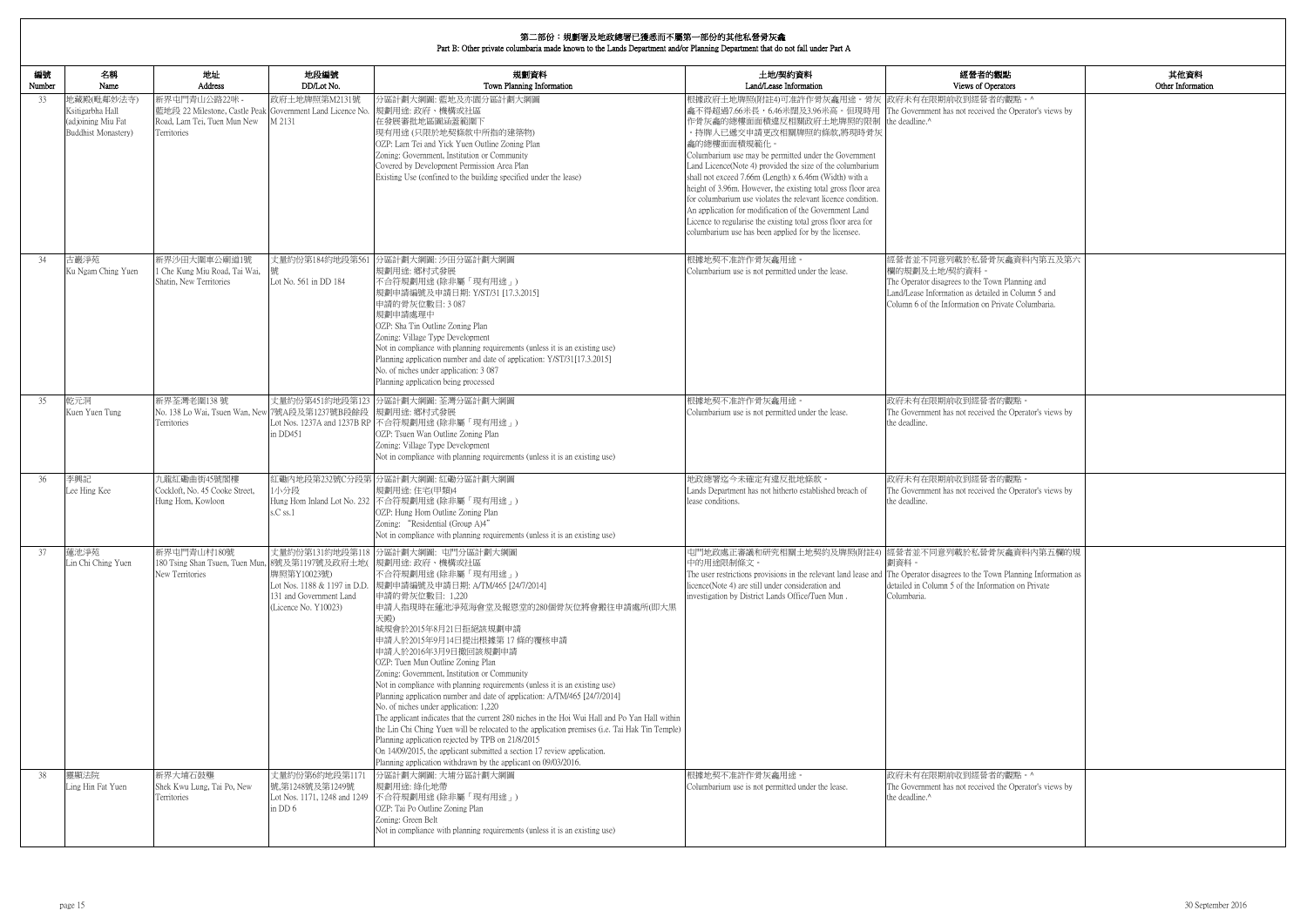| 的觀點<br>perators                                                                   | 其他資料<br>Other Information                                                                                                                                                                                                                                                                       |
|-----------------------------------------------------------------------------------|-------------------------------------------------------------------------------------------------------------------------------------------------------------------------------------------------------------------------------------------------------------------------------------------------|
| 者的觀點。^<br>ed the Operator's views by                                              |                                                                                                                                                                                                                                                                                                 |
| 骨灰龕資料内第五及第六                                                                       |                                                                                                                                                                                                                                                                                                 |
| 'own Planning and<br>iled in Column 5 and<br>1 Private Columbaria.                |                                                                                                                                                                                                                                                                                                 |
| 骨灰龕資料內第五及第六<br>'own Planning and<br>iled in Column 5 and<br>1 Private Columbaria. | 經營者以信函回覆發展局於本年9月15日的來信及額外<br>提供補充資料,並同意政府將有關資料公開予市民查<br>閱。**<br>The Operator has replied to the Development Bureau's letter<br>dated 15 September 2016 with supplemental information and<br>given consent to making their reply and supplemental<br>information available for public viewing.** |
| 者的觀點。<br>ed the Operator's views by                                               |                                                                                                                                                                                                                                                                                                 |
| 龕資料內第五及第六欄的<br>n Planning and Land/Lease<br>mn 5 and Column 6 of the<br>aria.     |                                                                                                                                                                                                                                                                                                 |
| 者的觀點。^<br>ed the Operator's views by                                              |                                                                                                                                                                                                                                                                                                 |
| 骨灰龕資料内第五及第六<br>'own Planning and<br>iled in Column 5 and<br>1 Private Columbaria. |                                                                                                                                                                                                                                                                                                 |

| 編號<br>Number | 名稱<br>Name                                | 地址<br>Address                                                                                                                                                                | 地段編號<br>DD/Lot No.                                                                                                                                                                   | 規劃資料<br>Town Planning Information                                                                                                                                                                                                                                                                                                                                                                                                                                                                                                                                           | 土地/契約資料<br>Land/Lease Information                                                                                                                                                                                                                                                                                                                                                                                                                                   | 經營者的觀點<br>Views of Operators                                                                                                                                                                            |
|--------------|-------------------------------------------|------------------------------------------------------------------------------------------------------------------------------------------------------------------------------|--------------------------------------------------------------------------------------------------------------------------------------------------------------------------------------|-----------------------------------------------------------------------------------------------------------------------------------------------------------------------------------------------------------------------------------------------------------------------------------------------------------------------------------------------------------------------------------------------------------------------------------------------------------------------------------------------------------------------------------------------------------------------------|---------------------------------------------------------------------------------------------------------------------------------------------------------------------------------------------------------------------------------------------------------------------------------------------------------------------------------------------------------------------------------------------------------------------------------------------------------------------|---------------------------------------------------------------------------------------------------------------------------------------------------------------------------------------------------------|
| 39           | 凌雲寺<br>Ling Wan Temple                    | 新界元朗八鄉上村觀音山<br>Kwun Yam Shan, Sheung Tsuen,<br>Pat Heung, Yuen Long, New<br>Territories                                                                                      | 丈量約份第112約上村地段<br>第416號、丈量約份第114約 規劃用途: 自然保育區<br>記寮屋(附註5)<br>Sheung Tsuen Lot No.416 in<br>1630 & 1636 in D.D. 114 and<br>surveyed structures on adjacent<br>Government land (Note 5) | 分區計劃大綱圖: 石崗分區計劃大綱圖<br>地段第694、1625、1630及16 在發展審批地區圖涵蓋範圍下<br>36號及毗鄰政府土地上的登 不合符規劃用途 (除非屬「現有用途」)<br>OZP: Shek Kong Outline Zoning Plan<br>Zoning: Conservation Area<br>D.D. 112, Lot Nos. 694, 1625, Covered by Development Permission Area Plan<br>Not in compliance with planning requirements (unless it is an existing use)                                                                                                                                                                                                                                                 | 根據地契不准許作骨灰龕用途,至今該地段並未建有骨  政府未有在限期前收到經營者的觀點。^<br>灰龕。但毗鄰政府土地上建有未經批准構築物作骨灰 The Government has not received the Operator's views by<br>龕用途。<br>Columbarium use is not permitted under the lease but so far<br>no columbarium use has been found on the lot. However,<br>unauthorised structures for columbarium use are found on<br>the adjacent Government Land.                                                                                                       | the deadline.^                                                                                                                                                                                          |
| 40           | 大嶼山靈隱寺<br>(凡聖同居)<br>Ling Yan Temple       | 新界大嶼山下羗山<br>Lower Keung Shan, Lantau, New<br>Territories                                                                                                                     | 大嶼山丈量約份第311約地<br>政府土地<br>Lot Nos. 760 and 747 in DD<br>311 and adjacent Government<br>Land, Lantau                                                                                   | 分區計劃大綱圖: 鹿湖及羗山分區計劃大綱圖<br>段第760號及第747號及毗鄰 規劃用途: 政府、機構或社區(1)<br>在發展審批地區圖涵蓋範圍下<br>不合符規劃用途 (除非屬「現有用途」)<br>OZP: Luk Wu and Keung Shan Outline Zoning Plan<br>Zoning: Government, Insitution or Community (1)<br>Covered by Development Permission Area Plan<br>Not in compliance with planning requirements (unless it is an existing use)                                                                                                                                                                                                                                       | 根據地契不准許作骨灰龕用途,<br>至今該地段並未建有骨灰龕。<br>但有非法佔用毗鄰政府土地作骨灰龕用途;<br>業權人已遞交短期租約的申請將現時建於政府土地上<br>的骨灰龕用途規範化。<br>Columbarium use is not permitted under the lease but so far<br>no columbarium use has been found on the lot. However,<br>unauthorised occupation of adjacent Government land for<br>columbarium use is found; an application for a short term<br>tenancy to regularise the existing columbarium use on the<br>Government land has been applied for by the owner. | 經營者並不同意列載於私營骨灰龕資料內第五及第六<br>欄的規劃及土地/契約資料<br>The Operator disagrees to the Town Planning and<br>Land/Lease Information as detailed in Column 5 and<br>Column 6 of the Information on Private Columbaria.  |
| 41           | 孝思園<br>Memorial Park Hong<br>Kong Limited | 新界沙田火炭村93號<br>No. 93, Fo Tan Village,<br>Shatin, New Territories                                                                                                             | 號A分段及餘段、第640號及 規劃用途: 鄉村式發展<br>Lot Nos. 551A, 551RP, 640,<br>644A, 644B & 644RP in DD<br>176                                                                                          | 丈量約份第176約地段第551 分區計劃大綱圖: 沙田分區計劃大綱圖<br>第644號A分段、B分段及餘 不合符規劃用途(除非屬「現有用途」)<br>OZP: Sha Tin Outline Zoning Plan<br>Zoning: Village Type Development<br>Not in compliance with planning requirements (unless it is an existing use)                                                                                                                                                                                                                                                                                                                                              | 業權人已向政府展開法律程序。<br>The owner has commenced legal proceedings against the<br>Government.                                                                                                                                                                                                                                                                                                                                                                              | 經營者並不同意列載於私營骨灰龕資料內第五及第六<br>欄的規劃及土地/契約資料<br>The Operator disagrees to the Town Planning and<br>Land/Lease Information as detailed in Column 5 and<br>Column 6 of the Information on Private Columbaria.  |
| 42.          | 明發<br>Ming Fa                             | 九龍紅磡漆咸道北264至268號<br>及寶其利街183至187號寶其利<br>大廈1樓A室<br>Flat A, 1/F, Bulkeley Building,<br>Nos. 264-268 Chatham Road<br>North & Nos. 183-187 Bulkeley<br>Street, Hung Hom, Kowloon | 段,第269號B分段餘段及第2 規劃用途:住宅(甲類)4<br>69號C分段餘段<br>R.P.                                                                                                                                     | 紅磡內地段第269號A分段餘 分區計劃大綱圖: 紅磡分區計劃大綱圖<br>不合符規劃用途(除非屬「現有用途」)<br>Hung Hom Inland Lot Nos. 269 OZP: Hung Hom Outline Zoning Plan<br>s.A RP, 269 s.B RP & 269 s.C Zoning: Residential (Group A)4<br>Not in compliance with planning requirements (unless it is an existing use)                                                                                                                                                                                                                                                                                                     | 地政總署迄今未確定有違反批地條款。<br>Lands Department has not hitherto established breach of<br>lease conditions.                                                                                                                                                                                                                                                                                                                                                                   | 政府未有在限期前收到經營者的觀點。<br>The Government has not received the Operator's views by<br>the deadline.                                                                                                           |
| 43           | 明元仙觀<br>Ming Yuen Sin Koon                | 九龍旺角新填地街327號二樓<br>1/F, 327 Reclamation Street,<br>Mong Kok, Kowloon                                                                                                          | 九龍内地段第8783號餘段<br>Kowloon Inland Lot Nos.<br>8301RP & 8783RP                                                                                                                          | 九龍內地段第8301號餘段及 分區計劃大綱圖: 旺角分區計劃大綱圖<br>規劃用途:住宅(甲類)<br>不合符規劃用途(除非屬「現有用途」)<br>OZP: Mong Kok Outline Zoning Plan<br>Zoning: Residential (Group A)<br>Not in compliance with planning requirements (unless it is an existing use)                                                                                                                                                                                                                                                                                                                                                 | 根據地契可准許作骨灰龕用途<br>Columbarium use may be permitted under the lease.                                                                                                                                                                                                                                                                                                                                                                                                  | 經營者同意列載於私營骨灰龕資料內第五及第六欄的<br> 規劃及土地/契約資料。<br>The Operator agrees to the Town Planning and Land/Lease<br>Information as detailed in Column 5 and Column 6 of the<br>Information on Private Columbaria.     |
| 44           | 南天竺寺                                      | 新界荃灣芙蓉山路<br>Nam Tin Chuk Monastery Fu Yung Shan Road, Tsuen Wan,<br>New Territories                                                                                          | 5號餘段及第1196號餘段<br>in DD453                                                                                                                                                            | 丈量約份第453約地段第123 分區計劃大綱圖: 荃灣分區計劃大綱圖<br>規劃用途: 政府、機構或社區(7)<br>Lot Nos. 1235RP and 1196 RP 不合符規劃用途 (除非屬「現有用途」)<br> 規劃申請編號及申請日期: A/TW/444 [23/1/2013]<br>骨灰位申請數目: 843 (944 甕盎)<br>申請人於2013年5月15日撤回該規劃申請<br>OZP: Tsuen Wan Outline Zoning Plan<br>Zoning: Government, Institution or Community (7)<br>Not in compliance with planning requirements (unless it is an existing use)<br>Planning application number and date of application: A/TW/444 [23/1/2013]<br>No. of niches under application: 843 (944urns)<br>Planning application withdrawn by the applicant on 15/5/2013. | 根據地契不准許作骨灰龕用途。<br>Columbarium use is not permitted under the lease.                                                                                                                                                                                                                                                                                                                                                                                                 | 政府未有在限期前收到經營者的觀點。^<br>The Government has not received the Operator's views by<br>the deadline.^                                                                                                         |
| 45           | 普光園<br>Po Kwong Yuen                      | 新界荃灣老圍<br>Lo Wai, Tsuen Wan, New<br>Territories                                                                                                                              | 號餘段及延展地段<br>451                                                                                                                                                                      | 丈量約份第451約地段第486 分區計劃大綱圖: 荃灣分區計劃大綱圖<br>規劃用途: 鄉村式發展<br>Lot No. 486RP and Ext. in DD 不合符規劃用途 (除非屬「現有用途」)<br>OZP: Tsuen Wan Outline Zoning Plan<br>Zoning: Village Type Development<br>Not in compliance with planning requirements (unless it is an existing use)                                                                                                                                                                                                                                                                                                              | 該地段建有未經批准構築物。<br>Unauthorised structures are found on the lot.                                                                                                                                                                                                                                                                                                                                                                                                      | 經營者並不同意列載於私營骨灰龕資料內第五及第六<br>欄的規劃及土地/契約資料。<br>The Operator disagrees to the Town Planning and<br>Land/Lease Information as detailed in Column 5 and<br>Column 6 of the Information on Private Columbaria. |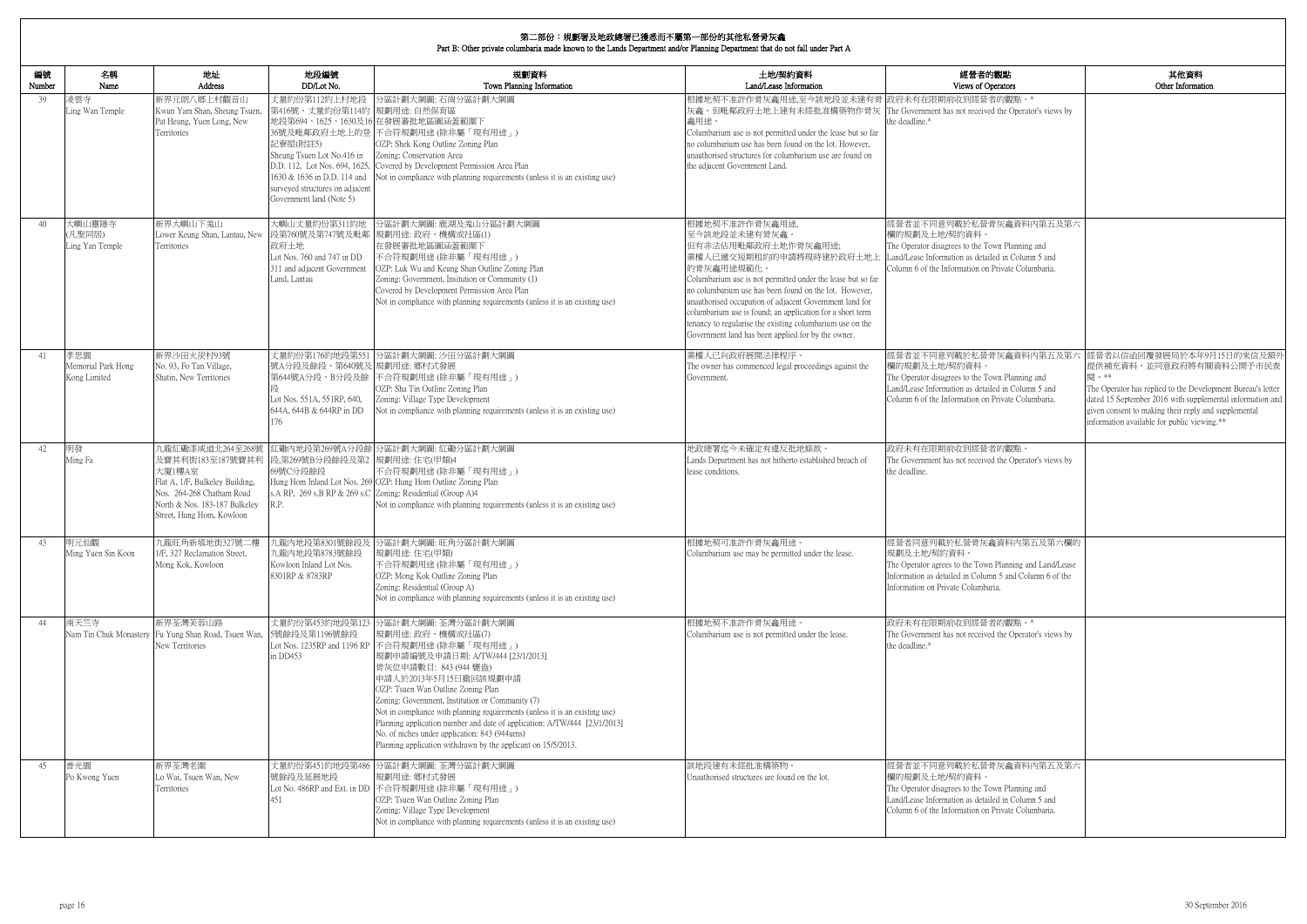|              | 布一叫以 勿调者及心以秘者已退心而干周不一叫以可天心似合为人<br>Part B: Other private columbaria made known to the Lands Department and/or Planning Department that do not fall under Part A |                                                                                  |                                                                                                                      |                                                                                                                                                                                                                                                                                                                                                                                                                                                                                                                                                                                                                                                                                                                                                                                                                                                                                                                                                                                                         |                                                                                                                                                                                                                                                                                                                                                                                                                                                                    |                                                                                                                                                                                                         |                                                                                                                                                                                                                                                                                                  |  |  |  |
|--------------|----------------------------------------------------------------------------------------------------------------------------------------------------------------|----------------------------------------------------------------------------------|----------------------------------------------------------------------------------------------------------------------|---------------------------------------------------------------------------------------------------------------------------------------------------------------------------------------------------------------------------------------------------------------------------------------------------------------------------------------------------------------------------------------------------------------------------------------------------------------------------------------------------------------------------------------------------------------------------------------------------------------------------------------------------------------------------------------------------------------------------------------------------------------------------------------------------------------------------------------------------------------------------------------------------------------------------------------------------------------------------------------------------------|--------------------------------------------------------------------------------------------------------------------------------------------------------------------------------------------------------------------------------------------------------------------------------------------------------------------------------------------------------------------------------------------------------------------------------------------------------------------|---------------------------------------------------------------------------------------------------------------------------------------------------------------------------------------------------------|--------------------------------------------------------------------------------------------------------------------------------------------------------------------------------------------------------------------------------------------------------------------------------------------------|--|--|--|
| 編號<br>Number | 名稱<br>Name                                                                                                                                                     | 地址<br>Address                                                                    | 地段編號<br>DD/Lot No.                                                                                                   | 規劃資料<br>Town Planning Information                                                                                                                                                                                                                                                                                                                                                                                                                                                                                                                                                                                                                                                                                                                                                                                                                                                                                                                                                                       | 土地/契約資料<br>Land/Lease Information                                                                                                                                                                                                                                                                                                                                                                                                                                  | 經營者的觀點<br>Views of Operators                                                                                                                                                                            | 其他資料<br>Other Information                                                                                                                                                                                                                                                                        |  |  |  |
| 46           | 寶林禪寺<br>Po Lam Monastery                                                                                                                                       | 新界大嶼山地塘仔<br>Tei Tong Tsai, Lantau Island                                         | 大嶼山地塘仔丈量約份地自<br>第237號及毗鄰政府土地<br>Lot No. 237 in DD Tei Tong<br>Tsai and adjacent Government<br>Land,<br>Lantau Island | 不包括在法定圖則内<br>Not covered by statutory plans                                                                                                                                                                                                                                                                                                                                                                                                                                                                                                                                                                                                                                                                                                                                                                                                                                                                                                                                                             | 根據地契不准許作骨灰龕用途,<br>至今該地段並未建有骨灰龕。<br>但有非法佔用毗鄰政府土地作骨灰龕用途;<br>業權人已遞交短期租約的申請將現時建於政府土地<br>的骨灰龕用途規範化。<br>Columbarium use is not permitted under the lease but so far<br>no columbarium use has been found on the lot. However,<br>unauthorised occupation of adjacent Government land for<br>columbarium use is found; an application for a short term<br>tenancy to regularise the existing columbarium use on the<br>Government land has been applied for by the owner. | 經營者同意列載於私營骨灰龕資料內第五及第六欄的<br>規劃及土地/契約資料<br>The Operator agrees to the Town Planning and Land/Lease<br>Information as detailed in Column 5 and Column 6 of the<br>Information on Private Columbaria.       |                                                                                                                                                                                                                                                                                                  |  |  |  |
| 47           | 般若精舍<br>Poh Yea Ching Shea                                                                                                                                     | 新界大埔梅樹坑2號<br>2 Mui Shue Hang, Tai Po, New<br>Territories                         | 丈量約份第5約地段第1006<br>號餘段<br>Lot No. 1006RP in DD 5                                                                      | 分區計劃大綱圖: 大埔分區計劃大綱圖<br>規劃用途:政府、機構或社區<br>規劃申請編號及申請日期: A/TP/461 [16/9/2010]<br>申請的骨灰位數目: 5 993<br>該規劃申請在2012年3月16日被拒絕<br>2012年4月19日提交的覆檢申請已於2013年8月16日撤回。<br>規劃申請編號及申請日期: A/TP/549 [2/4/2014]<br>申請的骨灰位數目: 5 000<br>申請人於2015年1月29日撤回該規劃申請<br>規劃申請編號及申請日期: A/TP/611 [12/8/2016]<br>申請的骨灰位數目: 5 402<br>規劃申請處理中<br>OZP: Tai Po Outline Zoning Plan<br>Zoning: Government, Institution or Community<br>Planning application number and date of application: A/TP/461 [16/9/2010]<br>No. of niches under application: 5 993<br>The application was rejected on 16/3/2012. An application for review submitted on 19/4/2012<br>was withdrawn on 16/8/2013.<br>Planning application number and date of application: A/TP/549 [2/4/2014]<br>No. of niches under application: 5 000<br>Planning application withdrawn by the applicant on 29/1/2015.<br>Planning application number and date of application: A/TP/611 [12/8/2016]<br>No. of niches under application: 5 402<br>Planning application being processed | 根據地契不准許作骨灰龕用途;<br>業權人已遞交契約修訂/土地交換的申請將現時骨灰龕 欄的規劃及土地/契約資料<br>的用途規範化。<br>Columbarium use is not permitted under the lease; an<br>application for a lease modification/land exchange to<br>regularise the existing columbarium use has been applied for<br>by the owner.                                                                                                                                                                                               | 經營者並不同意列載於私營骨灰龕資料內第五及第六<br>The Operator disagrees to the Town Planning and<br>Land/Lease Information as detailed in Column 5 and<br>Column 6 of the Information on Private Columbaria.                  | 經營者以信函回覆發展局於本年9月15日的來信及額外<br>提供補充資料,並同意政府將有關資料公開予市民查<br>閣 。**<br>The Operator has replied to the Development Bureau's letter<br>dated 15 September 2016 with supplemental information and<br>given consent to making their reply and supplemental<br>information available for public viewing.** |  |  |  |
| 48           | 般若精舍<br>(佛教般若安老院)<br>Poh Yea Ching Shea<br>(Buddhist Poh Yea Home<br>for the Aged)                                                                             | 新界沙田排頭村<br>Pai Tau Village,<br>Sha Tin, New Territories                          | 丈量約份第183約地段第528<br>Lot No. 528 in DD 183                                                                             | 分區計劃大綱圖: 沙田分區計劃大綱圖<br>規劃用途:政府、機構或社區<br>不合符規劃用途 (除非屬「現有用途」)<br>OZP: Sha Tin Outline Zoning Plan<br>Zoning: Government, Institution or Community<br>Not in compliance with planning requirements (unless it is an existing use)                                                                                                                                                                                                                                                                                                                                                                                                                                                                                                                                                                                                                                                                                                                                                                           | 根據地契不准許作骨灰龕用途。<br>Columbarium use is not permitted under the lease.                                                                                                                                                                                                                                                                                                                                                                                                | 政府未有在限期前收到經營者的觀點。^<br>The Government has not received the Operator's views by<br>the deadline.^                                                                                                         |                                                                                                                                                                                                                                                                                                  |  |  |  |
| 49           | 普光明寺<br>Puguangming Temple                                                                                                                                     | 新界大圍白田二區近美松苑<br>Pak Tin Area 2 near Mei Chung<br>Court, Tai Wai, New Territories | 及第671號<br>Lot Nos. 2 and 671 in DD181                                                                                | 丈量約份第181約地段第2號 分區計劃大綱圖: 沙田分區計劃大綱圖<br>規劃用途: 綠化地帶, 住宅(乙類)<br>不合符規劃用途(除非屬「現有用途」)<br>規劃申請編號及申請日期: Y/ST/33 [27/5/2016]<br>申請的骨灰位數目: 20 000<br>規劃申請處理中<br>OZP: Sha Tin Outline Zoning Plan<br>Zoning: Green Belt, Residential (Group B)<br>Not in compliance with planning requirements (unless it is an existing use)<br>Planning application number and date of application: Y/ST/33 [27/5/2016]<br>No. of niches under application: 20 000<br>Planning application being processed                                                                                                                                                                                                                                                                                                                                                                                                                                                                                                                         | 根據地契不准許作骨灰龕用途。<br>Columbarium use is not permitted under the lease.                                                                                                                                                                                                                                                                                                                                                                                                | 經營者並不同意列載於私營骨灰龕資料內第五及第六<br>欄的規劃及土地/契約資料。<br>The Operator disagrees to the Town Planning and<br>Land/Lease Information as detailed in Column 5 and<br>Column 6 of the Information on Private Columbaria. | 經營者以信函回覆發展局於本年9月15日的來信及額外<br>提供補充資料,並同意政府將有關資料公開予市民查<br>関 。**<br>The Operator has replied to the Development Bureau's letter<br>dated 15 September 2016 with supplemental information and<br>given consent to making their reply and supplemental<br>information available for public viewing.** |  |  |  |
| 50           | 半春園<br>Pun Chun Yuen                                                                                                                                           | 新界大埔石蓮路<br>Shek Lin Road.<br>Tai Po, New Territories                             | 丈量約份第6約地段第1119<br>號餘段, 1180號, 1253號,<br>1254號,<br>1260號餘段及1270號餘段(部 A/TP/64[4/1/1991]<br>in DD 6                     | 分區計劃大綱圖: 大埔分區計劃大綱圖<br>規劃用途: 綠化地帶<br>規劃申請編號及批准日期:<br>A/TP/71[7/6/1991]<br>Lot Nos. 1119RP, 1180, 1253, 骨灰位批准數目: 只限於一座位於1180地段內兩層高建築物<br>1254, 1260RP and 1270RP(P) OZP: Tai Po Outline Zoning Plan<br>Zoning: Green Belt<br>Planning application number and approval date:<br>A/TP/64[4/1/1991]<br>A/TP/71[7/6/1991]<br>No. of niches permitted: Confined to a 2-storey building in Lot 1180                                                                                                                                                                                                                                                                                                                                                                                                                                                                                                                                                                                                             | 根據地契不准許作骨灰龕用途<br>Columbarium use is not permitted under the lease.                                                                                                                                                                                                                                                                                                                                                                                                 | 政府未有在限期前收到經營者的觀點。^<br>The Government has not received the Operator's views by<br>the deadline.^                                                                                                         |                                                                                                                                                                                                                                                                                                  |  |  |  |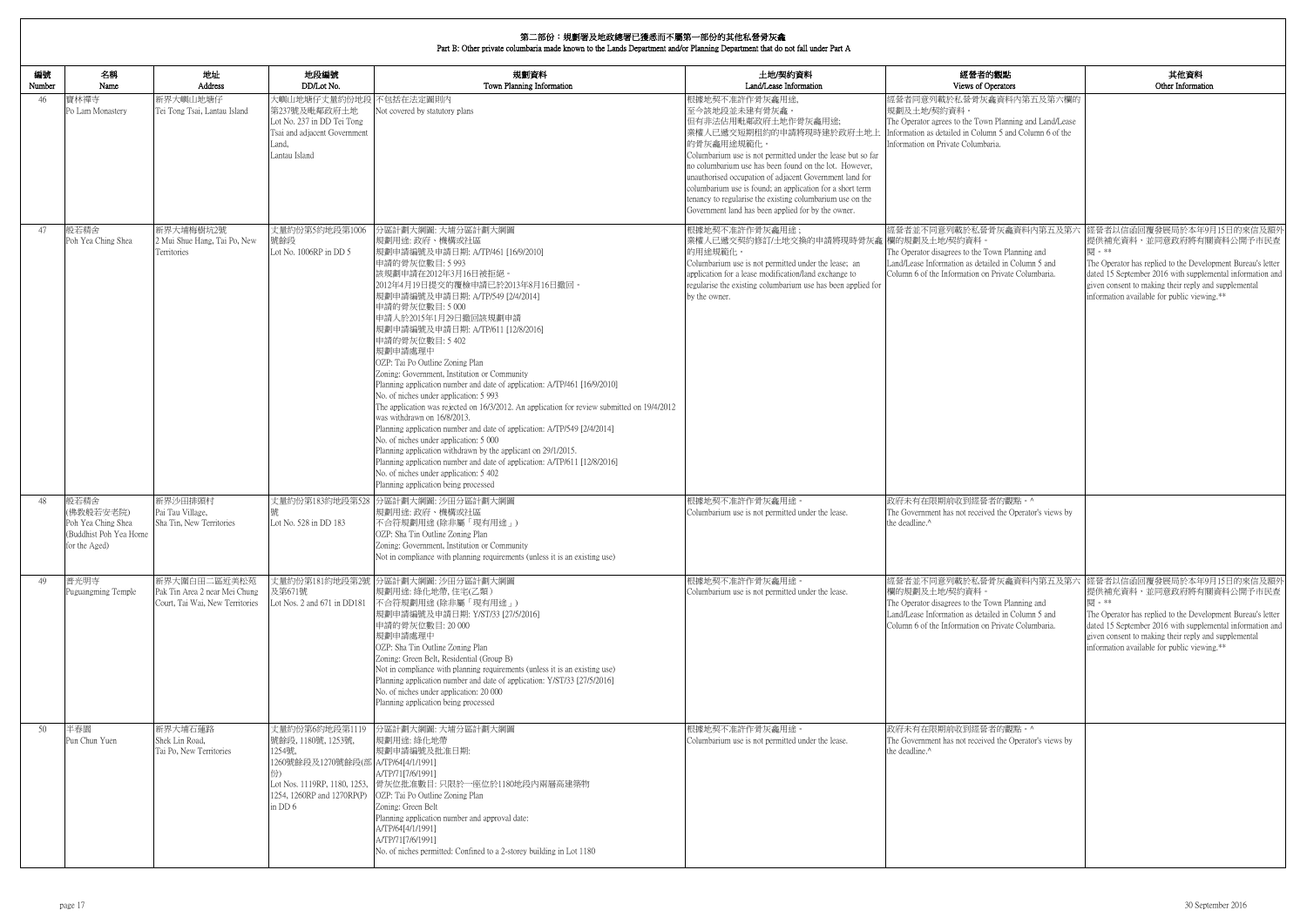| 的觀點                                                                            | 其他資料                                                                                                                                                                                                                                                                                            |
|--------------------------------------------------------------------------------|-------------------------------------------------------------------------------------------------------------------------------------------------------------------------------------------------------------------------------------------------------------------------------------------------|
| )perators                                                                      | Other Information                                                                                                                                                                                                                                                                               |
| 骨灰龕資料內第五及第六<br>own Planning and<br>iled in Column 5 and<br>Private Columbaria. | 經營者以信函回覆發展局於本年9月15日的來信及額外<br>提供補充資料,並同意政府將有關資料公開予市民查<br>閱。**<br>The Operator has replied to the Development Bureau's letter<br>dated 15 September 2016 with supplemental information and<br>given consent to making their reply and supplemental<br>information available for public viewing.** |
| 者的觀點。^                                                                         |                                                                                                                                                                                                                                                                                                 |
| ed the Operator's views by                                                     |                                                                                                                                                                                                                                                                                                 |
| 龕資料內第五及第六欄的                                                                    |                                                                                                                                                                                                                                                                                                 |
| n Planning and Land/Lease<br>nn 5 and Column 6 of the<br>aria.                 |                                                                                                                                                                                                                                                                                                 |
| 骨灰龕資料内第五及第六                                                                    | 經營者以信函回覆發展局於本年9月15日的來信及額外                                                                                                                                                                                                                                                                       |
| own Planning and<br>iled in Column 5 and<br>l Private Columbaria.              | 提供補充資料,並同意政府將有關資料公開予市民查<br>閱。**<br>The Operator has replied to the Development Bureau's letter<br>dated 15 September 2016 with supplemental information and<br>given consent to making their reply and supplemental<br>information available for public viewing.**                              |
| 骨灰龕資料內第五欄的規                                                                    |                                                                                                                                                                                                                                                                                                 |
| own Planning Information as<br>ormation on Private                             |                                                                                                                                                                                                                                                                                                 |
| 龕資料內第五及第六欄的                                                                    |                                                                                                                                                                                                                                                                                                 |
| n Planning and Land/Lease<br>nn 5 and Column 6 of the<br>aria.                 |                                                                                                                                                                                                                                                                                                 |

| 編號<br>Number | 名稱<br>Name                                  | 地址<br><b>Address</b>                                                               | 地段編號<br>DD/Lot No.                                                                 | 規劃資料<br>Town Planning Information                                                                                                                                                                                                                                                                                                                                                                                                                                                                                                                                                                                                                                                                                                                                                      | 土地/契約資料<br>Land/Lease Information                                   | 經營者的觀點<br>Views of Operators                                                                                                                                                                            |
|--------------|---------------------------------------------|------------------------------------------------------------------------------------|------------------------------------------------------------------------------------|----------------------------------------------------------------------------------------------------------------------------------------------------------------------------------------------------------------------------------------------------------------------------------------------------------------------------------------------------------------------------------------------------------------------------------------------------------------------------------------------------------------------------------------------------------------------------------------------------------------------------------------------------------------------------------------------------------------------------------------------------------------------------------------|---------------------------------------------------------------------|---------------------------------------------------------------------------------------------------------------------------------------------------------------------------------------------------------|
| 51           | 西林寺<br>Sai Lam Temple                       | 新界沙田上禾輋<br>Sheung Wo Che, Shatin, New<br>Territories                               | 丈量約份第185約地段第63<br>號及第296號                                                          | 分區計劃大綱圖: 沙田分區計劃大綱圖<br>規劃用途: 鄉村式發展<br>Lot Nos. 63 and 296 in DD 185 不合符規劃用途 (除非屬「現有用途」)<br>規劃申請編號及申請日期: Y/ST/16 [20/2/2012]<br>申請的骨灰位數目:6000 (可容納 8000骨灰甕)<br>申請人於2013年11月15日撤回規劃申請<br>規劃申請編號及申請日期: Y/ST/34 [19/8/2016]<br>申請的骨灰位數目: 9 542<br>規劃申請處理中<br>OZP: Sha Tin Outline Zoning Plan<br>Zoning: Village Type Development<br>Not in compliance with planning requirements (unless it is an existing use)<br>Planning application number and date of application: Y/ST/16 [20/2/2012]<br>No. of niches under application: 6 000 (to place 8 000 urns)<br>Planning application withdrawn by the applicant on 15/11/2013<br>Planning application number and date of application: Y/ST/34 [19/8/2016]<br>No. of niches under application: 9 542<br>Planning application being processed | 根據地契不准許作骨灰龕用途。<br>Columbarium use is not permitted under the lease. | 經營者並不同意列載於私營骨灰龕資料內第五及第六<br>欄的規劃及土地/契約資料。<br>The Operator disagrees to the Town Planning and<br>Land/Lease Information as detailed in Column 5 and<br>Column 6 of the Information on Private Columbaria. |
| 52           | 西來意苑<br>Sai Loi Yee Yuen                    | 新界大嶼山羗山<br>Keung Shan, Lantau Island, New<br>Territories                           | 724號<br>Lot Nos. 413, 414, 415 & 724<br>in D.D. 311                                | 丈量約份第311約地段第413 分區計劃大綱圖: 鹿湖及羗山分區計劃大綱圖<br>號、第414號、第415號及第 規劃用途: 政府、機構或社區(1)<br>在發展審批地區圖涵蓋範圍下<br> 不合符規劃用途 (除非屬「現有用途」)<br>OZP: Luk Wu and Keung Shan Outline Zoning Plan<br>Zoning: Government, Insitution or Community (1)<br>Covered by Development Permission Area Plan<br>Not in compliance with planning requirements (unless it is an existing use)                                                                                                                                                                                                                                                                                                                                                                                                                                 | 根據地契不准許作骨灰龕用途。<br>Columbarium use is not permitted under the lease. | 政府未有在限期前收到經營者的觀點。^<br>The Government has not received the Operator's views by<br>the deadline.^                                                                                                         |
| 53           | 聖廟<br>Saint Temple                          | 新界屯門三聖墟<br>Sam Shing Hui, Tuen Mun, New<br>Territories                             | 丈量約份第376<br>約地段第294號A分段及第35  規劃用途: 綠化地帶<br>Lot Nos. 294 S.A and 351 in<br>D.D. 376 | 分區計劃大綱圖: 屯門分區計劃大綱圖<br>不合符規劃用途(除非屬「現有用途」)<br> 規劃申請編號及申請日期: A/TM/450 [16/10/2013]<br>申請的骨灰位數目: 不超過2,580 骨灰龕位或不超過3,150 甕盎位<br>城規會轄下鄉郊及新市鎮規劃小組委員會於2014年9月12日拒絕該申請。<br>申請人於2014年10月16日提出根據第17條的覆核申請<br>城規會於2015年12月11日在覆核時拒絕該申請<br>OZP: Tuen Mun Outline Zoning Plan<br>Zoning: Green Belt<br>Not in compliance with planning requirements (unless it is an existing use)<br>Planning application number and date of application: A/TM/450 [16/10/2013]<br>No. of niches under application: Not more than 2,580 niches or not more than 3,150 urns<br>Planning application was rejected by the RNTPC of TPB on 12.9.2014.<br>On 16.10.2014, the applicant submitted a section 17 review application.<br>The application was rejected by TPB upon review on 11.12.2015.                      | 根據地契不准許作骨灰龕用途。<br>Columbarium use is not permitted under the lease. | 經營者同意列載於私營骨灰龕資料內第五及第六欄的<br>規劃及土地/契約資料。<br>The Operator agrees to the Town Planning and Land/Lease<br>Information as detailed in Column 5 and Column 6 of the<br>Information on Private Columbaria.      |
| 54           | 普眾善舍<br>Salvation Benevolent<br>Association | 九龍紅磡溫思勞街37號<br>No. 37 Winslow Street,<br>Hung Hom, Kowloon                         | 段及G分段<br>sFRP & sG                                                                 | 江磡内地段第238號F分段餘│分區計劃大綱圖: 紅磡分區計劃大綱圖<br>規劃用途:住宅(甲類)4<br>Hung Hom Inland Lot No. 238 不合符規劃用途 (除非屬「現有用途」)<br>OZP: Hung Hom Outline Zoning Plan<br>Zoning: Residential (Group A)4<br>Not in compliance with planning requirements (unless it is an existing use)                                                                                                                                                                                                                                                                                                                                                                                                                                                                                                                             | 根據地契不准許作骨灰龕用途。<br>Columbarium use is not permitted under the lease. | 經營者並不同意列載於私營骨灰龕資料內第五及第六<br>欄的規劃及十地/契約資料。<br>The Operator disagrees to the Town Planning and<br>Land/Lease Information as detailed in Column 5 and<br>Column 6 of the Information on Private Columbaria. |
| 55           | 沙田靜苑<br>Sha Tin Ching Yuen                  | 新界沙田赤泥坪110號村屋<br>House No. 110, Chek Nai Ping<br>Village, Sha Tin, New Territories | 丈量約份第42約地段第503<br>Lot No. 503 in DD 42                                             | 分區計劃大綱圖: 沙田分區計劃大綱圖<br>規劃用途: 綠化地帶<br>不合符規劃用途 (除非屬「現有用途」)<br>OZP: Sha Tin Outline Zoning Plan<br>Zoning: Green Belt<br>Not in compliance with planning requirements (unless it is an existing use)                                                                                                                                                                                                                                                                                                                                                                                                                                                                                                                                                                                       | 根據地契可准許作骨灰龕用途。<br>Columbarium use may be permitted under the lease. | 經營者並不同意列載於私營骨灰龕資料內第五欄的規<br>劃資料。<br>The Operator disagrees to the Town Planning Information as<br>detailed in Column 5 of the Information on Private<br>Columbaria.                                      |
| 56           | 省善真堂<br>Shang Sin Chun Tong                 | 九龍九龍塘律倫街7及8號<br>& 8 Rutland Quadrant, Kowloon 14號<br>Tong, Kowloon                 | 813 & 814                                                                          | 新九龍內地段第813號及第8 分區計劃大綱圖: 九龍塘分區計劃大綱圖<br>規劃用途:住宅(丙類)1<br>New Kowloon Inland Lot Nos. 不合符規劃用途 (除非屬「現有用途」)<br>OZP: Kowloon Tong Outline Zoning Plan<br>Zoning: Residential (Group C)1<br>Not in compliance with planning requirements (unless it is an existing use)                                                                                                                                                                                                                                                                                                                                                                                                                                                                                                                        | 根據地契不准許作骨灰龕用途。<br>Columbarium use is not permitted under the lease. | 經營者同意列載於私營骨灰龕資料內第五及第六欄的<br>規劃及土地/契約資料。<br>The Operator agrees to the Town Planning and Land/Lease<br>Information as detailed in Column 5 and Column 6 of the<br>Information on Private Columbaria.      |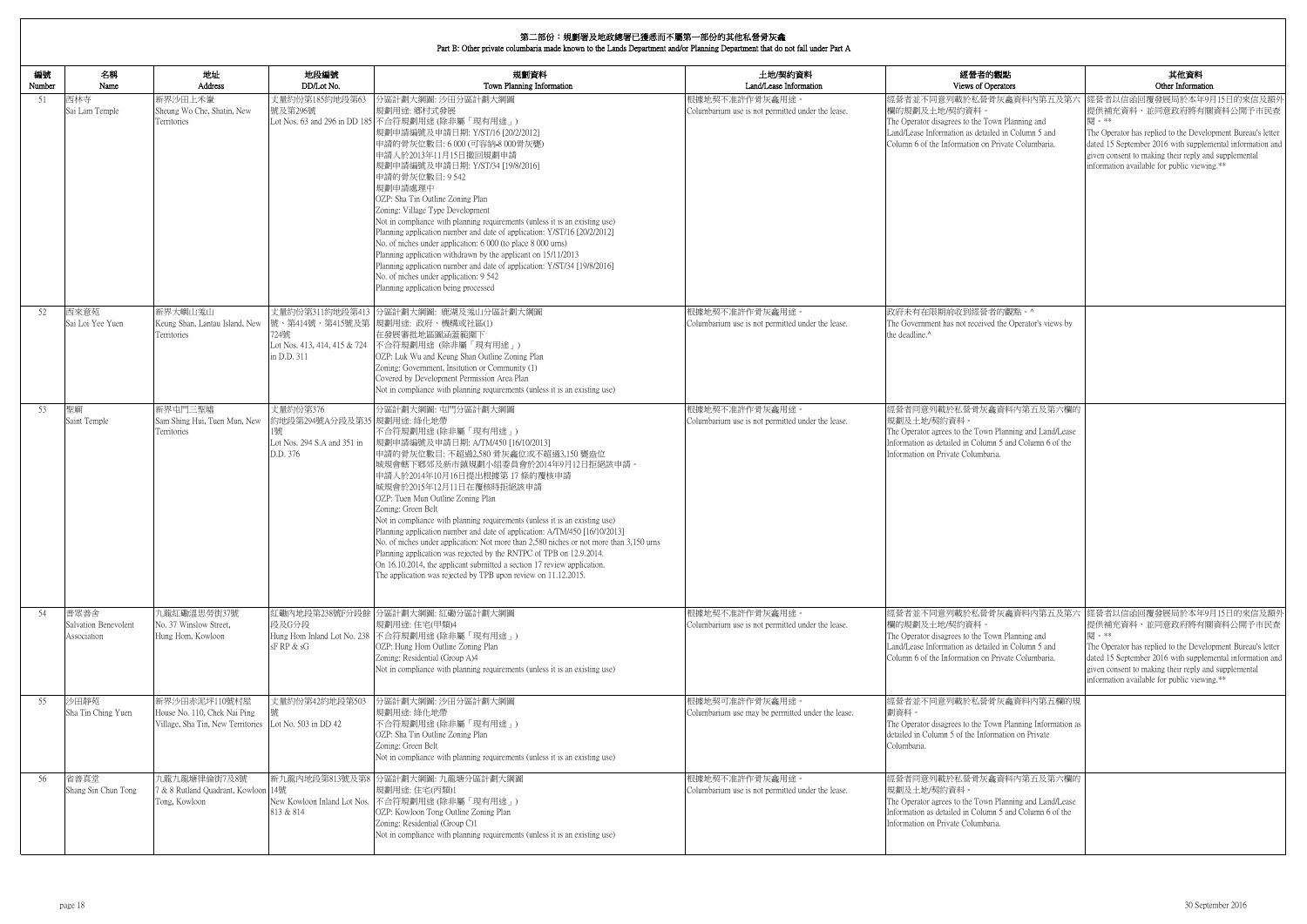|              | 第二部份:規劃署及地政總署已獲悉而不屬第一部份的其他私營骨灰龕<br>Part B: Other private columbaria made known to the Lands Department and/or Planning Department that do not fall under Part A |                                                                                  |                                                                              |                                                                                                                                                                                                                                                                                                                                                                                                                                    |                                                                                                                                                                                                                                                                                            |                                                                                                                                                                                                         |                                                                                                                                                                                                                                                                                                                                                                                                                                                                                                                                                                                                                                                                                 |  |  |
|--------------|-----------------------------------------------------------------------------------------------------------------------------------------------------------------|----------------------------------------------------------------------------------|------------------------------------------------------------------------------|------------------------------------------------------------------------------------------------------------------------------------------------------------------------------------------------------------------------------------------------------------------------------------------------------------------------------------------------------------------------------------------------------------------------------------|--------------------------------------------------------------------------------------------------------------------------------------------------------------------------------------------------------------------------------------------------------------------------------------------|---------------------------------------------------------------------------------------------------------------------------------------------------------------------------------------------------------|---------------------------------------------------------------------------------------------------------------------------------------------------------------------------------------------------------------------------------------------------------------------------------------------------------------------------------------------------------------------------------------------------------------------------------------------------------------------------------------------------------------------------------------------------------------------------------------------------------------------------------------------------------------------------------|--|--|
| 編號<br>Number | 名稱<br>Name                                                                                                                                                      | 地址<br>Address                                                                    | 地段編號<br>DD/Lot No.                                                           | 規劃資料<br>Town Planning Information                                                                                                                                                                                                                                                                                                                                                                                                  | 土地/契約資料<br>Land/Lease Information                                                                                                                                                                                                                                                          | 經營者的觀點<br>Views of Operators                                                                                                                                                                            | 其他資料<br>Other Information                                                                                                                                                                                                                                                                                                                                                                                                                                                                                                                                                                                                                                                       |  |  |
| 57           | 享風仙觀(前名「六壬<br>山殿」)<br>Shun Fung Temple                                                                                                                          | 新界葵涌石梨坑村<br>Shek Lei Hang Village,<br>Kwai Chung, New Territories                | 葵涌短期租約3229<br>Short Term Tenancy 3229 K & 規劃用途: 綠化地帶                         | 分區計劃大綱圖: 葵涌分區計劃大綱圖<br>規劃申請編號及批准日期: A/KC/394 [9/11/2012]<br>骨灰位批准數目: 993<br>OZP: Kwai Chung Outline Zoning Plan<br>Zoning: Green Belt<br>Planning application number and approval date: A/KC/394 [9/11/2012]<br>Number of niches permitted: 993                                                                                                                                                                                     | 荃灣葵青地政處正審議和研究相關短期租約(附註4)中<br>的用涂限制條文。<br>The user restrictions provisions in the relevant tenancy (Note the deadline.<br>4) are still under consideration and investigation by District<br>Lands Office/ Tsuen Wan & Kwai Tsing.                                                           | 政府未有在限期前收到經營者的觀點<br>The Government has not received the Operator's views by                                                                                                                             |                                                                                                                                                                                                                                                                                                                                                                                                                                                                                                                                                                                                                                                                                 |  |  |
| 58           | 言善紫闕玄觀<br>信善玄宮)<br>Shun Shin Chee Kit Yin<br>Koon                                                                                                               | 新界沙田大圍白田<br>Pak Tin, Tai Wai,<br>Sha Tin, New Territories                        | 短期租約第677號<br>Short Term Tenancy No. 677                                      | 分區計劃大綱圖: 沙田分區計劃大綱圖<br>規劃用途: 綠化地帶<br>規劃申請編號及批准日期: A/ST/665 [18/1/2008]<br>骨灰位批准數目: 766<br>OZP: Sha Tin Outline Zoning Plan<br>Zoning: Green Belt<br>Planning application number and approval date: A/ST/665 [18/1/2008]<br>No. of niches permitted: 766                                                                                                                                                                             | 根據短期租約(附註4)不准許作骨灰龕用途;<br>承租人已遞交申請更改相關短期租約的條款將現時骨<br>灰龕的用途規範化。<br>Columbarium use is not permitted under the short term<br>tenancy (Note 4); an application for modification of the<br>short term tenancy to regularise the existing columbarium<br>use has been applied for by the tenant. | 政府未有在限期前收到經營者的觀點。^<br>The Government has not received the Operator's views by<br>the deadline.^                                                                                                         |                                                                                                                                                                                                                                                                                                                                                                                                                                                                                                                                                                                                                                                                                 |  |  |
| 59           | 連陽呂祖仙壇<br>Shun Yeung Lui Cho Sin<br>leen                                                                                                                        | 油麻地新填地街167號二樓<br>1st Floor, 167 Reclamation Street, 0076號<br>Yau Ma Tei, Kowloon | 九龍内地段第10068號及第1<br>Kowloon Inland Lot Nos.<br>10068 & 10076                  | 分區計劃大綱圖: 油麻地分區計劃大綱圖<br>規劃用途:住宅(甲類)<br>不合符規劃用途 (除非屬「現有用途」)<br>OZP: Yau Ma Tei Outline Zoning Plan<br>Zoning: Residential (Group A)<br>Not in compliance with planning requirements (unless it is an existing use)                                                                                                                                                                                                                   | 根據地契不准許作骨灰龕用途。<br>Columbarium use is not permitted under the lease.                                                                                                                                                                                                                        | 經營者並不同意列載於私營骨灰龕資料內第五及第六<br>欄的規劃及土地/契約資料。<br>The Operator disagrees to the Town Planning and<br>Land/Lease Information as detailed in Column 5 and<br>Column 6 of the Information on Private Columbaria. | 經營者以信函回覆發展局於本年9月15日的來信及額外<br>提供補充資料,並同意政府將有關資料公開予市民查<br>The Operator has replied to the Development Bureau's letter<br>dated 15 September 2016 with supplemental information and<br>given consent to making their reply and supplemental<br>information available for public viewing.**                                                                                                                                                                                                                                                                                                                                                                                         |  |  |
| 60           | 善慶洞<br>Sin Hing Tung                                                                                                                                            | 新界屯門屯發路11號<br>Tuen Fat Road, Tuen Mun, New<br>Territories                        | 號餘段, 712號,<br>門市地段第369號<br>809RP in DD 131, and Tuen<br>Mun Town Lot No. 369 | 丈量約份第131約地段第646 分區計劃大綱圖: 屯門分區計劃大綱圖<br>規劃用途: 政府、機構或社區, 住宅(甲類)6<br>779號餘段及809號餘段及屯 規劃申請編號及批准日期: A/TM/203 [18/8/1995]<br>骨灰位批准數目:(只限於兩座現有的紀念樓)<br>Lot Nos. 646RP, 712, 779RP & OZP: Tuen Mun Outline Zoning Plan<br>Zoning: Government, Institution or Community, Residential (Group A)6<br>Planning application number and approval date: A/TM/203 [18/8/1995]<br>No. of niches permitted: (Confined to two existing memorial halls) | 根據地契不准許作骨灰龕用途。<br>Columbarium use is not permitted under the lease.                                                                                                                                                                                                                        | 經營者要求更多時間以回應列載於第五欄及第六欄的<br>規劃及土地/契約資料。<br>The Operator asked for more time to respond on the<br>information as detailed in Column 5 and Column 6 of the<br>Information on Private Columbaria.           | 經營者以信函回覆發展局於本年9月15日的來信及額外<br>提供補充資料。<br>The Operator has replied to the Development Bureau's letter<br>dated 15 September 2016 with supplemental information.                                                                                                                                                                                                                                                                                                                                                                                                                                                                                                                   |  |  |
| 61           | 先天道安老院<br>∖ged                                                                                                                                                  | 新界沙田上禾輋<br>Sin Tin Tao Home for the Sheung Wo Che, Shatin, New<br>Territories    | 0070號)<br>Lot No. 475RP in DD 185 &<br>Z0070)                                | 丈量約份第185約地段第475 分區計劃大綱圖: 沙田分區計劃大綱圖<br>號餘段及政府土地(牌照第Z 規劃用途: 政府、機構或社區及鄉村式發展<br>不合符規劃用途 (除非屬「現有用途」)<br>OZP: Sha Tin Outline Zoning Plan<br>Government Land (Licence No. Zoning: Government, Institution or Community and Village Type Development<br>Not in compliance with planning requirements (unless it is an existing use)                                                                                                       | 根據地契及相關牌照(附註4)不准許作骨灰龕用途。<br>Columbarium use is not permitted under the lease and the<br>relevant licence (Note 4).                                                                                                                                                                         | 經營者並不同意列載於私營骨灰龕資料內第五及第六<br>欄的規劃及土地/契約資料。<br>The Operator disagrees to the Town Planning and<br>Land/Lease Information as detailed in Column 5 and<br>Column 6 of the Information on Private Columbaria. | 經營者以信函回覆發展局於本年9月15日的來信及額外<br>提供補充資料,並同意政府將有關資料公開予市民查<br>関 。**<br>此外,經營者及其顧問於2015年7月與規劃署會面並提<br>交資料(包括相片、剪報等)。但有關資料未能足以證<br>明有關骨灰龕為「現有用途」。<br>The Operator has replied to the Development Bureau's letter<br>dated 15 September 2016 with supplemental information and<br>given consent to making their reply and supplemental<br>information available for public viewing.** Besides, the<br>operator and his consultants held a meeting with Planning<br>Department in July 2015 and submitted information<br>(including photos and news clipping, etc.) but the<br>information was considered not sufficient to demontrate that<br>the columbarium use was an "existing use". |  |  |
| 62           | 思親園<br>Sincerity Park                                                                                                                                           | 新界大嶼山東涌石門甲<br>Shek Mun Kap, Tung Chung,<br>Lantau Island, New Territories        | 902號至第2906號及第2908號 規劃用途: 鄉村式發展<br>in D.D.1 Tung Chung                        | 東涌丈量約份第1約地段第2 分區計劃大綱圖: 東涌谷分區計劃大綱圖<br>Lot No. 2902 to 2906 and 2908 在發展審批地區圖涵蓋範圍下<br> 現有用途(只限近入口東面一幢一層高構築物)<br>OZP: Tung Chung Valley Outline Zoning Plan<br>Zoning: Village Type Development<br>Covered by Development Permission Area Plan<br>Existing Use (confined to a one storey structure near eastern side of the entrance of the site)                                                                                     | 離島地政處正審議和研究相關土地契約中的用途限制 政府發給經營者的郵件被退回。<br>條文。<br>The user restrictions provisions in the relevant land lease are Government.<br>still under consideration and investigation by District Lands<br>Office/Islands.                                                                           | The mail sent to the Operator has been returned to the                                                                                                                                                  |                                                                                                                                                                                                                                                                                                                                                                                                                                                                                                                                                                                                                                                                                 |  |  |
| 63           | 崇謙堂崇真會基督教墳 粉嶺崇謙堂村20A,<br>Sung Him Tong Sung<br>Chan Wui Kei Tuk Kau<br>Fan Cheung                                                                               | 近龍躍頭文物徑 (No known<br>English Address)                                            | 丈量約份第83約地段第<br>2213號<br>Lot No. 2213 in DD 83                                | 分區計劃大綱圖: 龍躍頭及軍地南分區計劃大綱圖 / 鶴藪分區計劃大綱圖<br>規劃用途:農業、綠化地帶<br>在發展審批地區圖涵蓋範圍下<br>不合符規劃用途(除非屬「現有用途」)<br>OZP: Lung Yeuk Tau and Kwan Tei South Outline Zoning Plan / Hok Tau Outline Zoning Plan Health and Municipal Services Ordinance Chapter 132, any<br>Zoning: Agriculture, Green Belt<br>Covered by Development Permission Area Plan<br>Not in compliance with planning requirements (unless it is an existing use)                    | 該地段可作《公眾衞生及市政條例》(第132章)、任何  政府未有在限期前收到經營者的觀點。^<br> 據以訂立的規例及任何予以修訂的法例下的私人墳場  The Government has not received the Operator's views by<br>用途。<br>The lot may be used as a private cemetery under the Public<br>regulations made thereunder and any amending legislation.                      | the deadline.^                                                                                                                                                                                          |                                                                                                                                                                                                                                                                                                                                                                                                                                                                                                                                                                                                                                                                                 |  |  |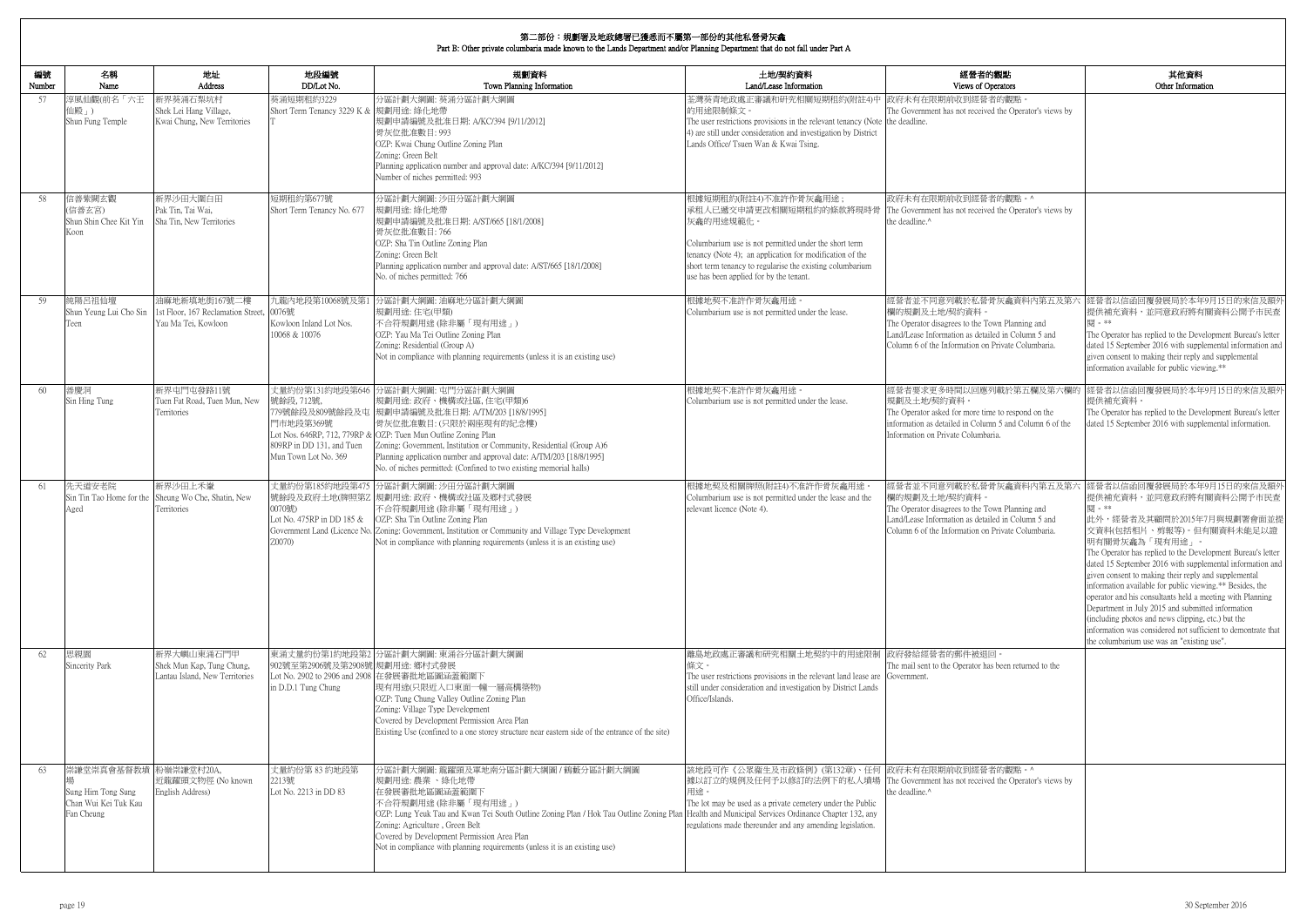| 的觀點                                                                           | 其他資料                                                                                                                                                                                                                                                                                                                                                                                              |
|-------------------------------------------------------------------------------|---------------------------------------------------------------------------------------------------------------------------------------------------------------------------------------------------------------------------------------------------------------------------------------------------------------------------------------------------------------------------------------------------|
| )perators                                                                     | Other Information                                                                                                                                                                                                                                                                                                                                                                                 |
| 者的觀點。^<br>ed the Operator's views by                                          |                                                                                                                                                                                                                                                                                                                                                                                                   |
| 骨灰龕資料內第六欄的土                                                                   |                                                                                                                                                                                                                                                                                                                                                                                                   |
| and/Lease Information as<br>ormation on Private                               |                                                                                                                                                                                                                                                                                                                                                                                                   |
| 龕資料內第五及第六欄的<br>n Planning and Land/Lease<br>mn 5 and Column 6 of the<br>aria. | 經營者於2013年1月17日及2015年11月30日回覆九龍東<br>區地政處以提供補充資料(包括相片、剪報等),但<br>有關資料未足以證明有關骨灰龕為「現有用途」<br>$^{\circ}$<br>The Operator replied on 17.1.2013 and 30.11.2015 to District<br>Lands Office/Kowloon East with supplementary information<br>(including photos and news clippings, etc.) but the<br>information is considered not sufficient to demonstrate that<br>the columbarium use is an "existing use". |
| 者的觀點。^<br>ed the Operator's views by                                          |                                                                                                                                                                                                                                                                                                                                                                                                   |
| 者的觀點。<br>ed the Operator's views by                                           |                                                                                                                                                                                                                                                                                                                                                                                                   |

| 編號<br>Number | 名稱<br>Name                               | 地址<br>Address                                                      | 地段編號<br>DD/Lot No.                                                                                          | 規劃資料<br>Town Planning Information                                                                                                                                                                                                                                                                                                                                                                                                                                                                                                                                                                                                                                                                                     | 土地/契約資料<br>Land/Lease Information                                                                                                                                                                                                                                                                                                                                    | 經營者的觀點<br>Views of Operators                                                                                                                                                        |
|--------------|------------------------------------------|--------------------------------------------------------------------|-------------------------------------------------------------------------------------------------------------|-----------------------------------------------------------------------------------------------------------------------------------------------------------------------------------------------------------------------------------------------------------------------------------------------------------------------------------------------------------------------------------------------------------------------------------------------------------------------------------------------------------------------------------------------------------------------------------------------------------------------------------------------------------------------------------------------------------------------|----------------------------------------------------------------------------------------------------------------------------------------------------------------------------------------------------------------------------------------------------------------------------------------------------------------------------------------------------------------------|-------------------------------------------------------------------------------------------------------------------------------------------------------------------------------------|
| 64           | 天恭堂<br><b>Sky Concourse</b>              | 九龍紅磡溫思勞街15號地下<br>G/F, No. 15 Winslow Street, Hung<br>Hom. Kowloon  | 段及第241號C分段餘段<br>s.A R.P. & 241 s.C R.P.                                                                     | 紅磡內地段第240號A分段餘 分區計劃大綱圖: 紅磡分區計劃大綱圖<br>規劃用途:住宅(甲類)4<br>Hung Hom Inland Lot Nos. 240 不合符規劃用途 (除非屬「現有用途」)<br>OZP: Hung Hom Outline Zoning Plan<br>Zoning: Residential (Group A)4<br>Not in compliance with planning requirements (unless it is an existing use)                                                                                                                                                                                                                                                                                                                                                                                                                                                           | 地政總署迄今未確定有違反批地條款。<br>Lands Department has not hitherto established breach of<br>lease conditions.                                                                                                                                                                                                                                                                    | 政府未有在限期前收到經營者的觀點。^<br>The Government has not received the Operator's views by<br>the deadline.^                                                                                     |
| 65           | 尸羅精舍<br>Sze Lo Temple                    | 新界屯門青山村132<br>132 Tsing Shan Tsuen, Tuen Mun, 號<br>New Territories | Lot No. 1194 in D.D. 131 and<br>M2031                                                                       | 丈量約份第131約地段第119 分區計劃大綱圖: 屯門分區計劃大綱圖<br>4號及政府土地牌照第M2031 規劃用途: 政府、機構或社區<br>不合符規劃用途(除非屬「現有用途」)<br>OZP: Tuen Mun Outline Zoning Plan<br>Government Land Licence No. Zoning: Government, Institution or Community<br>Not in compliance with planning requirements (unless it is an existing use)                                                                                                                                                                                                                                                                                                                                                                                                                            | 根據相關牌照(附註4)不准許作骨灰龕用途<br>Columbarium use is not permitted under the relevant licence 地契約資料。<br>(Note 4).                                                                                                                                                                                                                                                              | 經營者並不同意列載於私營骨灰龕資料內第六欄的土<br>The Operator disagrees to the Land/Lease Information as<br>detailed in Column 6 of the Information on Private<br>Columbaria.                             |
| 66           | 德教保慶愛壇有限公司 九龍觀塘翠屏道<br>Limited<br>(大王爺古廟) | Tak Kow Po Hing Oi Tun Tsui Ping Road, Kwun Tong,<br>Kowloon       | 短期租約第 KX 1348號<br>Short Term Tenancy No. KX<br>1348                                                         | 分區計劃大綱圖:觀塘(南部)分區計劃大綱圖<br>規劃用途: 住宅(甲類)<br>不合符規劃用途(除非屬「現有用途」)<br>OZP: Kwun Tong (South) Outline Zoning Plan<br>Zoning: Residential (Group A)<br>Not in compliance with planning requirements (unless it is an existing use)                                                                                                                                                                                                                                                                                                                                                                                                                                                                                             | 現有共約833個骨灰龕位抵觸短期租約(附註4)有關最<br>多131個骨灰龕位的上限條款。承租人已遞交申請更改 規劃及土地/契約資料。<br>相關短期租約的條款,將現有的骨灰龕位數目規範化<br>The existing 833 niches violate the restriction of maximum<br>131 niches under the short term tenancy. (Note 4)<br>An application for modification of the short term tenancy to<br>regularise the existing number of niches has been applied for<br>by the tenant. | 經營者同意列載於私營骨灰龕資料內第五及第六欄的<br>The Operator agrees to the Town Planning and Land/Lease<br>Information as detailed in Column 5 and Column 6 of the<br>Information on Private Columbaria. |
| 67           | 萬佛寺<br>Ten Thousand Buddhas<br>Monastery | 新界沙田排頭村<br>Pai Tau Village, Sha Tin, New<br>Territories            | 丈量約份第185約地段第323<br>359號及毗鄰政府土地<br>Lot Nos. 323, 324, 358 & 359<br>in DD 185 and adjacent<br>Government land | 分區計劃大綱圖: 沙田分區計劃大綱圖<br>號、第324號、第358號及第 規劃用途: 政府、機構或社區, 鄉村式發展, 綠化地帶<br>不合符規劃用途(除非屬「現有用途」)<br>OZP: Sha Tin Outline Zoning Plan<br>Zoning: Government, Institution or Community, Village Type Development and Green Belt<br>Not in compliance with planning requirements (unless it is an existing use)                                                                                                                                                                                                                                                                                                                                                                                                                   | 根據地契不准許作骨灰龕用途;<br>並有非法佔用毗鄰政府土地作骨灰龕用途。<br>沙田地政處已就有關非法佔用政府土地展開土地管制<br>行動。<br>Columbarium use is not permitted under the lease.<br>Unauthorised occupation of adjacent Government land for<br>columbarium use is also found. District Lands Office/Sha<br>Tin has commenced land control action against the<br>unauthorised occupation of the Government land.          | 政府未有在限期前收到經營者的觀點。^<br>The Government has not received the Operator's views by<br>the deadline.^                                                                                     |
| 68           | 天罡隆義<br>Tin Kwong Lun Yee                | 新界屯門礦山村<br>Kwong Shan Tsuen, Tuen Mun.<br>New Territories          | 4號A至C分段及1744號F分段 規劃用途: 綠化地帶<br>至I分段<br>Lot Nos. 1744 S.A to S.C and<br>1744 S.F to S.I<br>in D.D. 132       | 丈量約份第132約地段第174 分區計劃大綱圖: 屯門分區計劃大綱圖<br>不合符規劃用途(除非屬「現有用途」)<br>規劃申請編號及申請日期: Y/TM/8 [9/5/2012]<br>申請的骨灰位數目: 6 000<br>城規會在2013年4月19日否決申請<br>規劃申請編號及申請日期: Y/TM/13 [12/8/2013]<br>申請的骨灰位數目: 3000<br>申請人於2014年5月28日撤回該規劃申請。<br>OZP: Tuen Mun Outline Zoning Plan<br>Zoning: Green Belt<br>Not in compliance with planning requirements (unless it is an existing use)<br>Planning application number and date of application: Y/TM/8 [9/5/2012]<br>No. of niches under application: 6 000<br>Planning application rejected on 19/4/2013<br>Planning application number and date of application: Y/TM/13 [12/8/2013]<br>No. of niches under application: 3 000<br>The application was withdrawn by the applicant on 28/5/2014. | 根據地契不准許作骨灰龕用途。<br>Columbarium use is not permitted under the lease.                                                                                                                                                                                                                                                                                                  | 政府未有在限期前收到經營者的觀點。<br>The Government has not received the Operator's views by<br>the deadline.                                                                                       |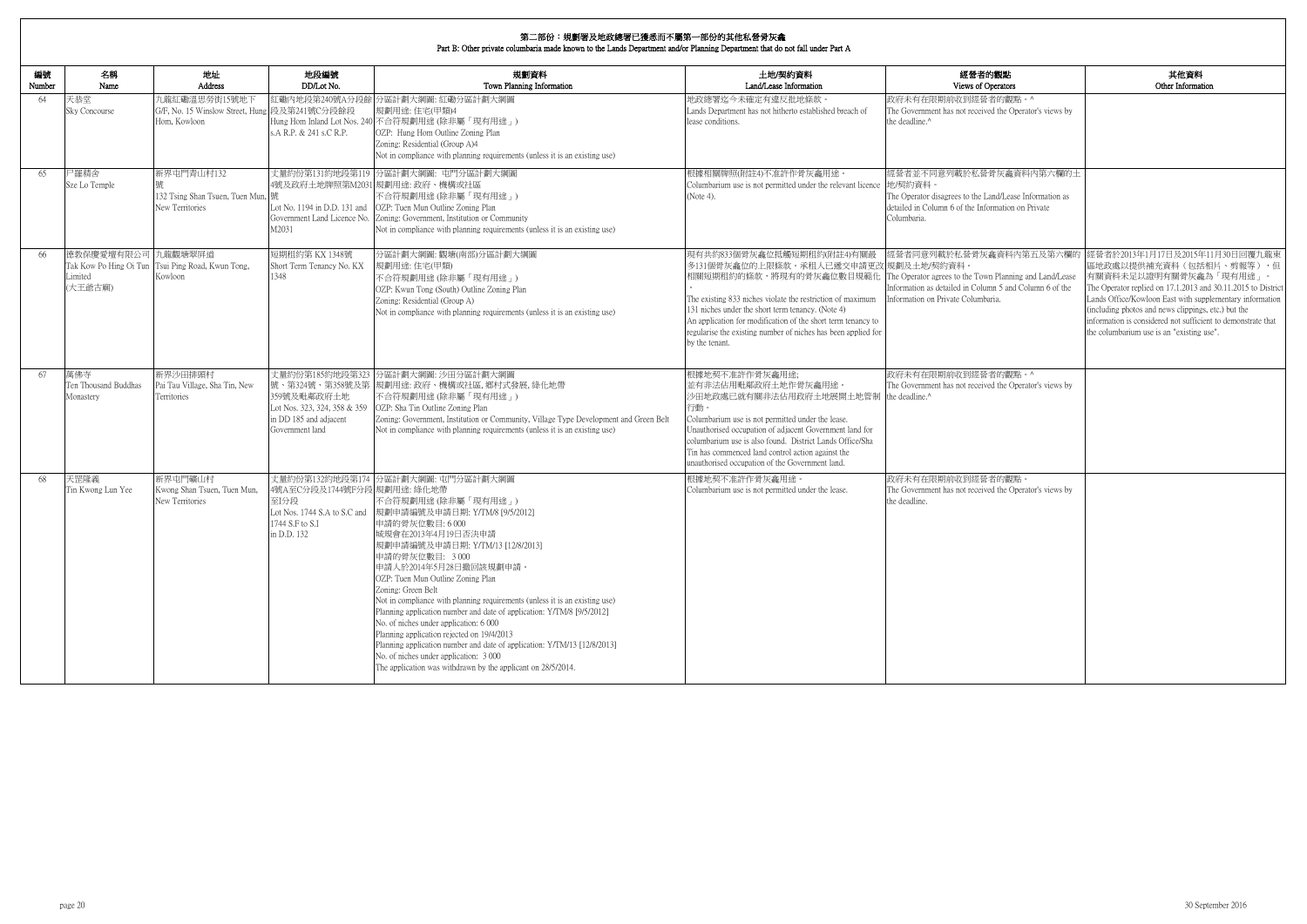| 編號     | 名稱                        | 地址                                                                                                     | 地段編號                                                                                                           | 規劃資料                                                                                                                                                                                                                                                                                | 土地/契約資料                                                                                                                                                                                                                                                                                                                                                                   | 經營者的觀點                                                                                                                                                                                                  | 其他資料                                                                                                                                                                                                                                                                                                                                                                                                                                                                                                                                                                                                                                                                                                                                                                                                                                                                                                                                                                                              |
|--------|---------------------------|--------------------------------------------------------------------------------------------------------|----------------------------------------------------------------------------------------------------------------|-------------------------------------------------------------------------------------------------------------------------------------------------------------------------------------------------------------------------------------------------------------------------------------|---------------------------------------------------------------------------------------------------------------------------------------------------------------------------------------------------------------------------------------------------------------------------------------------------------------------------------------------------------------------------|---------------------------------------------------------------------------------------------------------------------------------------------------------------------------------------------------------|---------------------------------------------------------------------------------------------------------------------------------------------------------------------------------------------------------------------------------------------------------------------------------------------------------------------------------------------------------------------------------------------------------------------------------------------------------------------------------------------------------------------------------------------------------------------------------------------------------------------------------------------------------------------------------------------------------------------------------------------------------------------------------------------------------------------------------------------------------------------------------------------------------------------------------------------------------------------------------------------------|
| Number | Name                      | Address                                                                                                | DD/Lot No.                                                                                                     | Town Planning Information                                                                                                                                                                                                                                                           | Land/Lease Information                                                                                                                                                                                                                                                                                                                                                    | Views of Operators                                                                                                                                                                                      | Other Information                                                                                                                                                                                                                                                                                                                                                                                                                                                                                                                                                                                                                                                                                                                                                                                                                                                                                                                                                                                 |
| 69     | 天德佛社<br>Tin Tak Buddhism  | 新界元朗八鄉<br>Pat Heung, Yuen Long, New<br>Territories                                                     | Lot No. 403 in DD 114                                                                                          | 丈量約份第114約地段第403 分區計劃大綱圖: 八鄉分區計劃大綱圖<br>規劃用途: 露天貯物<br>在發展審批地區圖涵蓋範圍下<br>不合符規劃用途(除非屬「現有用途」)<br>OZP: Pat Heung Outline Zoning Plan<br>Zoning: Open Storage<br>Covered by Development Permission Area Plan<br>Not in compliance with planning requirements (unless it is an existing use) | 該地段建有未經批准構築物<br>Unauthorised structures are found on the lot.                                                                                                                                                                                                                                                                                                             | 政府未有在限期前收到經營者的觀點。<br>The Government has not received the Operator's views by<br>the deadline.                                                                                                           | 申請者/經營者於2013年10月15日再次致函發展局,指<br>出有關地點部分(丈量約份第114約地段第403號)建有<br>廟宇並在70年代起用作骨灰龕用途(約3,000至4,000個<br>骨灰龕位),來函亦附有相關圖則以及村民及有關人士<br>的信件作證明。就此,規劃署指出申請人/經營者須摂<br>供實質/有力證據(例如土地契約/租約或已批核的土地<br>文件、批核的圖則/建築圖則、單據/合約/報價單、照<br>片/航攝照片或其他有關資料/法律文件等),以證明有<br>關的骨灰龕為「現有用途」,而且自展開以來沒有作<br>出任何重大改動<br>On 15.10.2013, the applicant/operator has written again to<br>the Development Bureau with plans and letters from the<br>local villagers/concerned party, claiming that there was a<br>temple at portion of the subject site (i.e. Lot 403 in D.D.<br>114) which has been used as a columbarium with 3,000 to<br>4,000 urns/bags since 1970s. Planning Department has<br>responded that the applicant/operator should provide<br>concrete/strong evidence (e.g. lease/tenancy or other<br>approved land documents, approved plans/building plans,<br>receipts/contracts/quotations, photos/aerial photos or other<br>and there is no material change of the columbarium use since<br>it came into existence. |
| 70     | 定慧寺<br>Ting Wai Monastery | 新界大埔馬窩路53號及毗鄰政<br>府土地<br>No. 53 Ma Wo Road.<br>Tai Po, New Territories and<br>adjacent Government land | 段及毗鄰政府土地<br>Lot Nos. 32RP, 435 & 436RP<br>in DD 24 and adjacent<br>Government land                             | 丈量約份第24約地段第32號 分區計劃大綱圖: 大埔分區計劃大綱圖<br>餘段、第435號及第436號餘 規劃用途: 政府、機構或社區<br>不合符規劃用途(除非屬「現有用途」)<br>OZP: Tai Po Outline Zoning Plan<br>Zoning: Government, Institution or Community<br>Not in compliance with planning requirements (unless it is an existing use)                         | 根據地契不准許作骨灰龕用途;並有非法佔用毗鄰政 政府未有在限期前收到經營者的觀點。^<br>府土地作骨灰龕用途。大埔地政處已就有關非法佔用<br>政府土地展開土地管制行動。<br>Columbarium use is not permitted under the lease.<br>Unauthorised occupation of adjacent Government land for<br>columbarium use is also found. District Lands Office/Tai Po<br>has commenced land control action against the unauthorised<br>occupation of the Government land. | The Government has not received the Operator's views by<br>he deadline. <sup>^</sup>                                                                                                                    |                                                                                                                                                                                                                                                                                                                                                                                                                                                                                                                                                                                                                                                                                                                                                                                                                                                                                                                                                                                                   |
| 71     | 道福山祠<br>To Fuk Shan Tsz   | 新界沙田上禾輋<br>Sheung Wo Che, Sha Tin, New<br>Territories                                                  | 號,第494號,第495號,<br>第511號, 第525號,<br>Lot Nos. 484, 494, 495, 511,<br>525, 540s.A and 540R.P. in DD<br>185        | 丈量約份第185約地段第484 分區計劃大綱圖: 沙田分區計劃大綱圖<br> 規劃用途: 鄉村式發展, 休憩用地<br>不合符規劃用途(除非屬「現有用途」)<br>第540號A分段及第540號餘 OZP: Sha Tin Outline Zoning Plan<br>Zoning: Village Type Development, Open Space<br>Not in compliance with planning requirements (unless it is an existing use)                   | 根據地契不准許作骨灰龕用途。<br>Columbarium use is not permitted under the lease.                                                                                                                                                                                                                                                                                                       | 經營者並不同意列載於私營骨灰龕資料內第五及第六<br>欄的規劃及土地/契約資料。<br>The Operator disagrees to the Town Planning and<br>Land/Lease Information as detailed in Column 5 and<br>Column 6 of the Information on Private Columbaria. |                                                                                                                                                                                                                                                                                                                                                                                                                                                                                                                                                                                                                                                                                                                                                                                                                                                                                                                                                                                                   |
| 72     | 道合園<br>To Hop Yuen        | 新界沙田排頭村190號<br>No. 190, Pai Tau Village,<br>Sha Tin, New Territories                                   | 號、第474號及第526號及毗 規劃用途: 鄉村式發展<br>鄰政府土地<br>Lot Nos. 398, 474 and 526 in<br>DD 185 and adjacent<br>Government land | 丈量約份第185約地段第398 分區計劃大綱圖: 沙田分區計劃大綱圖<br>不合符規劃用途(除非屬「現有用途」)<br>OZP: Sha Tin Outline Zoning Plan<br>Zoning: Village Type Development<br>Not in compliance with planning requirements (unless it is an existing use)                                                                     | 根據地契不准許作骨灰龕用途。沙田地政處已就有關 政府未有在限期前收到經營者的觀點。^<br>非法佔用政府土地展開土地管制行動<br>Columbarium use is not permitted under the lease. District<br>Lands Office/Sha Tin has commenced land control action<br>against the unauthorised occupation of the Government land.                                                                                                                     | The Government has not received the Operator's views by<br>the deadline. <sup>^</sup>                                                                                                                   |                                                                                                                                                                                                                                                                                                                                                                                                                                                                                                                                                                                                                                                                                                                                                                                                                                                                                                                                                                                                   |
| 73     | 道榮園<br>To Wing Yuen       | 新界沙田排頭村<br>Pai Tau Village, Sha Tin, New<br>Territories                                                | Lot No. 613 in DD 185                                                                                          | 丈量約份第185約地段第613 分區計劃大綱圖: 沙田分區計劃大綱圖<br>規劃用途: 鄉村式發展<br>不合符規劃用途(除非屬「現有用途」)<br>OZP: Sha Tin Outline Zoning Plan<br>Zoning: Village Type Development<br>Not in compliance with planning requirements (unless it is an existing use)                                                      | 根據地契不准許作骨灰龕用途。<br>Columbarium use is not permitted under the lease.                                                                                                                                                                                                                                                                                                       | 地/契約資料。<br>The Operator disagrees to the Land/Lease Information as<br>detailed in Column 6 of the Information on Private<br>Columbaria.                                                                 | 經營者並不同意列載於私營骨灰龕資料內第六欄的土  經營者以信函回覆發展局於本年9月15日的來信及額外<br>提供補充資料,並同意政府將有關資料公開予市民查<br>閣 。**<br>The Operator has replied to the Development Bureau's letter<br>dated 15 September 2016 with supplemental information and<br>given consent to making their reply and supplemental<br>information available for public viewing.**                                                                                                                                                                                                                                                                                                                                                                                                                                                                                                                                                                                                                                                                         |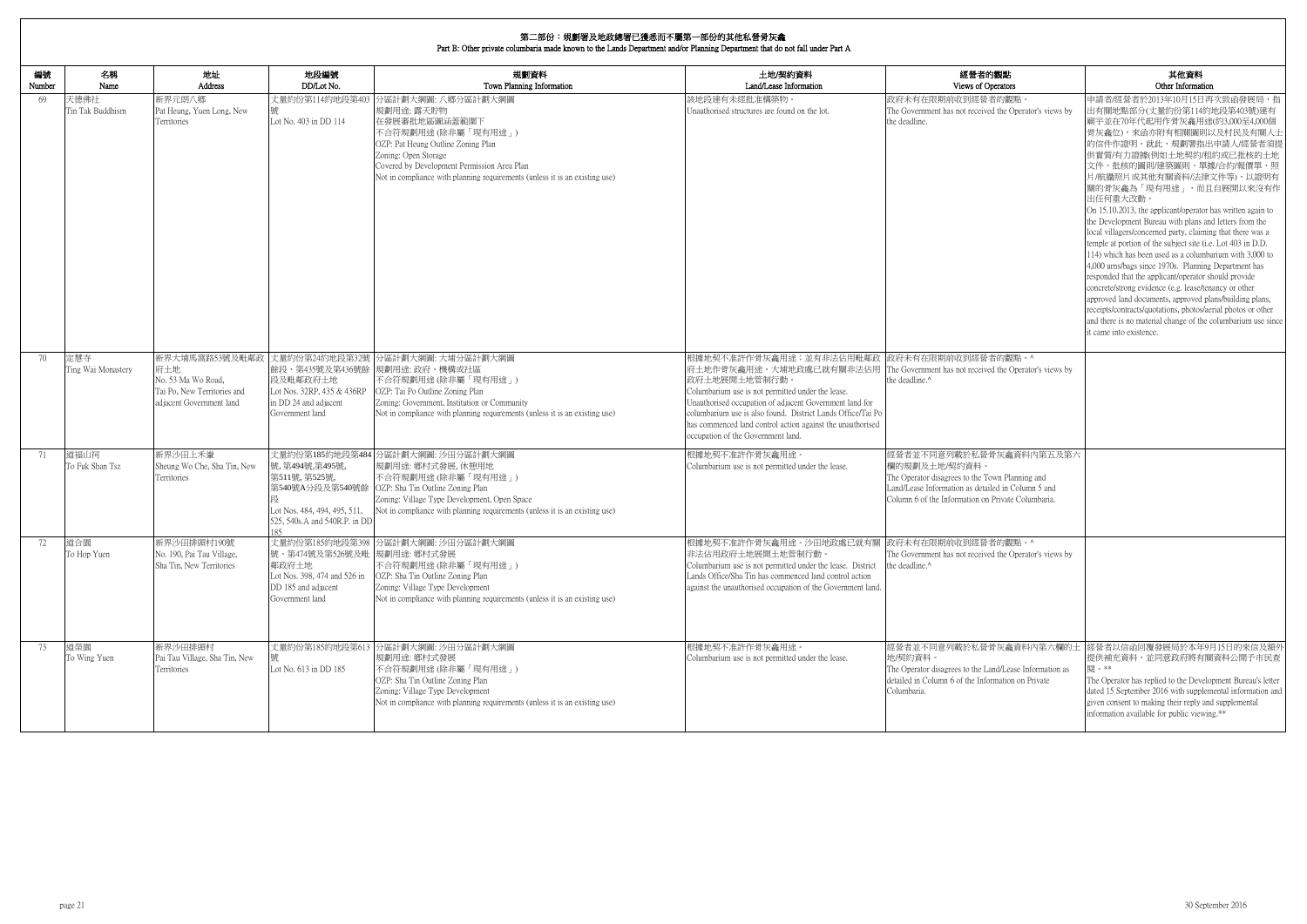| <b>内観點</b>                 | 其他資料                                                                                                              |
|----------------------------|-------------------------------------------------------------------------------------------------------------------|
| perators                   | Other Information                                                                                                 |
| 者的觀點。                      |                                                                                                                   |
| ed the Operator's views by |                                                                                                                   |
|                            |                                                                                                                   |
|                            |                                                                                                                   |
|                            |                                                                                                                   |
|                            |                                                                                                                   |
|                            |                                                                                                                   |
| 龕資料內第五及第六欄的                |                                                                                                                   |
| n Planning and Land/Lease  |                                                                                                                   |
| nn 5 and Column 6 of the   |                                                                                                                   |
| aria.                      |                                                                                                                   |
|                            |                                                                                                                   |
| 龕資料內第五及第六欄的                | 經營者以信函回覆發展局於本年9月15日的來信及額外<br>提供補充資料,並同意政府將有關資料公開予市民查                                                              |
| n Planning and Land/Lease  | 閱。**                                                                                                              |
| nn 5 and Column 6 of the   | The Operator has replied to the Development Bureau's letter                                                       |
| aria.                      | dated 15 September 2016 with supplemental information and<br>given consent to making their reply and supplemental |
|                            | information available for public viewing.**                                                                       |
|                            |                                                                                                                   |
|                            |                                                                                                                   |
|                            |                                                                                                                   |
|                            |                                                                                                                   |
|                            |                                                                                                                   |
|                            |                                                                                                                   |
|                            |                                                                                                                   |
|                            |                                                                                                                   |
| □ 。 ^                      |                                                                                                                   |
| as been returned to the    |                                                                                                                   |
|                            |                                                                                                                   |
|                            |                                                                                                                   |
|                            |                                                                                                                   |
|                            |                                                                                                                   |
|                            |                                                                                                                   |
| 我們沒有尋求經營者的觀                |                                                                                                                   |
| ed the lots concerned, we  |                                                                                                                   |
| operator.                  |                                                                                                                   |
|                            |                                                                                                                   |
|                            |                                                                                                                   |
|                            |                                                                                                                   |
| 者的觀點。                      |                                                                                                                   |
| ed the Operator's views by |                                                                                                                   |
|                            |                                                                                                                   |
|                            |                                                                                                                   |
|                            |                                                                                                                   |
|                            |                                                                                                                   |
|                            |                                                                                                                   |

| 編號<br>Number | 名稱<br>Name                                                                 | 地址<br>Address                                                                                        | 地段編號<br>DD/Lot No.                                                                                                                                                    | 規劃資料<br>Town Planning Information                                                                                                                                                                                                                                                                                                                                                                                                                                                                                                                                                                                                                                                                                                                              | 土地/契約資料<br>Land/Lease Information                                                                    | 經營者的觀點<br>Views of Operators                                                                                                                                                                       |
|--------------|----------------------------------------------------------------------------|------------------------------------------------------------------------------------------------------|-----------------------------------------------------------------------------------------------------------------------------------------------------------------------|----------------------------------------------------------------------------------------------------------------------------------------------------------------------------------------------------------------------------------------------------------------------------------------------------------------------------------------------------------------------------------------------------------------------------------------------------------------------------------------------------------------------------------------------------------------------------------------------------------------------------------------------------------------------------------------------------------------------------------------------------------------|------------------------------------------------------------------------------------------------------|----------------------------------------------------------------------------------------------------------------------------------------------------------------------------------------------------|
| 74           | 桃源洞<br>To Yuen Tung Temple                                                 | 新界大嶼山梅窩鹿地塘44號及<br>45號<br>Nos. 44-45, Luk Tei Tong, Mui<br>Wo, Lantau, New Territories                | 48號                                                                                                                                                                   | 梅窩丈量約份第4約地段第6 分區計劃大綱圖: 梅窩邊緣分區計劃大綱圖<br>規劃用途: 鄉村式發展<br>Lot No. 648 in D.D. 4 Mui Wo 在發展審批地區圖涵蓋範圍下<br>不合符規劃用途 (除非屬「現有用途」)<br>OZP: Mui Wo Fringe Outline Zoning Plan<br>Zoning: Village Type Development<br>Covered by Development Permission Area Plan<br>Not in compliance with planning requirements (unless it is an existing use)                                                                                                                                                                                                                                                                                                                                                                                                                             | 根據地契不准許作骨灰龕用途<br>Columbarium use is not permitted under the lease.                                   | 政府未有在限期前收到經營者的觀點<br>The Government has not received the Operator's views by<br>the deadline.                                                                                                       |
| 75           | 青山寺<br>Tsing Shan Monastery                                                | 新界屯門青山<br>Castle Peak, Tuen Mun, New<br>Territories                                                  | 418, 440, 484, 564, 565, 604,<br>628, 718, 719 及729號<br>Lot Nos. 417, 418, 440, 484,<br>564, 565, 604, 628, 718, 719 & Zoning: Green Belt<br>729 in DD 131            | 丈量約份第131約地段第417, 分區計劃大綱圖: 屯門分區計劃大綱圖<br>規劃用途: 綠化地帶<br>不合符規劃用途(除非屬「現有用途」)<br>OZP: Tuen Mun Outline Zoning Plan<br>Not in compliance with planning requirements (unless it is an existing use)                                                                                                                                                                                                                                                                                                                                                                                                                                                                                                                                                                    | 根據地契不准許作骨灰龕用途<br>Columbarium use is not permitted under the lease.                                   | 經營者同意列載於私營骨灰龕資料內第五及第六欄的<br>規劃及土地/契約資料。<br>The Operator agrees to the Town Planning and Land/Lease<br>Information as detailed in Column 5 and Column 6 of the<br>Information on Private Columbaria. |
| 76           | 青雲觀<br>(又名青雲觀堂)<br>Tsing Wan Kun<br>(also known as T'ong<br>Tsing Wan Kun) | 新界屯門青山<br>Castle Peak, Tuen Mun, New<br>Territories                                                  | 丈量約份第131約青山地段<br>第1、<br>and Lot Nos. 416 and 559 in<br>D.D. 131                                                                                                       | 分區計劃大綱圖: 屯門分區計劃大綱圖<br>規劃用途: 綠化地帶<br>2及3號及地段第416及559號 不合符規劃用途(除非屬「現有用途」)<br>Tsing Shan Lot Nos. 1, 2 and 3  規劃申請編號及申請日期: A/TM/405 [20/9/2010]<br>骨灰位申請數目: 4884<br>申請人於2015年3月17日撤回該規劃申請。<br>規劃申請編號及申請日期: A/TM/487 [07/04/2016]<br>申請的骨灰位數目: 4884<br>規劃申請處理中<br>OZP: Tuen Mun Outline Zoning Plan<br>Zoning: Green Belt<br>Not in compliance with planning requirements (unless it is an existing use)<br>Planning application number and date of application: A/TM/405 [20/9/2010]<br>No. of niches under application: 4 884<br>Planning application withdrawn by the applicant on 17/3/2015.<br>Planning application number and date of application: A/TM/487 [[07/04/2016]<br>No. of niches under application: 4 884<br>Planning application being processed. | 根據地契不准許作骨灰龕用途。<br>Columbarium use is not permitted under the lease.                                  | 經營者同意列載於私營骨灰龕資料內第五及第六欄的<br>規劃及土地/契約資料。<br>The Operator agrees to the Town Planning and Land/Lease<br>Information as detailed in Column 5 and Column 6 of the<br>Information on Private Columbaria. |
| 77           | 紫竹林觀音堂<br>Tong                                                             | 新界元朗十八鄉南坑村<br>Tsu Chuk Lam Koon Yam Nam Hung Tsuen, Shap Pat<br>Heung.<br>Yuen Long, New Territories | 號A分段第2小分段<br>Lot No. 736 S.A ss.2 in DD<br>118                                                                                                                        | 丈量約份第118約地段第736 分區計劃大綱圖: 大棠分區計劃大綱圖<br>規劃用途:農業<br>在發展審批地區圖涵蓋範圍下<br>現有用途(只限於與有關廟宇相連的一個廳堂)。<br>OZP: Tai Tong Outline Zoning Plan<br>Zoning: Agriculture<br>Covered by Development Permission Area Plan<br>Existing use (Confined to the hall adjoining the subject temple)                                                                                                                                                                                                                                                                                                                                                                                                                                                                                        | 該地段建有未經批准構築物。<br>Unauthorised structures are found on the lot.                                       | 政府發給經營者的郵件被退回。^<br>The mail sent to the Operator has been returned to the<br>Government.^                                                                                                          |
| 78           | 東涌念園<br>Tung Chung Nim Yuen                                                | 新界大嶼山東涌稔園<br>Tung Chung Nim Yuen, Lantau<br>Island, New Territories                                  | 第2754號、第2755號、第275 規劃用途: 鄉村式發展<br>6號、第2757號、第2758號<br>、第2760號及第2761號<br>The former Lot Nos. 2754,<br>2755, 2756, 2757, 2758, 2760<br>and 2761 in D.D. 1 Tung<br>Chung | 前東涌丈量約份第1約地段 分區計劃大綱圖: 東涌谷分區計劃大綱圖<br>在發展審批地區圖涵蓋範圍下<br> 現有用途(只限於七幢三層高的構築物及一幢兩層高的構築物)<br>OZP: Tung Chung Valley Outline Zoning Plan<br>Zoning: Village Type Development<br>Covered by Development Permission Area Plan<br>Existing Use (Confined to seven 3-storey and one 2-storey structures)                                                                                                                                                                                                                                                                                                                                                                                                                                                                   | 前業權人已向政府展開法律程序。<br>The former lots' owner has commenced legal proceedings<br>against the Government. | 由於政府已收回相關地段,我們沒有尋求經營者的觀<br>As the Government has re-entered the lots concerned, we<br>have not sought views from the operator.                                                                     |
| 79           | 東覺禪林<br>Tung Kwok Shim Lam                                                 | 新界荃灣老圍三疊潭<br>Sam Dip Tam, Lo Wai, Tsuen<br>Wan, New Territories                                      | 號A分段,<br>第610號餘段及第1188號<br>Lot Nos. 610 s.A, 610 R.P. &<br>1188 in D.D. 453                                                                                           | 丈量約份第453約地段第610 分區計劃大綱圖: 荃灣分區計劃大綱圖<br>規劃用途: 政府、機構或社區(8)<br>不合符規劃用途 (除非屬「現有用途」)<br>OZP: Tsuen Wan Outline Zoning Plan<br>Zoning: Government, Institution or Community(8)<br>Not in compliance with planning requirements (unless it is an existing use)                                                                                                                                                                                                                                                                                                                                                                                                                                                                                                         | 根據地契不准許作骨灰龕用途。<br>Columbarium use is not permitted under the lease.                                  | 政府未有在限期前收到經營者的觀點。<br>The Government has not received the Operator's views by<br>the deadline.                                                                                                      |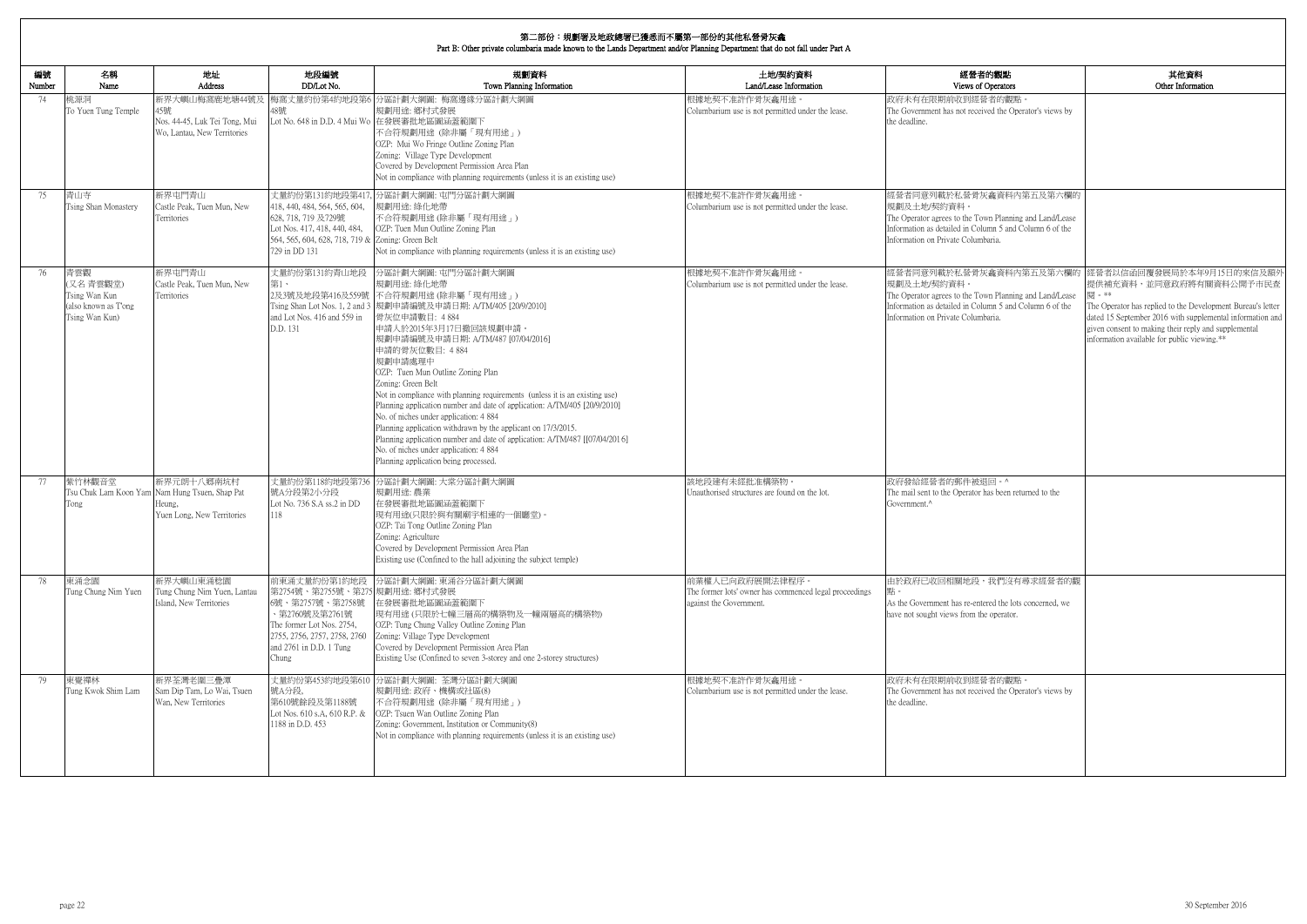| 編號     | 名稱                                          | 地址                                                                                                                | 地段編號                                                                                                         | 規劃資料                                                                                                                                                                                                                                                                                                                                                                                                                                                                                                                                                                                                                                                   | 土地/契約資料                                                                                                                                                                                                                                                                                                                                                                                                                                                                                                                         | 經營者的觀點                                                                                                   |
|--------|---------------------------------------------|-------------------------------------------------------------------------------------------------------------------|--------------------------------------------------------------------------------------------------------------|--------------------------------------------------------------------------------------------------------------------------------------------------------------------------------------------------------------------------------------------------------------------------------------------------------------------------------------------------------------------------------------------------------------------------------------------------------------------------------------------------------------------------------------------------------------------------------------------------------------------------------------------------------|---------------------------------------------------------------------------------------------------------------------------------------------------------------------------------------------------------------------------------------------------------------------------------------------------------------------------------------------------------------------------------------------------------------------------------------------------------------------------------------------------------------------------------|----------------------------------------------------------------------------------------------------------|
| Number | Name                                        | <b>Address</b>                                                                                                    | DD/Lot No.                                                                                                   | Town Planning Information                                                                                                                                                                                                                                                                                                                                                                                                                                                                                                                                                                                                                              | Land/Lease Information                                                                                                                                                                                                                                                                                                                                                                                                                                                                                                          | Views of Operators<br>政府未有在限期前收到經營者的觀點。^                                                                 |
| 80     | 東林念佛堂<br>Tung Lum Nien Fah Tong             | 新界荃灣芙蓉山<br>Fu Yung Shan, Tsuen Wan, New<br>Territories                                                            | 3號餘段<br>Lot No. 1233RP in DD 453                                                                             | 丈量約份第453約地段第123 分區計劃大綱圖: 荃灣分區計劃大綱圖<br>規劃用途: 政府、機構或社區(6)<br>不合符規劃用途 (除非屬「現有用途」)<br>OZP: Tsuen Wan Outline Zoning Plan<br>Zoning: Government, Institution or Community(6)<br>Not in compliance with planning requirements (unless it is an existing use)                                                                                                                                                                                                                                                                                                                                                                                                 | 根據地契不准許作骨灰龕用途<br>Columbarium use is not permitted under the lease.                                                                                                                                                                                                                                                                                                                                                                                                                                                              | The Government has not received the Operator's views by<br>the deadline.^                                |
| 81     | 東普陀講寺<br>Tung Po Tor Monastery              | 新界荃灣老圍<br>Lo Wai, Tsuen Wan, New<br>Territories                                                                   | 丈量約份第451約地段第124<br>0號餘段<br>Lot No. 1240RP in DD 451                                                          | 分區計劃大綱圖: 荃灣分區計劃大綱圖<br>規劃用途: 鄉村式發展<br>不合符規劃用途(除非屬「現有用途」)<br>規劃申請編號及申請日期: Y/TW/10 [4/8/2016]<br>申請的骨灰位數目: 5 118<br>規劃申請處理中<br>OZP: Tsuen Wan Outline Zoning Plan<br>Zoning: Village Type Development<br>Not in compliance with planning requirements (unless it is an existing use)<br>Planning application number and date of application: Y/TW/10 [4/8/2016]<br>No. of niches under application: 5 118<br>Planning application being processed                                                                                                                                                                                                         | 根據地契不准許作骨灰龕用途。<br>Columbarium use is not permitted under the lease.                                                                                                                                                                                                                                                                                                                                                                                                                                                             | 政府未有在限期前收到經營者的觀點。^<br>The Government has not received the Operator's views by<br>the deadline.^          |
| 82     | 通善壇安老院<br>Tung Sin Tan Home for<br>the Aged | 新界西貢大涌口<br>Tai Chung Hau, Sai Kung, New<br>Territories                                                            | 丈量約份第217約地段第11<br>Lot No. 1119 in DD 217                                                                     | 分區計劃大綱圖: 北港及沙角尾分區計劃大綱圖<br>規劃用途: 政府、機構或社區<br>在發展審批地區圖涵蓋範圍下<br>現有用途(只限於有關建築物的地下下層)<br>OZP: Pak Kong and Sha Kok Mei Outline Zoning Plan<br>Zoning: Government, Institution or Community<br>Covered by Development Permission Area Plan<br>Existing use (Confined to the lower ground floor of the subject building)                                                                                                                                                                                                                                                                                                                                      | 根據地契不准許作骨灰龕用途;<br>業權人已遞交短期豁免書的申請將現時骨灰龕的用途<br>規範化。<br>Columbarium use is not permitted under the lease; an<br>application for a temporary waiver to regularise the existing<br>columbarium use has been applied for by the owner.                                                                                                                                                                                                                                                                                                | 政府未有在限期前收到經營者的觀點。^<br>The Government has not received the Operator's views by<br>the deadline.^          |
| 83     | 臻誠道堂<br>Ultima                              | 九龍紅磡漆咸道北220號及224<br>號榮豐大樓地下<br>G/F, Wing Fung Building Nos.<br>220 & 224 Chatham Road North,<br>Hung Hom, Kowloon | 紅磡內地段第530號<br>Hung Hom Inland Lot No. 530 規劃用途: 住宅(甲類)4                                                      | 分區計劃大綱圖:紅磡分區計劃大綱圖<br>不合符規劃用途(除非屬「現有用途」)<br>OZP: Hung Hom Outline Zoning Plan<br>Zoning: "Residential (Group A)4"<br>Not in compliance with planning requirements (unless it is an existing use)                                                                                                                                                                                                                                                                                                                                                                                                                                                        | 地政總署迄今未確定有違反批地條款。<br>Lands Department has not hitherto established breach of<br>lease conditions.                                                                                                                                                                                                                                                                                                                                                                                                                               | 政府未有在限期前收到經營者的觀點。^<br>The Government has not received the Operator's views by<br>the deadline.^          |
| 84     | 佛教華嚴閣<br>Wah Yim Kwok                       | 九龍鯉魚門海傍道西八十二號 政府土地上的登記寮屋(附<br>No.82, Hoi Pong Road West, Lei<br>Yue Mun, Kowloon                                  | 注5)<br>A surveyed structure on<br>Government land(Note 5)                                                    | 分區計劃大綱圖:茶果嶺、油塘、鯉魚門分區計劃大綱圖<br>規劃用途: 鄉村式發展<br>不合符規劃用途(除非屬「現有用途」)<br>OZP: Cha Kwo Ling, Yau Tong, Lei Yue Mun Outline Zoning Plan<br>Zoning: Village Type Development<br>Not in compliance with planning requirements (unless it is an existing use)                                                                                                                                                                                                                                                                                                                                                                                                      | 政府土地上建有未經批准構築物作骨灰龕用途。<br>Unauthorised structure for columbarium use is found on the<br>Government Land.                                                                                                                                                                                                                                                                                                                                                                                                                         | 政府未有在限期前收到經營者的觀點。<br>The Government has not received the Operator's views by<br>the deadline.            |
| 85     | 雲浮仙觀<br>Wan Fau Sin Koon                    | 新界元朗流浮山深灣路<br>Deep Bay Road, Lau Fau Shan,<br>Yuen Long, New Territories                                          | 丈量約份第129約地段第185<br>7至1859號及短期租約1345<br>Lot Nos. 1857 to 1859 in DD<br>129 and Short Term Tenancy<br>No. 1345 | 分區計劃大綱圖: 流浮山及尖鼻咀分區計劃大綱圖<br>規劃用途: 政府、機構或社區<br>在發展審批地區圖涵蓋範圍下<br>規劃申請編號及批准日期:<br>A/YL-LFS/54 [3/8/2001]<br>A/YL-LFS/77 [21/12/2001]<br>Z/YL-LFS/P003 [12/4/1996]<br>骨灰位批准數目: 2000<br>上述規劃申請外,另有2 998龕位獲確認為「現有用途」。<br>OZP: Lau Fau Shan and Tsim Bei Tsui Outline Zoning Plan<br>Zoning: Government, Institution or Community<br>Covered by Development Permission Area Plan<br>Planning application number and approval date:<br>A/YL-LFS/54 [3/8/2001]<br>A/YL-LFS/77 [21/12/2001]<br>Z/YL-LFS/P003 [12/4/1996]<br>No. of niches permitted: 2000<br>Other than the above planning applications, there are 2 998 niches recognised as "Existing"<br>Use". | 現有的骨灰龕位抵觸短期豁免書及短期租約(附註4)有  經營者並不同意列載於私營骨灰龕資料內第五及第六<br>關不多於2998個骨灰龕位的條款。業權人已遞交申請 欄的規劃及土地/契約資料。<br> 更改相關短期豁免書及短期租約的條款,將現有的骨   The Operator disagrees to the Town Planning and<br>灰龕位數目規範化。<br>The existing number of niches violates the restriction of<br>maximum number of 2 998 niches under the Short Term<br>Waiver and Short Term Tenancy (Note 4). An application<br>for modification of the Short Term Waiver and Short Term<br>Tenancy to regularise the existing number of niches has been<br>applied for by the owner. | Land/Lease Information as detailed in Column 5 and<br>Column 6 of the Information on Private Columbaria. |

| 的觀點<br>) perators                                                                 | 其他資料<br>Other Information                                                                                                                                                                                                                                                                       |
|-----------------------------------------------------------------------------------|-------------------------------------------------------------------------------------------------------------------------------------------------------------------------------------------------------------------------------------------------------------------------------------------------|
| 者的觀點。^<br>ed the Operator's views by                                              |                                                                                                                                                                                                                                                                                                 |
| 者的觀點。^<br>ed the Operator's views by                                              |                                                                                                                                                                                                                                                                                                 |
| 者的觀點。^<br>ed the Operator's views by                                              |                                                                                                                                                                                                                                                                                                 |
| 者的觀點。^<br>ed the Operator's views by                                              |                                                                                                                                                                                                                                                                                                 |
| 者的觀點。<br>ed the Operator's views by                                               |                                                                                                                                                                                                                                                                                                 |
| 骨灰龕資料内第五及第六<br>'own Planning and<br>iled in Column 5 and<br>1 Private Columbaria. | 經營者以信函回覆發展局於本年9月15日的來信及額外<br>提供補充資料,並同意政府將有關資料公開予市民查<br>関。**<br>The Operator has replied to the Development Bureau's letter<br>dated 15 September 2016 with supplemental information and<br>given consent to making their reply and supplemental<br>information available for public viewing.** |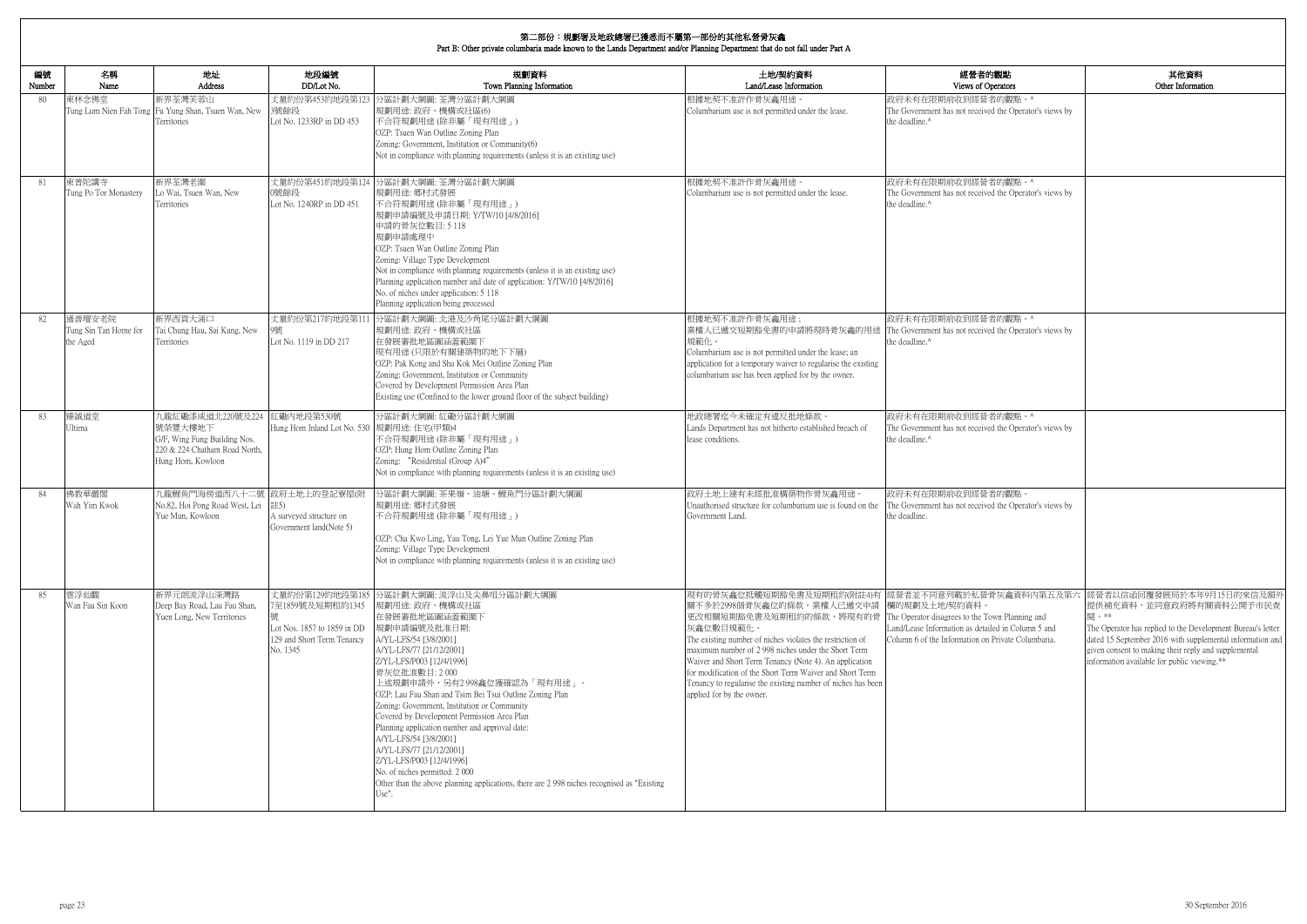| 的觀點<br><b>perators</b>               | 其他資料<br>Other Information |
|--------------------------------------|---------------------------|
| 者的觀點。^<br>ed the Operator's views by |                           |
|                                      |                           |
|                                      |                           |
| 者的觀點。^                               |                           |
| ed the Operator's views by           |                           |
| 者的觀點。^<br>ed the Operator's views by |                           |
|                                      |                           |
|                                      |                           |
|                                      |                           |
|                                      |                           |
|                                      |                           |
|                                      |                           |
|                                      |                           |

| 編號<br>Number | 名稱<br>Name                  | 地址<br>Address                                                       | 地段編號<br>DD/Lot No.                                                                   | 規劃資料<br>Town Planning Information                                                                                                                                                                                                                                                                                                                                                                                                                                                                                                                                                                                                                                                                                                                                                                                                                                                                                                                                                                                                                                                                                                          | 土地/契約資料<br>Land/Lease Information                                                                                                                                                                                            | 經營者的觀點<br>Views of Operators                                                                    |
|--------------|-----------------------------|---------------------------------------------------------------------|--------------------------------------------------------------------------------------|--------------------------------------------------------------------------------------------------------------------------------------------------------------------------------------------------------------------------------------------------------------------------------------------------------------------------------------------------------------------------------------------------------------------------------------------------------------------------------------------------------------------------------------------------------------------------------------------------------------------------------------------------------------------------------------------------------------------------------------------------------------------------------------------------------------------------------------------------------------------------------------------------------------------------------------------------------------------------------------------------------------------------------------------------------------------------------------------------------------------------------------------|------------------------------------------------------------------------------------------------------------------------------------------------------------------------------------------------------------------------------|-------------------------------------------------------------------------------------------------|
| 86           | 西方寺<br>Western Monastery    | 新界荃灣老圍三疊潭<br>Sam Dip Tam, Lo Wai, Tsuen<br>Wan, New Territories     | 丈量約份第453約地段第660<br>號、第1253號及第1499號<br>DD 453                                         | 分區計劃大綱圖: 荃灣分區計劃大綱圖<br>規劃用途: 政府、機構或社區(4)<br>Lot Nos. 660, 1253 & 1499 in 不合符規劃用途 (除非屬「現有用途」)<br>規劃申請編號及申請日期: Y/TW/4 [5/5/2011]<br>骨灰位申請數目: 17,000<br>申請人於15/3/2013撤回該規劃申請<br>規劃申請編號及申請日期: Y/TW/7 [10/1/2014]<br>骨灰位申請數目: 8,000<br>申請人於2014年7月21日撤回該規劃申請<br>OZP: Tsuen Wan Outline Zoning Plan<br>Zoning: Government, Institution or Community (4)<br>Not in compliance with planning requirements (unless it is an existing use)<br>The planning application number and date of application: Y/TW/4 [5/5/2011]<br>No. of niches under application: 17,000<br>Planning application withdrawn by the applicant on 15/3/2013<br>The planning application number and date of application: Y/TW/7 [10/1/2014]<br>No. of niches under application: 8,000<br>Planning application withdrawn by the applicant on 21/7/2014                                                                                                                                                                                                                                                                                                                          | 根據地契不准許作骨灰龕用途;<br>業權人已遞交土地交換的申請將現時骨灰龕的用途規<br>範化。<br>Columbarium use is not permitted under the lease; an<br>application for a land exchange to regularise the existing<br>columbarium use has been applied for by the owner. | 政府未有在限期前收到經營者的觀點。^<br>The Government has not received the Operator's views by<br>the deadline.^ |
| 87           | 永利石廠<br>Wing Lee Stone Fty. | 九龍紅磡温思勞街11A號地T<br>G/F, No. 11A Winslow Street,<br>Hung Hom, Kowloon | 紅磡內地段第241號餘段<br>Hung Hom Inland Lot No. 241 規劃用途: 住宅(甲類)4<br>R.P.                    | 分區計劃大綱圖:紅磡分區計劃大綱圖<br>不合符規劃用途(除非屬「現有用途」)<br>OZP: Hung Hom Outline Zoning Plan<br>Zoning: Residential (Group A)4<br>Not in compliance with planning requirements (unless it is an existing use)                                                                                                                                                                                                                                                                                                                                                                                                                                                                                                                                                                                                                                                                                                                                                                                                                                                                                                                                              | 地政總署迄今未確定有違反批地條款。<br>Lands Department has not hitherto established breach of<br>lease conditions.                                                                                                                            | 政府未有在限期前收到經營者的觀點。^<br>The Government has not received the Operator's views by<br>the deadline.^ |
| 88           | 永盛園<br>Wing Shing Yuen      | 荃灣老圍三疊潭<br>Sam Tip Tam, Lo Wai, Tsuen<br>Wan                        | 號餘段(部份)、第614號及第 規劃用途: 綠化地帶<br>1229號<br>Lot Nos. 613RP(Part), 614 &<br>1229 in DD 453 | 丈量約份第453約地段第613 分區計劃大綱圖: 荃灣分區計劃大綱圖<br> 規劃申請編號及申請日期: Y/TW/2 [15/10/2010]<br>骨灰位申請數目: 8850<br>申請人於25/9/2012撤回該規劃申請<br>規劃申請編號及申請日期: Y/TW/6 [24/9/2012]<br>骨灰位申請數目: 8 850<br>申請人於21/3/2014撤回該規劃申請<br> 規劃申請編號及申請日期: Y/TW/8 [21/3/2014]<br>骨灰位申請數目:6000<br>申請人於2015年12月2日撤回該規劃申請<br> 規劃申請編號及申請日期: Y/TW/9 [19/7/2016] <br>骨灰位的申請數目: 3 000<br>規劃申請處理中<br>OZP: Tsuen Wan Outline Zoning Plan<br>Zoning: Green Belt<br>Planning application number and date of application: Y/TW/2 [15/10/2010]<br>No. of niches under application: 8 850<br>The applicantion was withdrawn by the applicant on 25/9/2012.<br>Planning application number and date of application: Y/TW/6 [24/9/2012]<br>No. of niches under application: 8 850<br>The applicantion was withdrawn by the applicant on 21/3/2014.<br>Planning application number and date of application: Y/TW/8 [21/3/2014]<br>No. of niches under application: 6 000<br>The applicantion was withdrawn by the applicant on 2/12/2015.<br>Planning application number and date of application: Y/TW/9 [19/7/2016]<br>No. of niches under application: 3 000<br>Planning application being processed. | 根據地契不准許作骨灰龕用途。<br>Columbarium use is not permitted under the lease.                                                                                                                                                          | 政府未有在限期前收到經營者的觀點。^<br>The Government has not received the Operator's views by<br>the deadline.^ |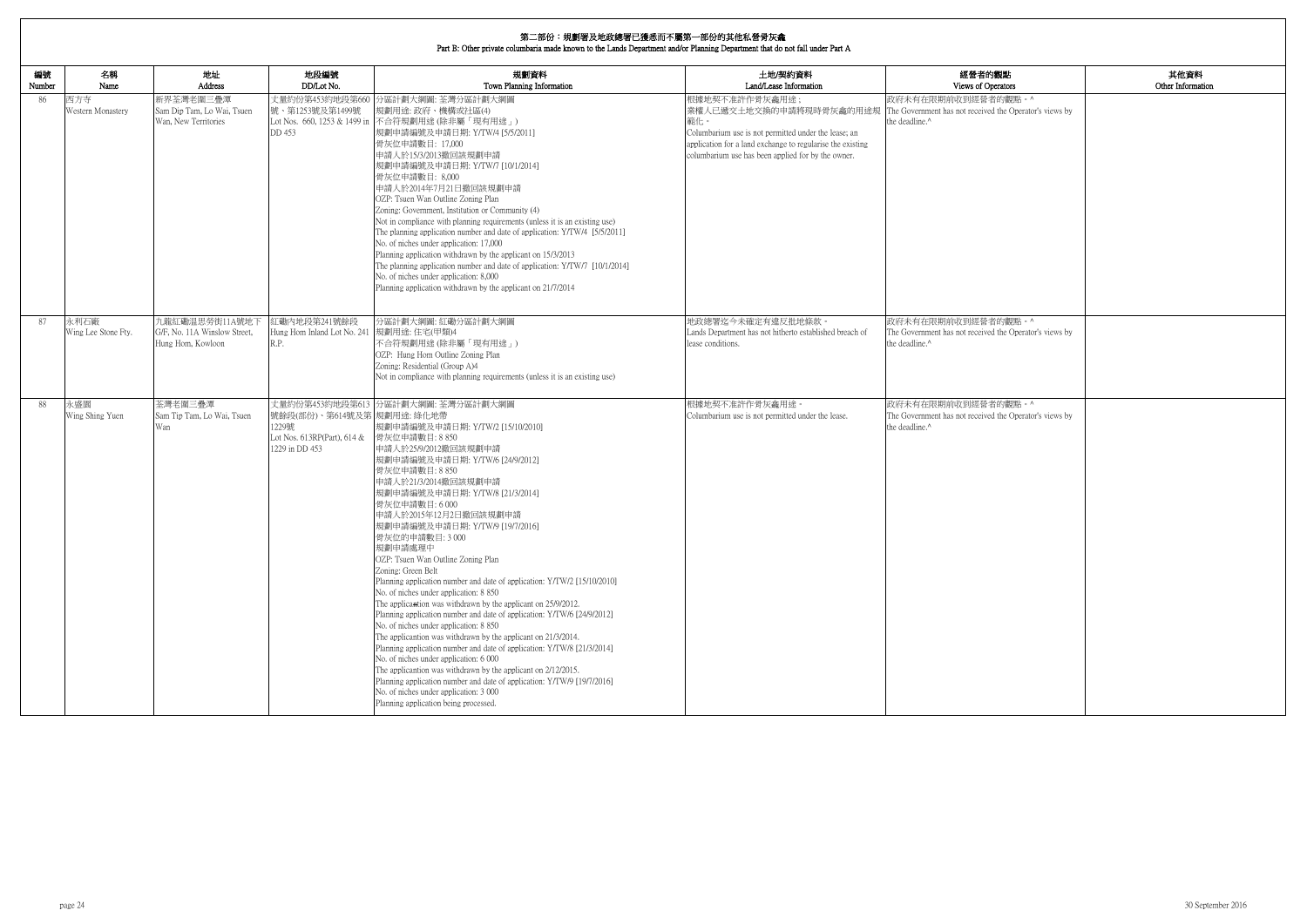| 的觀點<br>perators                                                | 其他資料<br>Other Information |
|----------------------------------------------------------------|---------------------------|
| 龕資料內第五及第六欄的                                                    |                           |
| n Planning and Land/Lease<br>mn 5 and Column 6 of the<br>aria. |                           |
|                                                                |                           |
|                                                                |                           |
|                                                                |                           |
| 者的觀點。^                                                         |                           |
| ed the Operator's views by                                     |                           |
|                                                                |                           |
| 者的觀點。^<br>ed the Operator's views by                           |                           |
|                                                                |                           |
|                                                                |                           |
|                                                                |                           |
|                                                                |                           |
|                                                                |                           |
|                                                                |                           |
|                                                                |                           |
|                                                                |                           |
|                                                                |                           |
|                                                                |                           |

| 編號<br>Number | 名稱<br>Name                             | 地址<br>Address                                                                                                               | 地段編號<br>DD/Lot No.                                                                                                                                                                                                                                                                                 | 規劃資料<br>Town Planning Information                                                                                                                                                                                                                                                                                                                                                                                                                                                                                                                                                                                                                                                                                                                                                                                                                                                                                                                                                                                                                                                                                                                                                                                                                                                                                                                                                                                    | 土地/契約資料<br>Land/Lease Information                                                                                                                                                                                                         | 經營者的觀點<br>Views of Operators                                                                                                                                                        |
|--------------|----------------------------------------|-----------------------------------------------------------------------------------------------------------------------------|----------------------------------------------------------------------------------------------------------------------------------------------------------------------------------------------------------------------------------------------------------------------------------------------------|----------------------------------------------------------------------------------------------------------------------------------------------------------------------------------------------------------------------------------------------------------------------------------------------------------------------------------------------------------------------------------------------------------------------------------------------------------------------------------------------------------------------------------------------------------------------------------------------------------------------------------------------------------------------------------------------------------------------------------------------------------------------------------------------------------------------------------------------------------------------------------------------------------------------------------------------------------------------------------------------------------------------------------------------------------------------------------------------------------------------------------------------------------------------------------------------------------------------------------------------------------------------------------------------------------------------------------------------------------------------------------------------------------------------|-------------------------------------------------------------------------------------------------------------------------------------------------------------------------------------------------------------------------------------------|-------------------------------------------------------------------------------------------------------------------------------------------------------------------------------------|
| 89           | 雲泉仙館<br>Wun Chuen Sin Kwoon            | 新界粉嶺打鼓嶺坪輋<br>Ping Che, Ta Kwu Ling,<br>Fanling, New Territories                                                             | 號、第5號、第6號、第8<br>號A分段、第8號餘段、<br>第10號、第11號<br>A分段、第11號 B分段、<br>第15號、第16號<br>B分段 餘段 及 第17號,<br>丈量約份第79約地段第6號<br>、第7號 及 第11<br>1317號<br>Lot Nos. 1627, 5, 6, 8 s.A, 8<br>RP, 10, 11 s.A, 11 s.B, 15, 16<br>s.B. s.s.1, 16 s.B. RP & 17 in<br>DD77, Lot Nos. 6, 7 & 11 in<br>DD 79 & Lot No. 1317 in DD | 丈量約份第77約地段第1627 分區計劃大綱圖: 坪輋及打鼓嶺分區計劃大綱圖<br>規劃用途: 政府、機構或社區(1)<br>在發展審批地區圖涵蓋範圍下<br>規劃申請編號及批准日期: A/NE-TKL/331[28/1/2011]<br>骨灰位批准數目: 12 848 (分區計劃大綱圖經常准許的6 776<br>個骨灰位以及已核准規劃申請的6 072個骨灰位)<br>B分段第一小分段、第16號 OZP: Ping Che and Ta Kwu Ling Outline Zoning Plan<br>Zoning: Government, Institution or Community (1)<br>Covered by Development Permission Area Plan<br>Planning application number and approval date: A/NE-TKL/331 [28/1/2011]<br>號及丈量約份第82約地段第 No. of niches permitted: 12 848 (6 776 niches always permitted under Outline Zoning Plan and<br>6 072 niches approved under application)                                                                                                                                                                                                                                                                                                                                                                                                                                                                                                                                                                                                                                                                                                                                                                                                                    | 恨據地契不准許作骨灰龕用途:<br>業權人已遞交土地交換的申請將現時骨灰龕的用途規  規劃及土地/契約資料。<br>範化。<br>Columbarium use is not permitted under the lease; an<br>application for a land exchange to regularise the existing<br>columbarium use has been applied for by the owner. | 經營者同意列載於私營骨灰龕資料內第五及第六欄的<br>The Operator agrees to the Town Planning and Land/Lease<br>Information as detailed in Column 5 and Column 6 of the<br>Information on Private Columbaria. |
| 90           | 恩臨殯儀顧問公司<br>Yam Lam Funeral<br>Company | 九龍紅磡温思勞街7A號1樓B室<br>Unit B, 1/F, No. 7A Winslow<br>Street, Hung Hom, Kowloon                                                 | 紅磡內地段第274號<br>Hung Hom Inland Lot No. 274 規劃用途: 住宅(甲類)4                                                                                                                                                                                                                                            | 分區計劃大綱圖:紅磡分區計劃大綱圖<br>不合符規劃用途 (除非屬「現有用途」)<br>OZP: Hung Hom Outline Zoning Plan<br>Zoning: Residential (Group A)4<br>Not in compliance with planning requirements (unless it is an existing use)                                                                                                                                                                                                                                                                                                                                                                                                                                                                                                                                                                                                                                                                                                                                                                                                                                                                                                                                                                                                                                                                                                                                                                                                                       | 根據地契可准許作骨灰龕用途<br>Columbarium use may be permitted under the lease.                                                                                                                                                                        | 政府未有在限期前收到經營者的觀點。^<br>The Government has not received the Operator's views by<br>the deadline.^                                                                                     |
| 91           | 仁孝宗祠<br>Yan Hau Chung Tze              | 新界沙田火炭禾寮坑路禾寮坑 丈量約份第176約地段第35<br>村7-10號<br>7-10 Wo Liu Hang Village, Wo<br>Liu Hang Road, Fo Tan, Shatin,<br>New Territories | 號、第36號、第38A號、第6 規劃用途: 鄉村式發展<br>24號、第676號及第699號<br>and 699 in DD 176                                                                                                                                                                                                                                | 分區計劃大綱圖: 沙田分區計劃大綱圖<br>不合符規劃用途 (除非屬「現有用途」)<br>Lot Nos. 35, 36, 38A, 624, 676 規劃申請編號及申請日期: Y/ST/12 [29/4/2011]<br>申請的骨灰位數目:8000<br>申請人於2012年1月16日撤銷規劃申請<br>規劃申請編號及申請日期: Y/ST/22 [21/12/2012]<br>申請的骨灰位數目:8000<br>申請人於2013年7月29日撤回規劃申請<br>規劃申請編號及申請日期: Y/ST/25 [6/3/2014]<br>申請的骨灰位數目:8000<br>申請人於2014年5月20日撤回規劃申請<br>規劃申請編號及申請日期: Y/ST/30 [6/3/2015]<br>申請的骨灰位數目: 8 828<br>申請人於2015年6月4日撤回規劃申請<br>OZP: Sha Tin Outline Zoning Plan<br>Zoning: Village Type Development<br>Not in compliance with planning requirements (unless it is an existing use)<br>Planning application number and date of application: Y/ST/12 [29/4/2011]<br>No. of niches under application: 8 000<br>Planning application withdrawn by the applicant on 16.1.2012.<br>Planning application number and date of application: Y/ST/22 [21/12/2012]<br>No. of niches under application: 8 000<br>Planning application withdrawn by the applicant on 29/7/2013<br>Planning application number and date of application: Y/ST/25 [6/3/2014]<br>No. of niches under application: 8 000<br>Planning application withdrawn by the applicant on 20/5/2014<br>No. of niches under application: 8 000<br>Planning application withdrawn by the applicant on 20/5/2014<br>Planning application number and date of application: Y/ST/30 [6/3/2015]<br>No. of niches under application: 8 828<br>Planning application withdrawn by the applicant on 4/6/2015 | 根據地契不准許作骨灰龕用途。<br>Columbarium use is not permitted under the lease.                                                                                                                                                                       | 政府未有在限期前收到經營者的觀點。^<br>The Government has not received the Operator's views by<br>the deadline.^                                                                                     |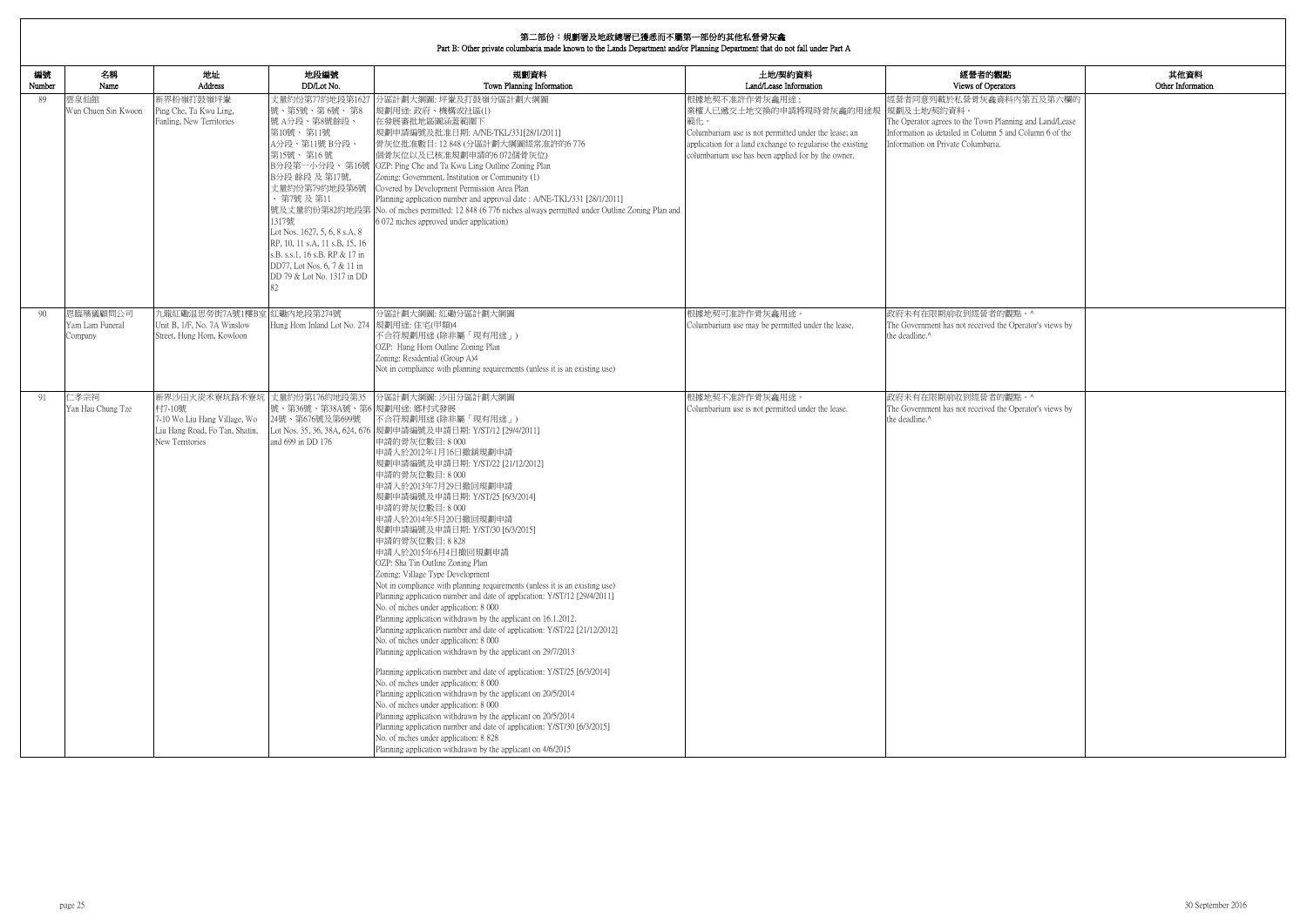| 的觀點<br>)perators                                                                 | 其他資料<br>Other Information                                                                                                                                                                                                                                                                                                           |
|----------------------------------------------------------------------------------|-------------------------------------------------------------------------------------------------------------------------------------------------------------------------------------------------------------------------------------------------------------------------------------------------------------------------------------|
| 者的觀點。<br>ed the Operator's views by                                              |                                                                                                                                                                                                                                                                                                                                     |
|                                                                                  |                                                                                                                                                                                                                                                                                                                                     |
| 骨灰龕資料内第五及第六<br>own Planning and<br>iled in Column 5 and<br>ı Private Columbaria. | 經營者以信函回覆發展局於本年9月15日的來信及額外<br>提供補充資料,並同意政府將有關資料公開予市民查<br>閱。**<br>The Operator has replied to the Development Bureau's letter<br>dated 15 September 2016 with supplemental information and<br>given consent to making their reply and supplemental<br>information available for public viewing.**                                     |
| y option in the pro forma sent  閱。**                                             | 9月15日所發信件中夾附的 經營者以信函回覆發展局於本年9月15日的來信及額外<br>提供補充資料,並同意政府將有關資料公開予市民查<br>tter dated 15 September 2016. The Operator has replied to the Development Bureau's letter<br>dated 15 September 2016 with supplemental information and<br>given consent to making their reply and supplemental<br>information available for public viewing.** |
| 者的觀點。<br>ed the Operator's views by                                              |                                                                                                                                                                                                                                                                                                                                     |
| 龕資料內第五及第六欄的<br>n Planning and Land/Lease<br>nn 5 and Column 6 of the<br>aria.    |                                                                                                                                                                                                                                                                                                                                     |
| 者的觀點。<br>ed the Operator's views by                                              |                                                                                                                                                                                                                                                                                                                                     |
| 骨灰龕資料內第五欄的規<br>own Planning Information as<br>ormation on Private                |                                                                                                                                                                                                                                                                                                                                     |

| 編號<br>Number | 名稱<br>Name                                                       | 地址<br>Address                                                                                                           | 地段編號<br>DD/Lot No.                                                                                                                     | 規劃資料<br>Town Planning Information                                                                                                                                                                                                                                                                                                                                                                                                                                                                                                                             | 土地/契約資料<br>Land/Lease Information                                                                                                                                                                                                                                                                                     | 經營者的觀點<br>Views of Operators                                                                                                                                                                            |
|--------------|------------------------------------------------------------------|-------------------------------------------------------------------------------------------------------------------------|----------------------------------------------------------------------------------------------------------------------------------------|---------------------------------------------------------------------------------------------------------------------------------------------------------------------------------------------------------------------------------------------------------------------------------------------------------------------------------------------------------------------------------------------------------------------------------------------------------------------------------------------------------------------------------------------------------------|-----------------------------------------------------------------------------------------------------------------------------------------------------------------------------------------------------------------------------------------------------------------------------------------------------------------------|---------------------------------------------------------------------------------------------------------------------------------------------------------------------------------------------------------|
| 92           | -德觀<br>Yat Tak Kwun                                              | 新界元朗洪水橋丹桂村45號<br>No. 45, Tan Kwai Tsuen, Hung<br>Shui Kiu, Yuen Long, New<br>Territories                                | 丈量約份第124約地段第397<br>1號餘段<br>Lot No. 3971 RP in D.D. 124                                                                                 | 分區計劃大綱圖: 唐人新村分區計劃大綱圖<br>規劃用途:住宅(乙類)3<br>在發展審批地區圖涵蓋範圍下<br>不合符規劃用途 (除非屬「現有用途」)<br>規劃申請編號及申請日期: Y/YL-TYST/1 [14/11/2012]<br>申請的骨灰位數目: 7 983<br>城規會在2013年9月27日否決申請<br>OZP: Tong Yan San Tsuen Outline Zoning Plan<br>Zoning: Residential (Group B)3<br>Covered by Development Permission Area Plan<br>Not in compliance with planning requirements (unless it is an existing use)<br>Planning application number and date of application: Y/YL-TYST/1 [14/11/2012]<br>No. of niches under application: 7 983<br>Planning application rejected by TPB on 27/9/2013 | 根據地契不准許作骨灰龕用途。<br>Columbarium use is not permitted under the lease.                                                                                                                                                                                                                                                   | 政府未有在限期前收到經營者的觀點。<br>The Government has not received the Operator's views by<br>the deadline.                                                                                                           |
| 93           | 延慶寺<br>Yin Hing Monastery                                        | 新界大嶼山羌山<br>Keung Shan, Lantau Island, New<br><b>Territories</b>                                                         | 大嶼山丈量約份第310約地<br>段第395號                                                                                                                | 分區計劃大綱圖: 鹿湖及羗山分區計劃大綱圖<br>規劃用途: 政府、機構或社區(1)<br>Lot No.395 in DD 310, Lantau 在發展審批地區圖涵蓋範圍下<br>不合符規劃用途(除非屬「現有用途」)<br>OZP: Luk Wu and Keung Shan Outline Zoning Plan<br>Zoning: Government, Insitution or Community (1)<br>Covered by Development Perrmission Area Plan<br>Not in compliance with planning requirements (unless it is an existing use)                                                                                                                                                                                                            | 業權人已向政府展開法律程序。<br>The owner has commenced legal proceedings against the<br>Government.                                                                                                                                                                                                                                | 經營者並不同意列載於私營骨灰龕資料內第五及第六<br>欄的規劃及土地/契約資料。<br>The Operator disagrees to the Town Planning and<br>Land/Lease Information as detailed in Column 5 and<br>Column 6 of the Information on Private Columbaria. |
| 94           | 御福堂有限公司<br>Yue Fook Tong Limited                                 | 九龍紅磡漆咸道北248號益羣<br>大廈地下<br>G/F, Yick Kwan House,<br>No. 248 Chatham Road North,<br>Hung Hom, Kowloon                     | 紅磡內地段第266號餘段<br>Hung Hom Inland Lot No. 266 規劃用途: 住宅(甲類)4<br>R.P.                                                                      | 分區計劃大綱圖:紅磡分區計劃大綱圖<br>不合符規劃用途(除非屬「現有用途」)<br>OZP: Hung Hom Outline Zoning Plan<br>Zoning: Residential (Group A)4<br>Not in compliance with planning requirements (unless it is an existing use)                                                                                                                                                                                                                                                                                                                                                                 | 地政總署迄今未確定有違反批地條款。<br>Lands Department has not hitherto established breach of<br>lease conditions.                                                                                                                                                                                                                     | 經營者沒有在發展局於本年9月15日所發信件中夾附的<br>表格選取任何選項。<br>The Operator did not choose any option in the pro forma sent<br>in the Development Bureau's letter dated 15 September 2016.                                   |
| -95          | 圓覺禪院<br>Yuen Kok Sim Yuen                                        | 新界屯門青山村96G號<br>96G Tsing Shan Tsuen, New<br><b>Ferritories</b>                                                          | 丈量約份第131約地段第427<br>號及毗鄰政府土地<br>Lot No. 427 in D.D. 131 and<br>adjacent Government land                                                 | 分區計劃大綱圖: 屯門分區計劃大綱圖<br>規劃用途: 綠化地帶<br>不合符規劃用途 (除非屬「現有用途」)<br>OZP: Tuen Mun Outline Zoning Plan<br>Zoning: Green Belt<br>Not in compliance with planning requirements (unless it is an existing use)                                                                                                                                                                                                                                                                                                                                                             | 屯門地政處正審議和研究相關土地契約中的用途限制<br>條文。但有非法佔用毗鄰政府土地作骨灰龕用途。<br>The user restrictions provisions in the relevant land lease are the deadline.<br>still under consideration and investigation by District Lands<br>Office/Tuen Mun. However, unauthorised occupation of<br>adiacent Government land for columbarium use is found. | 政府未有在限期前收到經營者的觀點。<br>The Government has not received the Operator's views by                                                                                                                            |
| 96           | 玄德堂<br>Yuen Tak Tong                                             | 九龍紅磡漆咸道北240號及242<br>號樂嘉大廈地下5號舖<br>Shop 5, G/F, Lok Ka House, Nos.<br>240 & 242 Chatham Road North,<br>Hung Hom, Kowloon | 紅磡內地段第354號<br>Hung Hom Inland Lot No. 354  規劃用途: 住宅(甲類)4                                                                               | 分區計劃大綱圖:紅磡分區計劃大綱圖<br>不合符規劃用途(除非屬「現有用途」)<br>OZP: Hung Hom Outline Zoning Plan<br>Zoning: Residential (Group A)4<br>Not in compliance with planning requirements (unless it is an existing use)                                                                                                                                                                                                                                                                                                                                                                 | 根據地契可准許作骨灰龕用途。<br>Columbarium use may be permitted under the lease.                                                                                                                                                                                                                                                   | 經營者同意列載於私營骨灰龕資料內第五及第六欄的<br>規劃及十地/契約資料。<br>The Operator agrees to the Town Planning and Land/Lease<br>Information as detailed in Column 5 and Column 6 of the<br>Information on Private Columbaria.      |
| 97           | 圓通寺<br>Yuen Tung Tze                                             | 新界元朗八鄉上村雷公田52號 丈量約份第114約地段第152<br>No. 52, Lui Kung Tin, Pak Heung<br>Sheung Tsuen, Yuen Long, New<br>Territories        | 6號、第1527號、第1528號<br>1532號、第1533號、第1655<br>號及第1656號<br>Lot Nos. 1526, 1527, 1528,<br>1530, 1531, 1532, 1533, 1655<br>& 1656 in D.D. 114 | 分區計劃大綱圖: 石崗分區計劃大綱圖<br>規劃用途:住宅(丁類)<br>、第1530號、第1531號、第 在發展審批地區圖涵蓋範圍下<br>不合符規劃用途 (除非屬「現有用途」)<br>OZP: Shek Kong Outline Zoning Plan<br>Zoning: Residential (Group D)<br>Covered by Development Permission Area Plan<br>Not in compliance with planning requirements (unless it is an existing use)                                                                                                                                                                                                                                                               | 根據地契不准許作骨灰龕用途。<br>Columbarium use is not permitted under the lease.                                                                                                                                                                                                                                                   | 政府未有在限期前收到經營者的觀點。<br>The Government has not received the Operator's views by<br>the deadline.                                                                                                           |
| 98           | 佛教證覺精舍(證覺園)<br>(No known English name) No. 101, Pai Tau Village, | 新界沙田排頭村101號<br>Sha Tin, New Territories                                                                                 | 號、第375號及第376號<br>185                                                                                                                   | 丈量約份第185約地段第326 分區計劃大綱圖: 沙田分區計劃大綱圖<br>規劃用途: 鄉村式發展<br>Lot Nos. 326, 375 & 376 in DD 不合符規劃用途 (除非屬「現有用途」)<br>OZP: Sha Tin Outline Zoning Plan<br>Zoning: Village Type Development<br>Not in compliance with planning requirements (unless it is an existing use)                                                                                                                                                                                                                                                                                                 | 該地段建有未經批准構築物。<br>Unauthorised structures are found on the lots.                                                                                                                                                                                                                                                       | 經營者並不同意列載於私營骨灰龕資料內第五欄的規<br>劃資料。<br>The Operator disagrees to the Town Planning Information as<br>detailed in Column 5 of the Information on Private<br>Columbaria.                                      |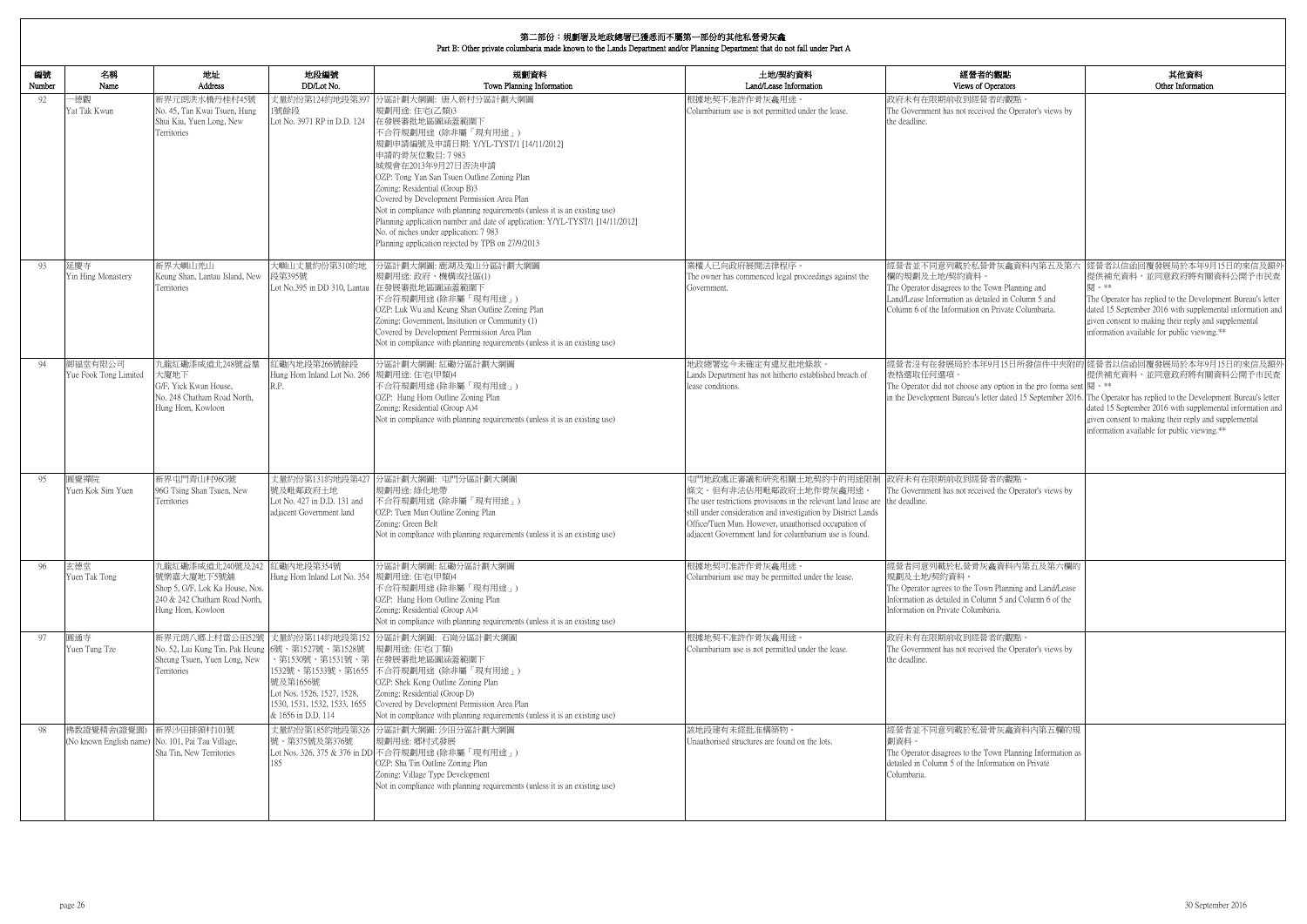| 的觀點<br>)perators                                                   | 其他資料<br>Other Information |
|--------------------------------------------------------------------|---------------------------|
| 骨灰龕資料内第五及第六                                                        |                           |
| 'own Planning and<br>iled in Column 5 and<br>1 Private Columbaria. |                           |
| 者的觀點。^                                                             |                           |
| ed the Operator's views by                                         |                           |
| 者的觀點。^                                                             |                           |
| ed the Operator's views by                                         |                           |
| 者的觀點。^                                                             |                           |
| ed the Operator's views by                                         |                           |
| 骨灰龕資料内第五及第六                                                        |                           |
| own Planning and<br>iled in Column 5 and<br>1 Private Columbaria.  |                           |
| 者的觀點。^<br>ed the Operator's views by                               |                           |
|                                                                    |                           |
| 者的觀點。^<br>ed the Operator's views by                               |                           |

| 編號<br>Number | 名稱<br>Name                                      | 地址<br>Address                                                                                                         | 地段編號<br>DD/Lot No.                                                                                      | 規劃資料<br>Town Planning Information                                                                                                                                                                                                                                                                                                                                                                                                                                                                                                                                                                                                                                                                                                 | 土地/契約資料<br>Land/Lease Information                                   | 經營者的觀點<br>Views of Operators                                                                                                                                                                            |
|--------------|-------------------------------------------------|-----------------------------------------------------------------------------------------------------------------------|---------------------------------------------------------------------------------------------------------|-----------------------------------------------------------------------------------------------------------------------------------------------------------------------------------------------------------------------------------------------------------------------------------------------------------------------------------------------------------------------------------------------------------------------------------------------------------------------------------------------------------------------------------------------------------------------------------------------------------------------------------------------------------------------------------------------------------------------------------|---------------------------------------------------------------------|---------------------------------------------------------------------------------------------------------------------------------------------------------------------------------------------------------|
| -99          | 德和道堂<br>(No known English name) Wong Kong Shan, | 新界粉嶺黃崗山<br>Fanling, New Territories                                                                                   | 政府土地上的登記寮屋(附<br>註5)<br>A surveyed structure on<br>Government Land(Note 5)                               | 分區計劃大綱圖: 粉嶺/上水分區計劃大綱圖<br>規劃用途: 綠化地帶<br>不合符規劃用途(除非屬「現有用途」)<br>OZP: Fanling/Sheung Shui Outline Zoning Plan<br>Zoning: Green Belt<br>Not in compliance with planning requirements (unless it is an existing use)                                                                                                                                                                                                                                                                                                                                                                                                                                                                                                                    | 不准許作骨灰龕用途。<br>Columbarium use is not permitted.                     | 經營者並不同意列載於私營骨灰龕資料內第五及第六<br>欄的規劃及土地/契約資料。<br>The Operator disagrees to the Town Planning and<br>Land/Lease Information as detailed in Column 5 and<br>Column 6 of the Information on Private Columbaria. |
| 100          | 覺塵禪寺                                            | 新界屯門青山村96號E<br>(No known English Name) 96E Tsing Shan Tsuen, Tuen Mun, 號、第775號、第776號及第  規劃用途: 綠化地帶<br>New Territories | 777號<br>Lot Nos. 706, 775, 776 & 777<br>in DD 131                                                       | 丈量約份第131約地段第706 分區計劃大綱圖: 屯門分區計劃大綱圖<br>不合符規劃用途(除非屬「現有用途」)<br>OZP: Tuen Mun Outline Zoning Plan<br>Zoning: Green Belt<br>Not in compliance with planning requirements (unless it is an existing use)                                                                                                                                                                                                                                                                                                                                                                                                                                                                                                                                | 根據地契不准許作骨灰龕用途。<br>Columbarium use is not permitted under the lease. | 政府未有在限期前收到經營者的觀點。^<br>The Government has not received the Operator's views by<br>the deadline. <sup>^</sup>                                                                                             |
| 101          | 明道堂                                             | 九龍紅磡溫思勞街7A號地下<br>(No known English name) Ground Floor, No. 7A Winslow<br>Street, Hung Hom, Kowloon                    | 紅磡內地段第274號<br>Hung Hom Inland Lot No. 274                                                               | 分區計劃大綱圖:紅磡分區計劃大綱圖<br>規劃用途: 住宅(甲類)4<br>不合符規劃用途(除非屬「現有用途」)<br>OZP: Hung Hom Outline Zoning Plan<br>Zoning: "Residential (Group A)4"<br>Not in compliance with planning requirements (unless it is an existing use)                                                                                                                                                                                                                                                                                                                                                                                                                                                                                                                  | 根據地契可准許作骨灰龕用途<br>Columbarium use may be permitted under the lease.  | 政府未有在限期前收到經營者的觀點。^<br>The Government has not received the Operator's views by<br>the deadline. <sup>^</sup>                                                                                             |
| 102          | 三清道堂                                            | 九龍紅磡溫思勞街21號地下<br>(No known English name) Ground Floor, No. 21 Winslow<br>Street, Hung Hom, Kowloon                    | 紅磡內地段第239號餘段<br>Hung Hom Inland Lot No. 239<br>R.P.                                                     | 分區計劃大綱圖:紅磡分區計劃大綱圖<br>規劃用途:住宅(甲類)4<br>不合符規劃用途(除非屬「現有用途」)<br>OZP: Hung Hom Outline Zoning Plan<br>Zoning: "Residential (Group A)4"<br>Not in compliance with planning requirements (unless it is an existing use)                                                                                                                                                                                                                                                                                                                                                                                                                                                                                                                   | 根據地契不准許作骨灰龕用途。<br>Columbarium use is not permitted under the lease. | 政府未有在限期前收到經營者的觀點。^<br>The Government has not received the Operator's views by<br>the deadline. <sup>^</sup>                                                                                             |
| 103          | 聚玄軒<br>(No known English name)                  | 九龍紅磡華豐街30號地下<br>Ground Floor, No. 30 Wa Fung<br>Street, Hung Hom, Kowloon                                             | 紅磡内地段第530號<br>Hung Hom Inland Lot No. 530 規劃用途: 住宅(甲類)4                                                 | 分區計劃大綱圖:紅磡分區計劃大綱圖<br>不合符規劃用途(除非屬「現有用途」)<br>OZP: Hung Hom Outline Zoning Plan<br>Zoning: "Residential (Group A)4"<br>Not in compliance with planning requirements (unless it is an existing use)                                                                                                                                                                                                                                                                                                                                                                                                                                                                                                                                   | 根據地契不准許作骨灰龕用途。<br>Columbarium use is not permitted under the lease. | 經營者並不同意列載於私營骨灰龕資料內第五及第六<br>欄的規劃及土地/契約資料。<br>The Operator disagrees to the Town Planning and<br>Land/Lease Information as detailed in Column 5 and<br>Column 6 of the Information on Private Columbaria. |
| 104          | 光孝仙苑                                            | 新界屯門興富街礦山村<br>(No known English Name) Kwong Shan Tsuen, Hing Fu<br>Street, Tuen Mun, New Territories 4號D分段餘段          | 丈量約份第132約地段第174<br>4號D分段第1小分段及第174  規劃用途: 綠化地帶<br>Lot Nos. 1744 S.D ss.1 and<br>1744 S.D RP in D.D. 132 | 分區計劃大綱圖: 屯門分區計劃大綱圖<br>不合符規劃用途(除非屬「現有用途」)<br> 規劃申請編號及申請日期: A/TM/435 [5/4/2012]<br>申請的骨灰位數目: 8 500<br>申請人於2012年5月14日撤回該規劃申請。<br>規劃申請編號及申請日期: Y/TM/12 [25/6/2013]<br>申請的骨灰位數目: 5 670<br>申請人於2014年1月24日撤回該規劃申請。<br>OZP: Tuen Mun Outline Zoning Plan<br>Zoning: Green Belt<br>Not in compliance with planning requirements (unless it is an existing use)<br>Planning application number and date of application: A/TM/435 [5/4/2012]<br>No. of niches under application: 8 500<br>The application was withdrawn by the applicant on 14/5/2012.<br>Planning application number and date of application: Y/TM/12 [25/6/2013]<br>No. of niches under application: 5 670<br>The application was withdrawn by the applicant on 24/1/2014. | 根據地契不准許作骨灰龕用途。<br>Columbarium use is not permitted under the lease. | 政府未有在限期前收到經營者的觀點。^<br>The Government has not received the Operator's views by<br>the deadline.^                                                                                                         |
| 105          | 娑羅精舍<br>(No known English Name)                 | 新界屯門青山村150號<br>150 Tsing Shan Tsuen, Tuen Mun,<br>New Territories                                                     | 及533號<br>Lot Nos. 501 and 533 in<br>D.D.131                                                             | 丈量約份第131約地段第501 分區計劃大綱圖: 屯門分區計劃大綱圖<br>規劃用途: 政府、機構或社區<br>不合符規劃用途(除非屬「現有用途」)<br>規劃申請編號及申請日期: A/TM/451 [29/10/2013]<br>申請的骨灰位數目: 4,526<br>申請人於2015年2月26日撤回該規劃申請。<br>OZP: Tuen Mun Outline Zoning Plan<br>Zoning: Government, Institution or Community<br>Not in compliance with planning requirements (unless it is an existing use)<br>Planning application number and date of application: A/TM/451 [29/10/2013]<br>No. of niches under application: 4,526<br>The application was withdrawn by the applicant on 26/2/2015.                                                                                                                                                                                                         | 根據地契不准許作骨灰龕用途。<br>Columbarium use is not permitted under the lease. | 政府未有在限期前收到經營者的觀點。^<br>The Government has not received the Operator's views by<br>the deadline.^                                                                                                         |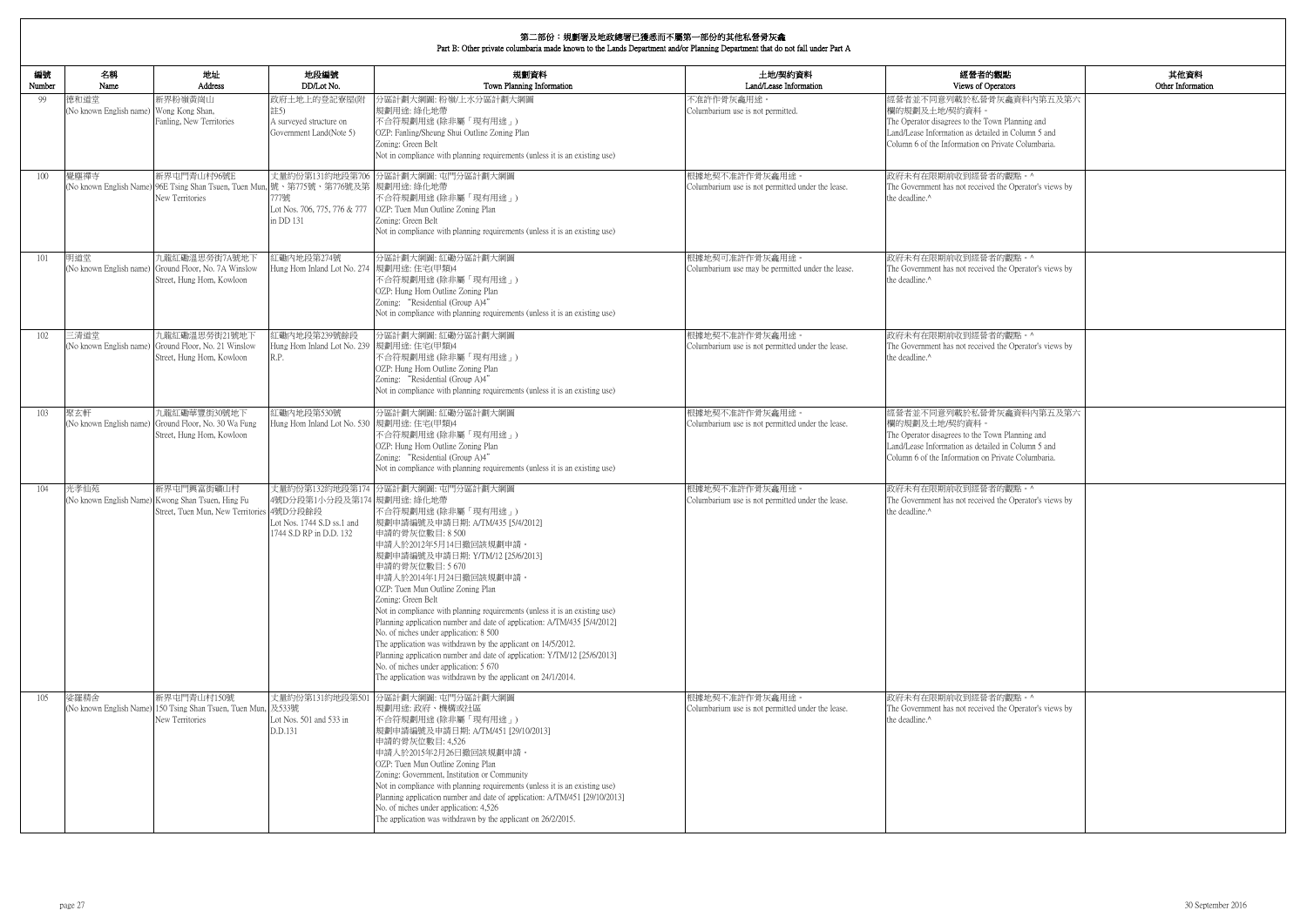| 的觀點<br>perators                                                                | 其他資料<br>Other Information |
|--------------------------------------------------------------------------------|---------------------------|
| 者的觀點。<br>ed the Operator's views by                                            |                           |
|                                                                                |                           |
| 龕資料內第五及第六欄的<br>n Planning and Land/Lease<br>nn 5 and Column 6 of the<br>aria.  |                           |
| 者的觀點。^                                                                         |                           |
| ed the Operator's views by                                                     |                           |
| 龕資料內第五及第六欄的                                                                    |                           |
| n Planning and Land/Lease<br>nn 5 and Column 6 of the<br>aria.                 |                           |
| 骨灰龕資料内第五及第六<br>own Planning and<br>iled in Column 5 and<br>Private Columbaria. |                           |
| 龕資料內第五及第六欄的<br>n Planning and Land/Lease<br>nn 5 and Column 6 of the<br>aria.  |                           |
| 骨灰龕資料内第五及第六                                                                    |                           |
| own Planning and<br>iled in Column 5 and<br>Private Columbaria.                |                           |
| 骨灰龕資料內第五欄的規                                                                    |                           |
| own Planning Information as<br>ormation on Private                             |                           |

| 編號<br>Number | 名稱<br>Name                                                     | 地址<br>Address                                                                                                                                                                        | 地段編號<br>DD/Lot No.                                                                                                     | 規劃資料<br>Town Planning Information                                                                                                                                                                                                                                                                                                                                                                                                                                                       | 土地/契約資料<br>Land/Lease Information                                   | 經營者的觀點<br>Views of Operators                                                                                                                                                                            |
|--------------|----------------------------------------------------------------|--------------------------------------------------------------------------------------------------------------------------------------------------------------------------------------|------------------------------------------------------------------------------------------------------------------------|-----------------------------------------------------------------------------------------------------------------------------------------------------------------------------------------------------------------------------------------------------------------------------------------------------------------------------------------------------------------------------------------------------------------------------------------------------------------------------------------|---------------------------------------------------------------------|---------------------------------------------------------------------------------------------------------------------------------------------------------------------------------------------------------|
| 106          | 泰玄道院                                                           | 九龍紅磡溫思勞街15號1字樓<br>(No known English name) 1st Floor, No. 15 Winslow Street,<br>Hung Hom, Kowloon                                                                                     | 紅磡內地段第240號A分段餘<br>段及第241號C分段餘段<br>s.A R.P. & 241 s.C R.P.                                                              | 分區計劃大綱圖:紅磡分區計劃大綱圖<br>規劃用途:住宅(甲類)4<br>Hung Hom Inland Lot Nos. 240 不合符規劃用途 (除非屬「現有用途」)<br>OZP: Hung Hom Outline Zoning Plan<br>Zoning: Residential (Group A)4<br>Not in compliance with planning requirements (unless it is an existing use)                                                                                                                                                                                                                                             | 根據地契不准許作骨灰龕用途。<br>Columbarium use is not permitted under the lease. | 政府未有在限期前收到經營者的觀點。<br>The Government has not received the Operator's views by<br>the deadline.                                                                                                           |
| 107          | 紫霞園 (安孝祠)<br>(No known English name) No. 148, Pai Tau Village, | 新界沙田排頭村148號<br>Sha Tin, New Territories                                                                                                                                              | 丈量約份第185 約地段第3<br>號、第4號、第312<br>號及第313號餘段(部分)<br>Lots 3, 4, 312 and 313 RP<br>(Part) in D.D. 185                       | 分區計劃大綱圖: 沙田分區計劃大綱圖<br>規劃用途: 鄉村式發展<br>不合符規劃用途(除非屬「現有用途」)<br> 規劃申請編號及申請日期: Y/ST/20 [25/10/2012] <br>申請的骨灰位數目:1000<br>申請人於2013年11月18日撤回規劃申請<br>OZP: Sha Tin Outline Zoning Plan<br>Zoning: Village Type Development<br>Not in compliance with planning requirements (unless it is an existing use)<br>Planning application number and date of application: Y/ST/20 [25/10/2012]<br>No. of niches under application: 1 000<br>Planning application withdrawn by the applicant on 18/11/2013 | 根據地契不准許作骨灰龕用途。<br>Columbarium use is not permitted under the lease. | 經營者同意列載於私營骨灰龕資料內第五及第六欄的<br>規劃及土地/契約資料。<br>The Operator agrees to the Town Planning and Land/Lease<br>Information as detailed in Column 5 and Column 6 of the<br>Information on Private Columbaria.      |
| 108          | 中盛殯儀盛發道堂<br>(No known English name) 連平台                        | 九龍紅磡必嘉街2號閣樓<br>Cockloft including Flat Roof<br>adjoining thereto, No. 2 Baker<br>Street, Hung Hom, Kowloon                                                                           | Hung Hom Inland Lot No. 241<br>s.B R.P.                                                                                | 江磡内地段第241號B分段餘 分區計劃大綱圖: 紅磡分區計劃大綱圖<br>規劃用途:住宅(甲類)4<br>不合符規劃用途 (除非屬「現有用途」)<br>OZP: Hung Hom Outline Zoning Plan<br>Zoning: "Residential (Group A)4"<br>Not in compliance with planning requirements (unless it is an existing use)                                                                                                                                                                                                                                                        | 根據地契不准許作骨灰龕用途。<br>Columbarium use is not permitted under the lease. | 政府未有在限期前收到經營者的觀點。^<br>The Government has not received the Operator's views by<br>the deadline.^                                                                                                         |
| 109          | 覺蓮佛社                                                           | 九龍紅磡溫思勞街7A號2字樓<br>(No known English name) 2/F, No. 7A Winslow Street, Hung Hung Hom Inland Lot No. 274<br>Hom, Kowloon                                                               | 紅磡内地段第274號                                                                                                             | 分區計劃大綱圖:紅磡分區計劃大綱圖<br>規劃用途:住宅(甲類)4<br>不合符規劃用途 (除非屬「現有用途」)<br>OZP: Hung Hom Outline Zoning Plan<br>Zoning: Residential (Group A)4<br>Not in compliance with planning requirements (unless it is an existing use)                                                                                                                                                                                                                                                                          | 根據地契可准許作骨灰龕用途。<br>Columbarium use may be permitted under the lease. | 經營者同意列載於私營骨灰龕資料內第五及第六欄的<br>規劃及土地/契約資料。<br>The Operator agrees to the Town Planning and Land/Lease<br>Information as detailed in Column 5 and Column 6 of the<br>Information on Private Columbaria.      |
| 110          | 啓靝道堂<br>No known English name) 樓                               | 九龍紅磡華豐街2號地下及閣<br>Ground Floor including cockloft,<br>No. 2 Wa Fung Street, Hung Hom,<br>Kowloon                                                                                      | 紅磡內地段第494號<br>Hung Hom Inland Lot No. 494  規劃用途: 住宅(甲類)4                                                               | 分區計劃大綱圖:紅磡分區計劃大綱圖<br>不合符規劃用途(除非屬「現有用途」)<br>OZP: Hung Hom Outline Zoning Plan<br>Zoning: "Residential (Group A)4"<br>Not in compliance with planning requirements (unless it is an existing use)                                                                                                                                                                                                                                                                                         | 根據地契可准許作骨灰龕用途。<br>Columbarium use may be permitted under the lease. | 經營者並不同意列載於私營骨灰龕資料內第五及第六<br>欄的規劃及土地/契約資料。<br>The Operator disagrees to the Town Planning and<br>Land/Lease Information as detailed in Column 5 and<br>Column 6 of the Information on Private Columbaria. |
| 111          | 藝卓軒<br>(No known English name) 街34, 36, 38, 40, 42,            | 九龍紅磡老龍坑街6號及必嘉<br>42A及42B號龍華大廈地下4號<br>Shop No.4 on G/F, Loong Wah<br>Building, No. 6 Lo Lung Hang<br>Street & Nos. 34, 36, 38, 40, 42,<br>42A & 42B Baker Street, Hung<br>Hom Kowloon | 2小分段、第236號A分段第3 規劃用途:住宅(甲類)4<br>及第237號A分段餘段<br>s.A ss.2, 236 s.A ss.3, 236 s.A<br>R.P., 237 s.A ss.2 & 237 s.A<br>R.P. | 江磡内地段第236號A分段第 分區計劃大綱圖: 紅磡分區計劃大綱圖<br>小分段、第236號A分段餘段 不合符規劃用途 (除非屬「現有用途」)<br>、第237號A分段第2小分段   OZP: Hung Hom Outline Zoning Plan<br>Zoning: Residential (Group A)4<br>Hung Hom Inland Lot Nos. 236 Not in compliance with planning requirements (unless it is an existing use)                                                                                                                                                                                                             | 根據地契不准許作骨灰龕用途<br>Columbarium use is not permitted under the lease.  | 經營者同意列載於私營骨灰龕資料內第五及第六欄的<br>規劃及土地/契約資料。<br>The Operator agrees to the Town Planning and Land/Lease<br>Information as detailed in Column 5 and Column 6 of the<br>Information on Private Columbaria.      |
| 112          | 玄一道堂                                                           | 九龍紅磡老龍坑街1號B 1字樓<br>(No known English name) 1/F, No. 1B Lo Lung Hang Street,<br>Hung Hom Kowloon                                                                                      | 2小分段餘段<br>s.D ss.2 R.P.                                                                                                | 紅磡內地段第238號D分段第 分區計劃大綱圖: 紅磡分區計劃大綱圖<br>規劃用途: 住宅(甲類)4<br>Hung Hom Inland Lot No. 238 不合符規劃用途 (除非屬「現有用途」)<br>OZP: Hung Hom Outline Zoning Plan<br>Zoning: Residential (Group A)4<br>Not in compliance with planning requirements (unless it is an existing use)                                                                                                                                                                                                                             | 根據地契不准許作骨灰龕用途。<br>Columbarium use is not permitted under the lease. | 經營者並不同意列載於私營骨灰龕資料內第五及第六<br>欄的規劃及土地/契約資料。<br>The Operator disagrees to the Town Planning and<br>Land/Lease Information as detailed in Column 5 and<br>Column 6 of the Information on Private Columbaria. |
| 113          | 上善軒                                                            | 九龍紅磡温思勞街23號地下G/<br>(No known English name) F, No. 23 Winslow Street, Hung<br>Hom, Kowloon                                                                                            | 紅磡内地段第239號F分段<br>Hung Hom Inland Lot No. 239  規劃用途: 住宅(甲類)4                                                            | 分區計劃大綱圖:紅磡分區計劃大綱圖<br>不合符規劃用途 (除非屬「現有用途」)<br>OZP: Hung Hom Outline Zoning Plan<br>Zoning: Residential (Group A)4<br>Not in compliance with planning requirements (unless it is an existing use)                                                                                                                                                                                                                                                                                          | 根據地契不准許作骨灰龕用途。<br>Columbarium use is not permitted under the lease. | 經營者並不同意列載於私營骨灰龕資料內第五欄的規<br>劃資料。<br>The Operator disagrees to the Town Planning Information as<br>detailed in Column 5 of the Information on Private<br>Columbaria.                                      |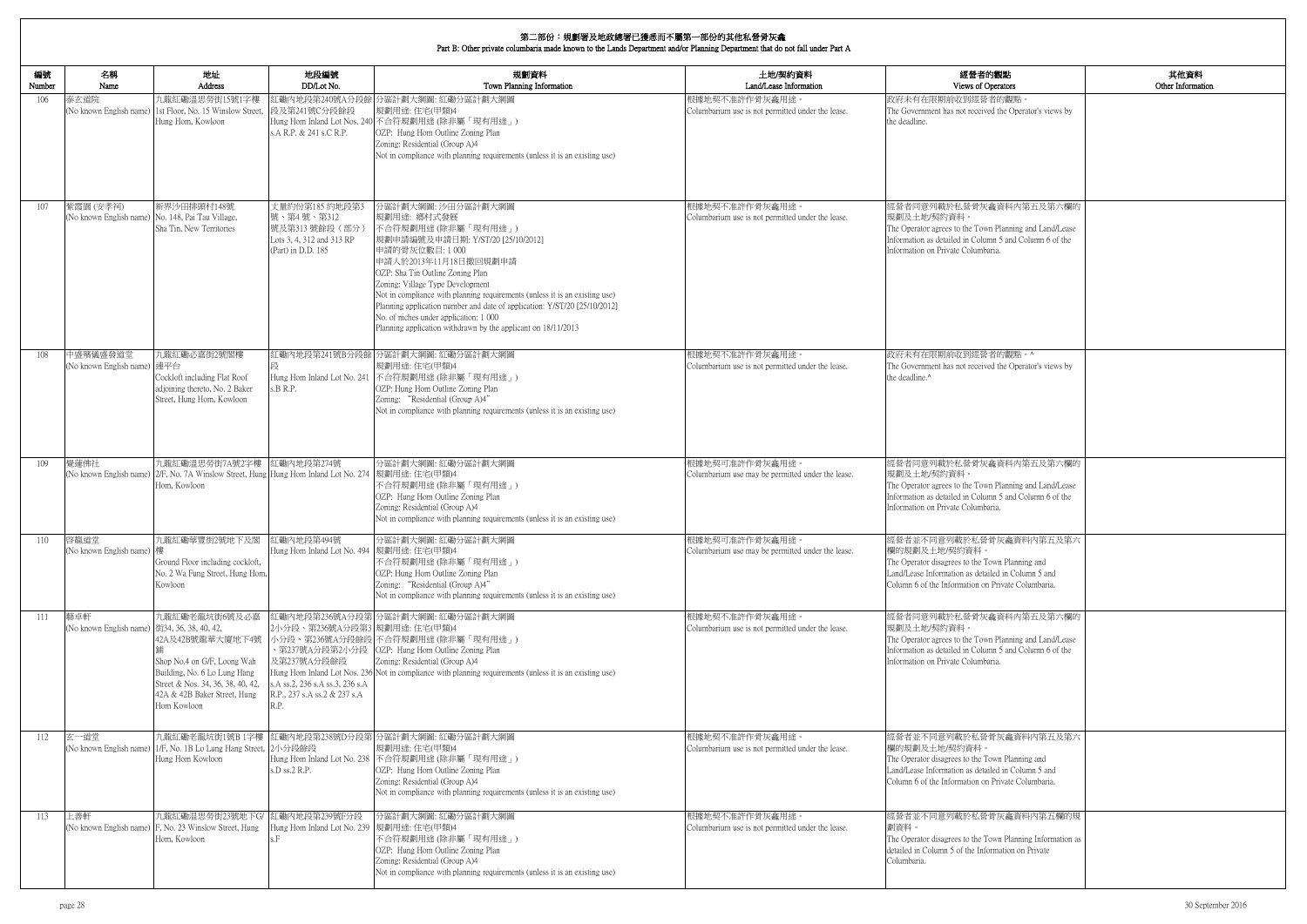| 的觀點<br>)perators                                                                  | 其他資料<br>Other Information |
|-----------------------------------------------------------------------------------|---------------------------|
| 骨灰龕資料內第六欄的土                                                                       |                           |
| and/Lease Information as<br>ormation on Private                                   |                           |
| 者的觀點。^<br>ed the Operator's views by                                              |                           |
| 者的觀點。^                                                                            |                           |
| ed the Operator's views by                                                        |                           |
| 者的觀點。^<br>ed the Operator's views by                                              |                           |
| 者的觀點。^<br>ed the Operator's views by                                              |                           |
| 骨灰龕資料内第五及第六<br>'own Planning and<br>iled in Column 5 and<br>1 Private Columbaria. |                           |
| 者的觀點。^<br>ed the Operator's views by                                              |                           |
| 者的觀點。^<br>ed the Operator's views by                                              |                           |

| 編號<br>Number | 名稱<br>Name                                               | 地址<br>Address                                                                                                  | 地段編號<br>DD/Lot No.                                                                                            | 規劃資料<br>Town Planning Information                                                                                                                                                                                                                                                                                                 | 土地/契約資料<br>Land/Lease Information                                                                                                                                                                                                                                                                                                                                                                                                                                                                                                                         | 經營者的觀點<br>Views of Operators                                                                                                                                                                            |
|--------------|----------------------------------------------------------|----------------------------------------------------------------------------------------------------------------|---------------------------------------------------------------------------------------------------------------|-----------------------------------------------------------------------------------------------------------------------------------------------------------------------------------------------------------------------------------------------------------------------------------------------------------------------------------|-----------------------------------------------------------------------------------------------------------------------------------------------------------------------------------------------------------------------------------------------------------------------------------------------------------------------------------------------------------------------------------------------------------------------------------------------------------------------------------------------------------------------------------------------------------|---------------------------------------------------------------------------------------------------------------------------------------------------------------------------------------------------------|
| 114          | 九龍觀塘惠海陸慶善堂<br>(地藏王古廟)<br>(No known English name) Kowloon | 九龍觀塘翠屏道<br>Tsui Ping Road, Kwun Tong,                                                                          | 政府土地<br>Government land                                                                                       | 分區計劃大綱圖:觀塘(南部)分區計劃大綱圖<br>規劃用途: 休憩用地<br>不合符規劃用途 (除非屬「現有用途」)<br>OZP: Kwun Tong (South) Outline Zoning Plan<br>Zoning: Open Space<br>Not in compliance with planning requirements (unless it is an existing use)                                                                                                                     | 有非法佔用政府土地作骨灰龕用途<br>Unauthorised occupation of Government land for<br>columbarium use is found.                                                                                                                                                                                                                                                                                                                                                                                                                                                            | 經營者並不同意列載於私營骨灰龕資料內第六欄的土<br>地/契約資料。<br>The Operator disagrees to the Land/Lease Information as<br>detailed in Column 6 of the Information on Private<br>Columbaria.                                      |
| 115          | 自由福居                                                     | 新界沙頭角塘肚坪村24-27號<br>(No known English name) No. 24-27 Tong To Ping Tsuen,<br>Sha Tau Kok, N.T.                  | 號B分段(部分)                                                                                                      | 丈量約份第41約地段第1423 分區計劃大綱圖: 沙頭角分區計劃大綱圖<br>規劃用途: 鄉村式發展<br>Lot No. 1423 S.B (Part) in DD 在發展審批地區圖涵蓋範圍下<br>不合符規劃用途(除非屬「現有用途」)<br>OZP: Sha Tau Kok Outline Zoning Plan<br>Zoning: Village Type Development<br>Covered by Development Permission Area Plan<br>Not in compliance with planning requirements (unless it is an existing use) | 北區地政處正審議和研究相關土地契約中的用途限制 政府未有在限期前收到經營者的觀點。^<br>條文。<br>The user restrictions provisions in the relevant land lease are the deadline. <sup>^</sup><br>still under consideration and investigation by District Lands<br>Office/North.                                                                                                                                                                                                                                                                                                                         | The Government has not received the Operator's views by                                                                                                                                                 |
| 116          | 上角山龍母佛堂                                                  | 新界荃灣老圍上角山三疊潭<br>(No known English name) Sam Dip Tam, Sheung Kok Shan,<br>Lo Wai, Tsuen Wan, New<br>Territories | 政府土地牌照第W4742號及<br>毗鄰政府土地<br>W4742 and adjacent<br>Government land                                             | 分區計劃大綱圖: 荃灣分區計劃大綱圖<br>規劃用途: 政府、機構或社區(7)<br>Government Land Licence No. 不合符規劃用途 (除非屬「現有用途」)<br>OZP: Tsuen Wan Outline Zoning Plan<br>Zoning: Government, Institution or Community(7)<br>Not in compliance with planning requirements (unless it is an existing use)                                                                | 根據相關牌照(附註4)不准許作骨灰龕用途;<br>並有非法佔用毗鄰政府土地作骨灰龕用途。<br>Columbarium use is not permitted under the relevant licence the deadline.^<br>(Note 4). Unauthorised occupation of adjacent Government<br>land for columbarium use is also found.                                                                                                                                                                                                                                                                                                                         | 政府未有在限期前收到經營者的觀點。^<br>The Government has not received the Operator's views by                                                                                                                           |
| 117          | 玄妙道院<br>(No known English name                           | 1st Floor, No. 2 Baker Street,<br>Hung Hom, Kowloon                                                            | s.B R.P.                                                                                                      | 九龍紅磡必嘉街2號1字樓(二樓 紅磡內地段第241號B分段餘 分區計劃大綱圖: 紅磡分區計劃大綱圖<br>規劃用途:住宅(甲類)4<br>Hung Hom Inland Lot No. 241 不合符規劃用途 (除非屬「現有用途」)<br>OZP: Hung Hom Outline Zoning Plan<br>Zoning: Residential (Group A)4<br>Not in compliance with planning requirements (unless it is an existing use)                                                        | 根據地契不准許作骨灰龕用途。<br>Columbarium use is not permitted under the lease.                                                                                                                                                                                                                                                                                                                                                                                                                                                                                       | 政府未有在限期前收到經營者的觀點。^<br>The Government has not received the Operator's views by<br>the deadline. <sup>^</sup>                                                                                             |
| 118          | 光留園                                                      | 屯門青山村環山路177號<br>(No known English name) No. 177 Tsing Shan Tsuen, Wan<br>Shan Road, Tuen Mun                   | 丈量約份第131約地段第761<br>號及毗鄰政府土地<br>Lot No. 761 in D.D. 131                                                        | 分區計劃大綱圖: 屯門分區計劃大綱圖<br>規劃用途: 政府、機構或社區<br>不合符規劃用途 (除非屬「現有用途」)<br>and adjacent Government Land   OZP: Tuen Mun Outline Zoning Plan<br>Zoning: Government, Institution or Community<br>Not in compliance with planning requirements (unless it is an existing use)                                                                    | 根據地契不准許作骨灰龕用途,至今該地段並未建有骨 政府未有在限期前收到經營者的觀點。^<br>灰龕。但有非法佔用毗鄰政府土地作骨灰龕用途。業 The Government has not received the Operator's views by<br>權人已遞交短期租約的申請將現時建於政府土地上的 the deadline.^<br>骨灰龕用途規範化。<br>Columbarium use is not permitted under the lease but so far<br>no columbarium use has been found on the lot. However,<br>unauthorised occupation of adjacent Government land for<br>columbarium use is found; an application for a short term<br>tenancy to regularise the existing columbarium use on the<br>Government land has been applied for by the owner. |                                                                                                                                                                                                         |
| 119          | 妙園                                                       | 新界沙田隔田村南滘路3號<br>(No known English name) No. 3, Nam Kau Road, Kak Tin<br>Village, Sha Tin, New Territories      | 政府土地牌照第22747號<br>Government Land Licence No.<br>22747                                                         | 分區計劃大綱圖: 沙田分區計劃大綱圖<br>規劃用途: 鄉村式發展<br>不合符規劃用途 (除非屬「現有用途」)<br>OZP: Sha Tin Outline Zoning Plan<br>Zoning: Village Type Development<br>Not in compliance with planning requirements (unless it is an existing use)                                                                                                                   | 根據相關牌照(附註4)不准許作骨灰龕用途<br>Columbarium use is not permitted under the relevant licence<br>(Note 4).                                                                                                                                                                                                                                                                                                                                                                                                                                                          | 經營者並不同意列載於私營骨灰龕資料內第五及第六<br>欄的規劃及土地/契約資料。<br>The Operator disagrees to the Town Planning and<br>Land/Lease Information as detailed in Column 5 and<br>Column 6 of the Information on Private Columbaria. |
| 120          | 正善精舍<br>(No known English name) 號樂嘉大廈地下4號舖               | 九龍紅磡漆咸道北240號及242<br>Shop 4, G/F, Lok Ka House, Nos.<br>240 & 242 Chatham Road North,<br>Hung Hom, Kowloon      | 紅磡内地段第354號<br>Hung Hom Inland Lot No. 354 規劃用途: 住宅(甲類)4                                                       | 分區計劃大綱圖:紅磡分區計劃大綱圖<br>不合符規劃用途(除非屬「現有用途」)<br>OZP: Hung Hom Outline Zoning Plan<br>Zoning: Residential (Group A)4<br>Not in compliance with planning requirements (unless it is an existing use)                                                                                                                                     | 根據地契可准許作骨灰龕用途。<br>Columbarium use may be permitted under the lease.                                                                                                                                                                                                                                                                                                                                                                                                                                                                                       | 政府未有在限期前收到經營者的觀點。^<br>The Government has not received the Operator's views by<br>the deadline.^                                                                                                         |
| 121          | 西竺林禪寺                                                    | 新界荃灣下花山<br>(No known English name) Ha Fa Shan, Tsuen Wan, New<br>Territories                                   | 丈量約份第358約地段第47<br>號、第72號、第348號、第3 規劃用途: 非指定用途<br>49號及第351號<br>Lot Nos. 47, 72, 348, 349 and<br>351 in D.D.358 | 分區計劃大綱圖: 川龍及下花山發展審批地區圖<br>在發展審批地區圖涵蓋範圍下<br> 不合符規劃用途 (除非屬「現有用途」)<br>OZP: Chuen Lung and Ha Fa Shan Development Permission Area Plan<br>Zoning: Unspecified Use<br>Covered by Development Permission Area Plan<br>Not in compliance with planning requirements (unless it is an existing use)                                       | 根據地契不准許作骨灰龕用途。<br>Columbarium use is not permitted under the lease.                                                                                                                                                                                                                                                                                                                                                                                                                                                                                       | 政府未有在限期前收到經營者的觀點。^<br>The Government has not received the Operator's views by<br>the deadline.^                                                                                                         |